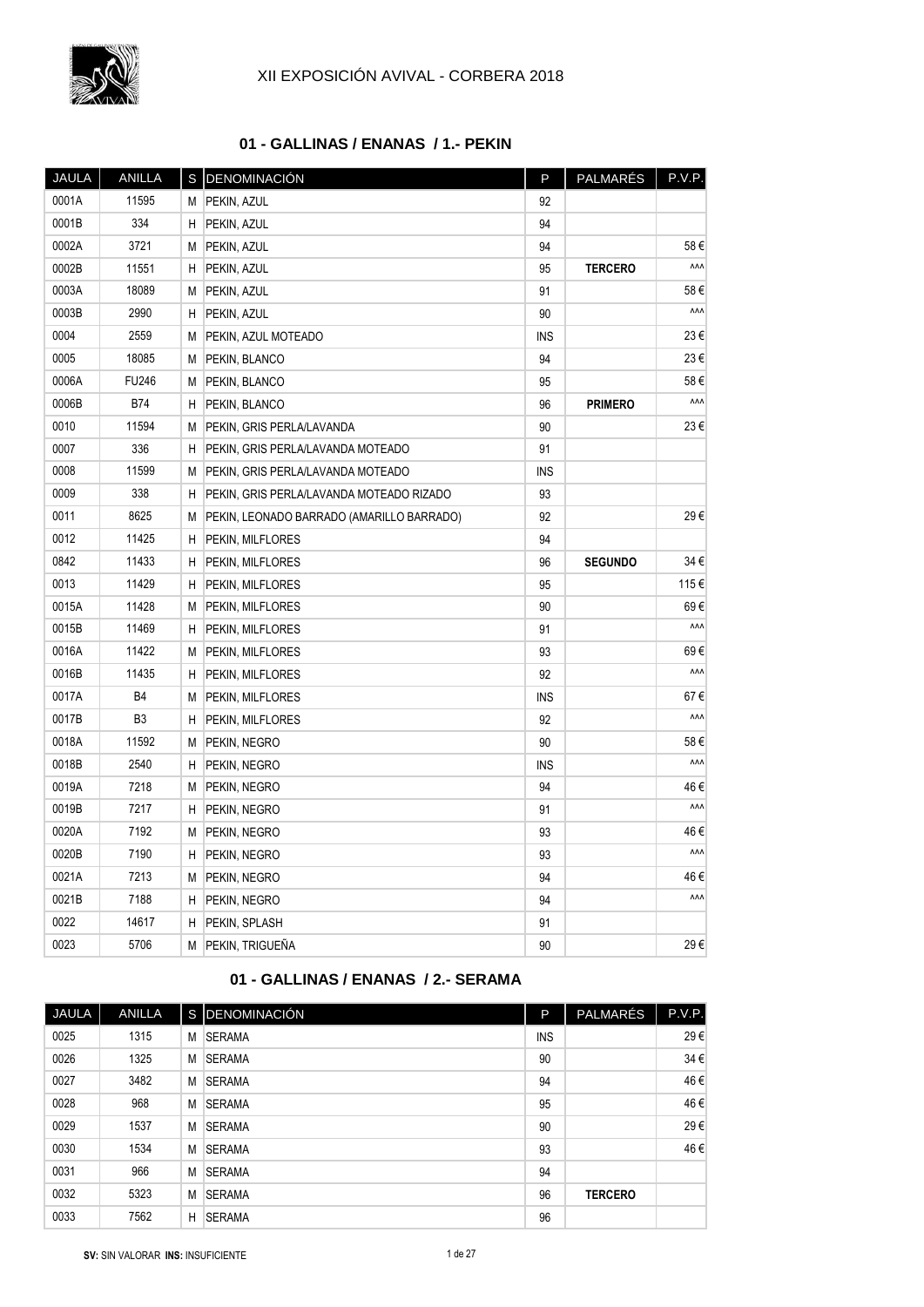

| 0034  | 243  | Н. | <b>SERAMA</b>                         | 94         |                |      |
|-------|------|----|---------------------------------------|------------|----------------|------|
| 0035  | 7570 | н  | <b>SERAMA</b>                         | 96         |                |      |
| 0036  | 5186 | М  | <b>SERAMA</b>                         | <b>INS</b> |                |      |
| 0037A | 309  | М  | <b>SERAMA</b>                         | 95         |                |      |
| 0037B | 1976 | H  | <b>SERAMA</b>                         | 97         | <b>PRIMERO</b> |      |
| 0038A | 175  | М  | <b>SERAMA</b>                         | 94         |                | 58€  |
| 0038B | 36   | H  | <b>SERAMA</b>                         | 95         |                | ۸۸Λ  |
| 0039  | 4968 | H  | SERAMA, APERDIZADA                    | <b>INS</b> |                | 46 € |
| 0040  | 1019 | H  | SERAMA, BLANCO                        | 97         | <b>SEGUNDO</b> |      |
| 0041  | 1517 | H. | SERAMA, BLANCO                        | 96         |                |      |
| 0042A | 3017 | М  | SERAMA, BLANCO                        | 95         |                |      |
| 0042B | 2879 | H  | SERAMA, BLANCO                        | 96         |                |      |
| 0043  | 4522 | М  | SERAMA, CHOCOLATE                     | 94         |                | 34€  |
| 0044  | 4990 | н  | SERAMA, CHOCOLATE                     | 93         |                | 46€  |
| 0045  | 3794 | М  | SERAMA, CHOCOLATE SALPICADO DE BLANCO | 94         |                | 34 € |
| 0046  | 4961 | H  | SERAMA, CHOCOLATE SALPICADO DE BLANCO | 94         |                | 46€  |
| 0047  | 3011 | H  | SERAMA, CHOCOLATE SALPICADO DE BLANCO | 94         |                | 46€  |
| 0048  | 3623 | М  | SERAMA, CREMA                         | 90         |                | 23€  |
| 0049  | 3618 | М  | SERAMA, CREMA                         | 90         |                | 23€  |
| 0050  | 3287 | M  | SERAMA, CREMA                         | 94         |                | 23€  |
| 0051  | 1470 | М  | <b>SERAMA, MILFLORES</b>              | 95         |                |      |
| 0052  | 3020 | М  | <b>SERAMA, MILFLORES</b>              | 94         |                |      |
| 0024  | 2878 | М  | <b>SERAMA, MILFLORES</b>              | 93         |                |      |
| 0053  | 2873 | H  | <b>SERAMA, MILFLORES</b>              | 95         |                |      |
| 0054  | 5196 | H  | SERAMA, MILFLORES                     | 95         |                |      |
| 0055A | 323  | М  | SERAMA, MILFLORES                     | <b>INS</b> |                | 75€  |
| 0055B | 5177 | H  | SERAMA, MILFLORES                     | 93         |                | ۸ΛΛ  |
| 0056  | 7029 | H  | SERAMA, MOTEADA                       | 94         |                |      |
| 0057  | 2876 | H  | SERAMA, MOTEADA                       | 95         |                |      |
| 0058A | 1531 | М  | SERAMA, MOTEADA                       | 90         |                | 98€  |
| 0058B | 1375 | H  | SERAMA, MOTEADA                       | <b>INS</b> |                | ۸۸۸  |
| 0058C | 1309 | H. | SERAMA, MOTEADA                       | <b>INS</b> |                | ۸۸۸  |
| 0059  | 4538 | н  | SERAMA, NEGRO                         | 92         |                | 34€  |
| 0060A | 2926 | М  | SERAMA, NEGRO CON DORADO              | 90         |                | 178€ |
| 0060B | 2062 | H  | SERAMA, NEGRO CON DORADO              | <b>INS</b> |                | ۸۸۸  |
| 0060C | 3082 | H  | SERAMA, NEGRO CON DORADO              | <b>INS</b> |                | ۸۸۸  |
| 0060D | 5178 | H  | SERAMA, NEGRO CON DORADO              | 90         |                | ۸۸۸  |
| 0061  | 2897 | М  | SERAMA, S.D.                          | 90         |                | 34 € |
| 0062  | 2749 | M  | SERAMA, S.D.                          | 90         |                | 29€  |
| 0063  | 4515 | Н  | SERAMA, S.D.                          | 92         |                | 29€  |
| 0064  | 2894 | М  | SERAMA, S.D.                          | 91         |                | 34 € |
| 0065  | 1515 | H  | SERAMA, TRIGUEÑO                      | 96         |                |      |
| 0066  | 1516 | н  | SERAMA, TRIGUEÑO                      | 95         |                |      |
| 0067  | 1521 | Η  | SERAMA, TRIGUEÑO                      | 94         |                |      |
| 0068  | 1520 | н  | SERAMA, TRIGUEÑO                      | 91         |                |      |
| 0069  | 3012 | Н. | SERAMA, TRIGUEÑO MOTEADO              | 93         |                | 46€  |

## **01 - GALLINAS / ENANAS / 3.- HOLANDESA ENANA**

JAULA ANILLA S DENOMINACIÓN **P** PALMARÉS P.V.P.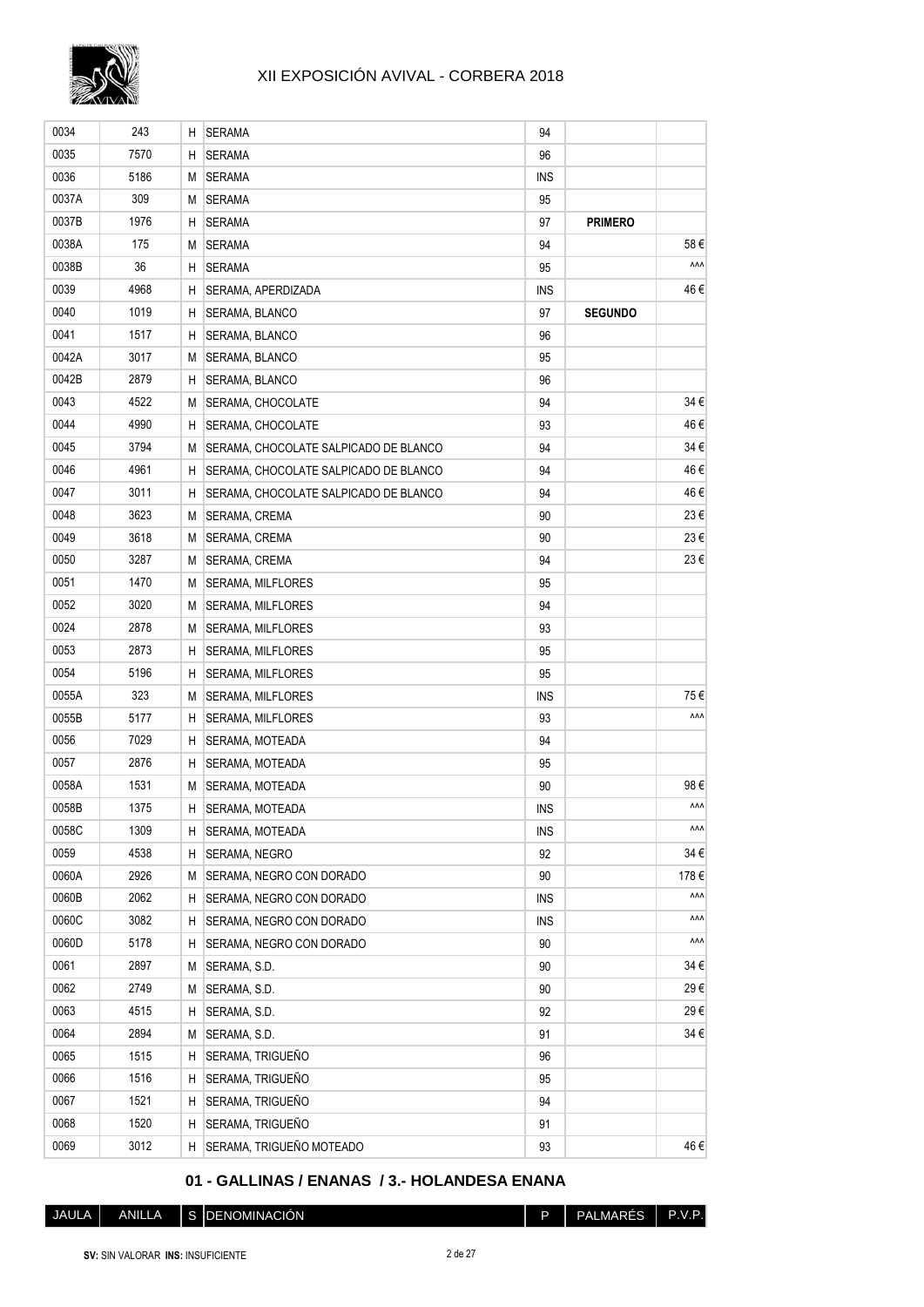

| 0071  | JC100  |     | M HOLANDESA ENANA (KRIEL), ANARANJADO               | 93         |                | 23€ |
|-------|--------|-----|-----------------------------------------------------|------------|----------------|-----|
| 0072  | 2978   |     | M HOLANDESA ENANA (KRIEL), APERDIZADO ANARANJADO    | 94         |                |     |
| 0075  | 4477   |     | H HOLANDESA ENANA (KRIEL), APERDIZADO PLATA         | 95         |                |     |
| 0073  | 4507   | H I | HOLANDESA ENANA (KRIEL), APERDIZADO PLATA           | 94         |                |     |
| 0074  | 6269   | ΗI  | HOLANDESA ENANA (KRIEL), AZUL DORADO                | 93         |                |     |
| 0095  | 5173   |     | M HOLANDESA ENANA (KRIEL), BLANCO ARMIÑADO EN NEGRO | 93         |                | 29€ |
| 0076  | 4464   | ΗI  | HOLANDESA ENANA (KRIEL), CODORNIZ DORADA            | 94         |                | 34€ |
| 0077  | 4506   | ΗI  | HOLANDESA ENANA (KRIEL), CODORNIZ DORADA            | 96         | <b>SEGUNDO</b> | 29€ |
| 0078  | 4504   |     | H HOLANDESA ENANA (KRIEL), CODORNIZ DORADA EN AZUL  | 92         |                |     |
| 0079  | 4571   |     | H HOLANDESA ENANA (KRIEL), CODORNIZ DORADO EN AZUL  | 93         |                | 34€ |
| 0080  | 4466   |     | H HOLANDESA ENANA (KRIEL), CODORNIZ LIMÓN           | 95         |                |     |
| 0081A | 2858   | M   | HOLANDESA ENANA (KRIEL), CUCLILLO                   | 90         |                | 52€ |
| 0081B | 4498   |     | H HOLANDESA ENANA (KRIEL), CUCLILLO                 | 91         |                | ۸ΛΛ |
| 0070A | JJ243  | M   | HOLANDESA ENANA (KRIEL), -CUCLILLO                  | 96         | <b>PRIMERO</b> | 46€ |
| 0070B | JF435  |     | H HOLANDESA ENANA (KRIEL), -CUCLILLO                | 94         |                | ۸ΛΛ |
| 0082  | 6268   | ΗI  | HOLANDESA ENANA (KRIEL), DORADO                     | 91         |                |     |
| 0083  | C336   |     | M HOLANDESA ENANA (KRIEL), DORADO                   | 91         |                | 23€ |
| 0084  | C338   |     | M HOLANDESA ENANA (KRIEL), DORADO                   | 93         |                | 23€ |
| 0085  | C330   | H I | HOLANDESA ENANA (KRIEL), DORADO                     | 93         |                | 23€ |
| 0086  | 341    |     | M HOLANDESA ENANA (KRIEL), DORADO                   | 92         |                | 29€ |
| 0087  | 901    | H.  | HOLANDESA ENANA (KRIEL), DORADO                     | INS        |                | 29€ |
| 0088  | 907    |     | H HOLANDESA ENANA (KRIEL), DORADO                   | <b>INS</b> |                |     |
| 0089  | 4244   |     | M HOLANDESA ENANA (KRIEL), GRIS PERLA               | 93         |                |     |
| 0090  | 4243   |     | M HOLANDESA ENANA (KRIEL), GRIS PERLA               | 90         |                | 23€ |
| 0091  | 4245   |     | M HOLANDESA ENANA (KRIEL), GRIS PERLA               | 91         |                | 23€ |
| 0092  | 4453   | Н.  | HOLANDESA ENANA (KRIEL), LAVANDA                    | 94         |                |     |
| 0093A | 2879   |     | M HOLANDESA ENANA (KRIEL), LAVANDA                  | 93         |                | 58€ |
| 0093B | 4461   |     | H HOLANDESA ENANA (KRIEL), LAVANDA                  | 91         |                | ۸۸۸ |
| 0094  | 2920   |     | M HOLANDESA ENANA (KRIEL), LEONADO ARMIÑADO EN AZUL | 96         | <b>TERCERO</b> |     |
| 0096  | 2903   |     | M HOLANDESA ENANA (KRIEL), LEONADO ARMIÑADO EN AZUL | 94         |                | 23€ |
| 0097  | 4462   | H.  | HOLANDESA ENANA (KRIEL), NEGRO                      | 93         |                |     |
| 0098  | 390    | M   | HOLANDESA ENANA (KRIEL), PLATA                      | 91         |                | 23€ |
| 0099A | 396    |     | M HOLANDESA ENANA (KRIEL), PLATA                    | 92         |                | 46€ |
| 0099B | EW9776 | H I | HOLANDESA ENANA (KRIEL), PLATA                      | 90         |                | ۸ΛΛ |
| 0100A | 1263   |     | M HOLANDESA ENANA (KRIEL), ROJO APERDIZADO          | 93         |                |     |
| 0100B | 5338   | ΗI  | HOLANDESA ENANA (KRIEL), ROJO APERDIZADO            | 92         |                |     |
| 0101A | 1259   | M   | HOLANDESA ENANA (KRIEL), ROJO APERDIZADO            | 93         |                |     |
| 0101B | 5345   |     | H HOLANDESA ENANA (KRIEL), ROJO APERDIZADO          | 94         |                |     |

#### **01 - GALLINAS / ENANAS / 4.- BARBUDA DE AMBERES**

| <b>JAULA</b> | <b>ANILLA</b> |   | S IDENOMINACIÓN    | D  | <b>PALMARÉS</b> | P.V.P. |
|--------------|---------------|---|--------------------|----|-----------------|--------|
| 0102         | 2300          | M | BARBUDA DE AMBERES | 90 |                 |        |
| 0103         | 2674          | M | BARBUDA DE AMBERES | 94 |                 |        |
| 0104         | 2605          | M | BARBUDA DE AMBERES | 93 |                 |        |
| 0105         | 2790          | Н | BARBUDA DE AMBERES | 91 |                 |        |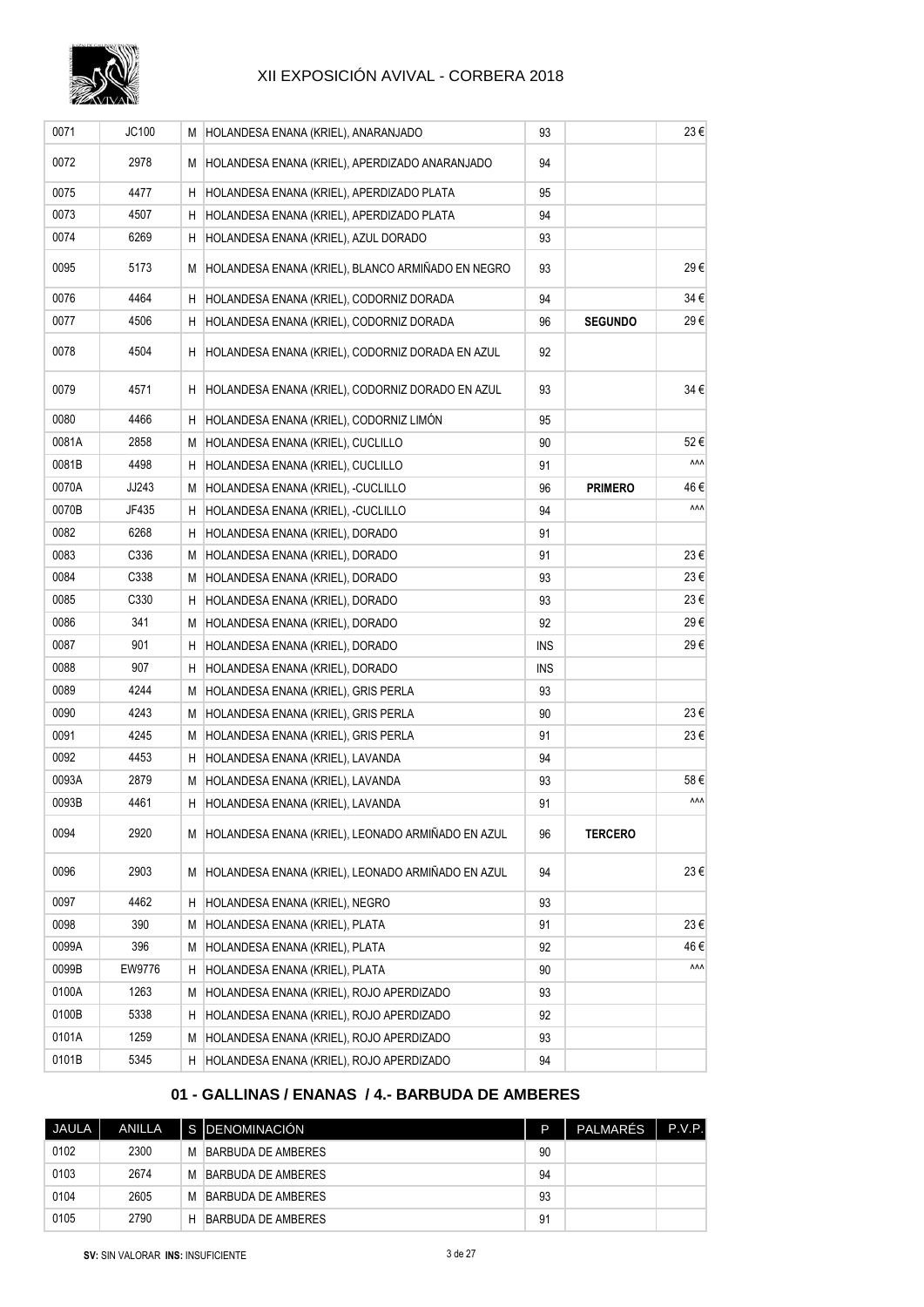

| 0106  | 5800         | H  | <b>BARBUDA DE AMBERES</b>                     | 92         |                |     |
|-------|--------------|----|-----------------------------------------------|------------|----------------|-----|
| 0107  | 2291         | М  | <b>BARBUDA DE AMBERES</b>                     | 90         |                | 34€ |
| 0108  | 1289         | М  | BARBUDA DE AMBERES                            | 94         |                | 34€ |
| 0109  | 7181         | H  | BARBUDA DE AMBERES                            | 90         |                | 34€ |
| 0110  | 6530         | H. | BARBUDA DE AMBERES                            | 90         |                | 34€ |
| 0111A | 12712        | М  | BARBUDA DE AMBERES, APERDIZADO                | <b>INS</b> |                | 40€ |
| 0111B | 4108         | H  | BARBUDA DE AMBERES, APERDIZADO                | INS        |                | ۸ΛΛ |
| 0112A | <b>BB354</b> | M  | BARBUDA DE AMBERES, BLANCO                    | 91         |                | 69€ |
| 0112B | CL863        | H. | BARBUDA DE AMBERES, BLANCO                    | 94         | <b>SEGUNDO</b> | ۸ΛΛ |
| 0112C | CL942        | H. | BARBUDA DE AMBERES, BLANCO                    | 91         |                | ۸ΛΛ |
| 0113A | <b>DS321</b> | М  | BARBUDA DE AMBERES, CODORNIZ                  | 92         |                | 69€ |
| 0113B | LC947        | H. | <b>BARBUDA DE AMBERES, CODORNIZ</b>           | 94         |                | ۸۸۸ |
| 0113C | AS995        | H. | BARBUDA DE AMBERES, CODORNIZ                  | 93         |                | ۸ΛΛ |
| 0114A | <b>DS275</b> | M  | BARBUDA DE AMBERES, GRUBBE CODORNIZ           | 93         |                | 79€ |
| 0114B | CL818        | H. | BARBUDA DE AMBERES, GRUBBE CODORNIZ           | 92         |                | ۸ΛΛ |
| 0114C | CL880        | H  | BARBUDA DE AMBERES, GRUBBE CODORNIZ           | 94         | <b>TERCERO</b> | ۸ΛΛ |
| 0115A | <b>DS257</b> | М  | BARBUDA DE AMBERES, LEONADA                   | 93         |                | 75€ |
| 0115B | CL865        | H. | BARBUDA DE AMBERES, LEONADA                   | 93         |                | ۸ΛΛ |
| 0115C | CL934        | H  | BARBUDA DE AMBERES, LEONADA                   | <b>INS</b> |                | ۸ΛΛ |
| 0116A | 13829        | М  | BARBUDA DE AMBERES, LEONADO ARMIÑADO EN NEGRO | <b>INS</b> |                | 40€ |
| 0116B | 4109         | H. | BARBUDA DE AMBERES, LEONADO ARMIÑADO EN NEGRO | <b>INS</b> |                | ۸ΛΛ |
| 0117  | 2876         | М  | BARBUDA DE AMBERES, LEONADO MOTEADO           | 93         |                |     |
| 0118A | 5223         | М  | BARBUDA DE AMBERES, MIL FLORES                | <b>INS</b> |                | 46€ |
| 0118B | 7530         | H. | BARBUDA DE AMBERES, MIL FLORES                | <b>INS</b> |                | ۸ΛΛ |
| 0119A | CL825        | М  | BARBUDA DE AMBERES, NEGRO MOT                 | 93         |                | 69€ |
| 0119B | AS979        | H. | BARBUDA DE AMBERES, NEGRO MOT                 | 94         |                | ۸ΛΛ |
| 0119C | CL819        | H. | BARBUDA DE AMBERES, NEGRO MOT                 | 96         | <b>PRIMERO</b> | ۸ΛΛ |
| 0120A | 7636         | М  | BARBUDA DE AMBERES, PERDIZ PLATA              | 91         |                | 58€ |
| 0120B | 2889         | H  | BARBUDA DE AMBERES, PERDIZ PLATA              | <b>INS</b> |                | ۸ΛΛ |
| 0121A | 12711        | M  | BARBUDA DE AMBERES, PLATEADO                  | <b>INS</b> |                | 40€ |
| 0121B | 4110         | H  | BARBUDA DE AMBERES, PLATEADO                  | <b>INS</b> |                | ۸ΛΛ |
| 0122A | JF476        | M  | BARBUDA DE AMBERES, PORCELANA                 | 93         |                | 46€ |
| 0122B | JF484        | H. | BARBUDA DE AMBERES, PORCELANA                 | 94         |                | ۸ΛΛ |

## **01 - GALLINAS / ENANAS / 5.- FLOR D´AMETLER**

| <b>JAULA</b> | <b>ANILLA</b> |    | S DENOMINACIÓN                    | P.         | <b>PALMARÉS</b> | P.V.P.     |
|--------------|---------------|----|-----------------------------------|------------|-----------------|------------|
| 0123         | 5482          | M  | FLOR D'AMETLER, APERDIZADA        | 90         |                 | 23€        |
| 0124         | 1946          | H  | FLOR D'AMETLER, APERDIZADA        | 95         | <b>PRIMERO</b>  |            |
| 0125         | 5349          | H  | FLOR D'AMETLER, APERDIZADA        | 91         |                 | $23 \in$   |
| 0126A        | 1877          | M  | FLOR D'AMETLER, APERDIZADA        | <b>INS</b> |                 | $34 \in$   |
| 0126B        | 1891          | н  | FLOR D'AMETLER, APERDIZADA        | 93         |                 | <b>AAA</b> |
| 0127A        | 1875          | M  | <b>FLOR D'AMETLER, APERDIZADA</b> | 90         |                 | $34 \in$   |
| 0127B        | 1022          | H. | FLOR D'AMETLER, APERDIZADA        | 94         | <b>SEGUNDO</b>  | <b>AAA</b> |
| 0128A        | 1894          | м  | FLOR D'AMETLER, APERDIZADA        | 90         |                 | $34 \in$   |
| 0128B        | 1890          | н  | FLOR D'AMETLER, APERDIZADA        | 91         |                 | <b>AAA</b> |
| 0129A        | 2965          | M  | FLOR D'AMETLER, APERDIZADA        | 93         |                 |            |
| 0129B        | 2971          | н  | FLOR D'AMETLER, APERDIZADA        | <b>INS</b> |                 |            |
| 0130A        | 3658          | м  | <b>FLOR D'AMETLER, APERDIZADA</b> | 92         |                 | $34 \in$   |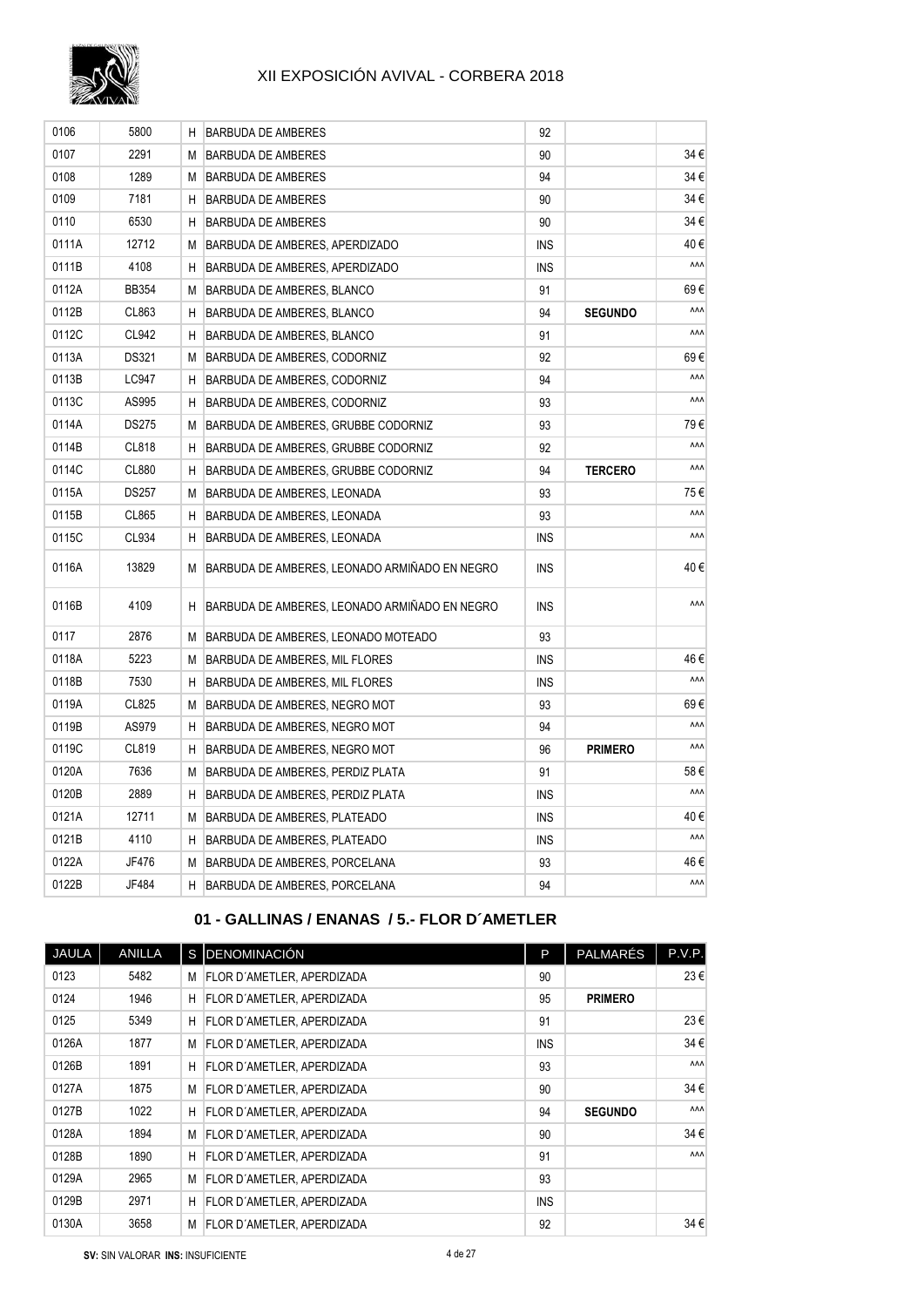

| 0130B | 3575  | н  | FLOR D'AMETLER, APERDIZADA        | 93         |                | <b>AAA</b> |
|-------|-------|----|-----------------------------------|------------|----------------|------------|
| 0131A | 3600  |    | M FLOR D'AMETLER, APERDIZADA      | <b>INS</b> |                | 63€        |
| 0131B | 1638  | н  | FLOR D'AMETLER, APERDIZADA        | 90         |                | <b>AAA</b> |
| 0132A | 4004  | М  | FLOR D'AMETLER, APERDIZADA        | 94         | <b>TERCERO</b> |            |
| 0132B | 1639  | H  | <b>FLOR D'AMETLER, APERDIZADA</b> | 90         |                |            |
| 0132C | 4355  | H  | <b>FLOR D'AMETLER, APERDIZADA</b> | <b>INS</b> |                |            |
| 0133A | 12716 |    | M FLOR D'AMETLER, MILFLORES       | 91         |                | 29€        |
| 0133B | 4107  | H  | FLOR D'AMETLER, MILFLORES         | <b>SV</b>  |                | <b>AAA</b> |
| 0134A | 5246  | M  | <b>FLOR D'AMETLER, MILFLORES</b>  | <b>INS</b> |                | 29€        |
| 0134B | 12714 | H  | <b>FLOR D'AMETLER, MILFLORES</b>  | 92         |                | ۸ΛΛ        |
| 0135A | 12713 |    | M FLOR D'AMETLER, MILFLORES       | <b>INS</b> |                | 29€        |
| 0135B | 12715 | H  | <b>FLOR D'AMETLER, MILFLORES</b>  | 91         |                | ۸ΛΛ        |
| 0136  | 5342  | H  | FLOR D'AMETLER, NEGRA             | 90         |                | 23€        |
| 0137  | 344   | H  | <b>FLOR D'AMETLER, NEGRA</b>      | 90         |                | 23€        |
| 0138  | 859   |    | M FLOR D'AMETLER, NEGRA           | <b>INS</b> |                | 23€        |
| 0139A | 3842  | М  | <b>FLOR D'AMETLER, PORCELANA</b>  | 91         |                | 58€        |
| 0139B | 1598  | H  | FLOR D'AMETLER, PORCELANA         | 92         |                | ۸ΛΛ        |
| 0140A | 3841  | M  | <b>FLOR D'AMETLER, PORCELANA</b>  | 91         |                | 58€        |
| 0140B | 1592  | H  | <b>FLOR D'AMETLER, PORCELANA</b>  | 93         |                | ۸ΛΛ        |
| 0141A | 3844  |    | M FLOR D'AMETLER, PORCELANA       | <b>INS</b> |                | 58€        |
| 0141B | 1593  | H. | <b>FLOR D'AMETLER, PORCELANA</b>  | 92         |                | ۸ΛΛ        |

#### **01 - GALLINAS / ENANAS / OTRAS ENANAS**

| JAULA | ANILLA           |   | S DENOMINACIÓN                        | P          | <b>PALMARÉS</b> | P.V.P. |
|-------|------------------|---|---------------------------------------|------------|-----------------|--------|
| 0142A | KW951            | М | ALEMANA IMPERIAL ENANA, LEONADA       | 92         |                 | 69€    |
| 0142B | F653             | H | ALEMANA IMPERIAL ENANA, LEONADA       | 94         |                 | ۸ΛΛ    |
| 0142C | F658             | н | ALEMANA IMPERIAL ENANA, LEONADA       | 91         |                 | ۸ΛΛ    |
| 0143A | C194             | M | BARBUDA DE WATERMAAL, CODORNIZ        | 92         |                 | 69€    |
| 0143B | 5478             | H | BARBUDA DE WATERMAAL, CODORNIZ        | 92         |                 | ۸ΛΛ    |
| 0143C | 686              | H | BARBUDA DE WATERMAAL, CODORNIZ        | <b>INS</b> |                 | ۸ΛΛ    |
| 0144A | <b>EM789</b>     | M | <b>BRAHMA ENANA, APERDIZADO</b>       | 95         |                 | 69€    |
| 0144B | AA419            | H | <b>BRAHMA ENANA, APERDIZADO</b>       | 96         |                 | ۸ΛΛ    |
| 0144C | D4715            | H | <b>BRAHMA ENANA, APERDIZADO</b>       | 93         |                 | ۸ΛΛ    |
| 0145A | DA491            | М | <b>BRAKEL ENANA, MIL FLORES</b>       | 92         |                 | 69€    |
| 0145B | DA347            | H | <b>BRAKEL ENANA, MIL FLORES</b>       | 93         |                 | ۸ΛΛ    |
| 0145C | <b>BR835</b>     | Н | <b>BRAKEL ENANA, MIL FLORES</b>       | 93         |                 | ۸ΛΛ    |
| 0146A | C945             | M | CALZADA, MILFLORES                    | 91         |                 | 80€    |
| 0146B | 838              | H | CALZADA, MILFLORES                    | 92         |                 | ۸ΛΛ    |
| 0146C | 833              | H | CALZADA, MILFLORES                    | 92         |                 | ۸ΛΛ    |
| 0147A | 951              | M | CALZADA, MILFLORES LIMON              | 96         |                 | 86€    |
| 0147B | B821             | H | CALZADA, MILFLORES LIMON              | 94         |                 | ۸ΛΛ    |
| 0147C | B823             | H | CALZADA, MILFLORES LIMON              | 92         |                 | ۸ΛΛ    |
| 0148A | C946             | M | CALZADA, PORCELANA                    | 92         |                 | 86€    |
| 0148B | B827             | H | CALZADA, PORCELANA                    | 93         |                 | ۸ΛΛ    |
| 0148C | 835              | H | CALZADA, PORCELANA                    | 91         |                 | ۸ΛΛ    |
| 0149A | 16859            | M | COMBATIENTE INDIO ENANO, PARDO FAISAN | <b>SV</b>  |                 |        |
| 0149B | 16856            | H | COMBATIENTE INDIO ENANO, PARDO FAISAN | <b>SV</b>  |                 |        |
| 0150A | C242             | M | COMBATIENTE INGLES ANTIGUO ENANO      | 92         |                 | 58€    |
| 0150B | C <sub>135</sub> | H | COMBATIENTE INGLES ANTIGUO ENANO      | 91         |                 | ۸ΛΛ    |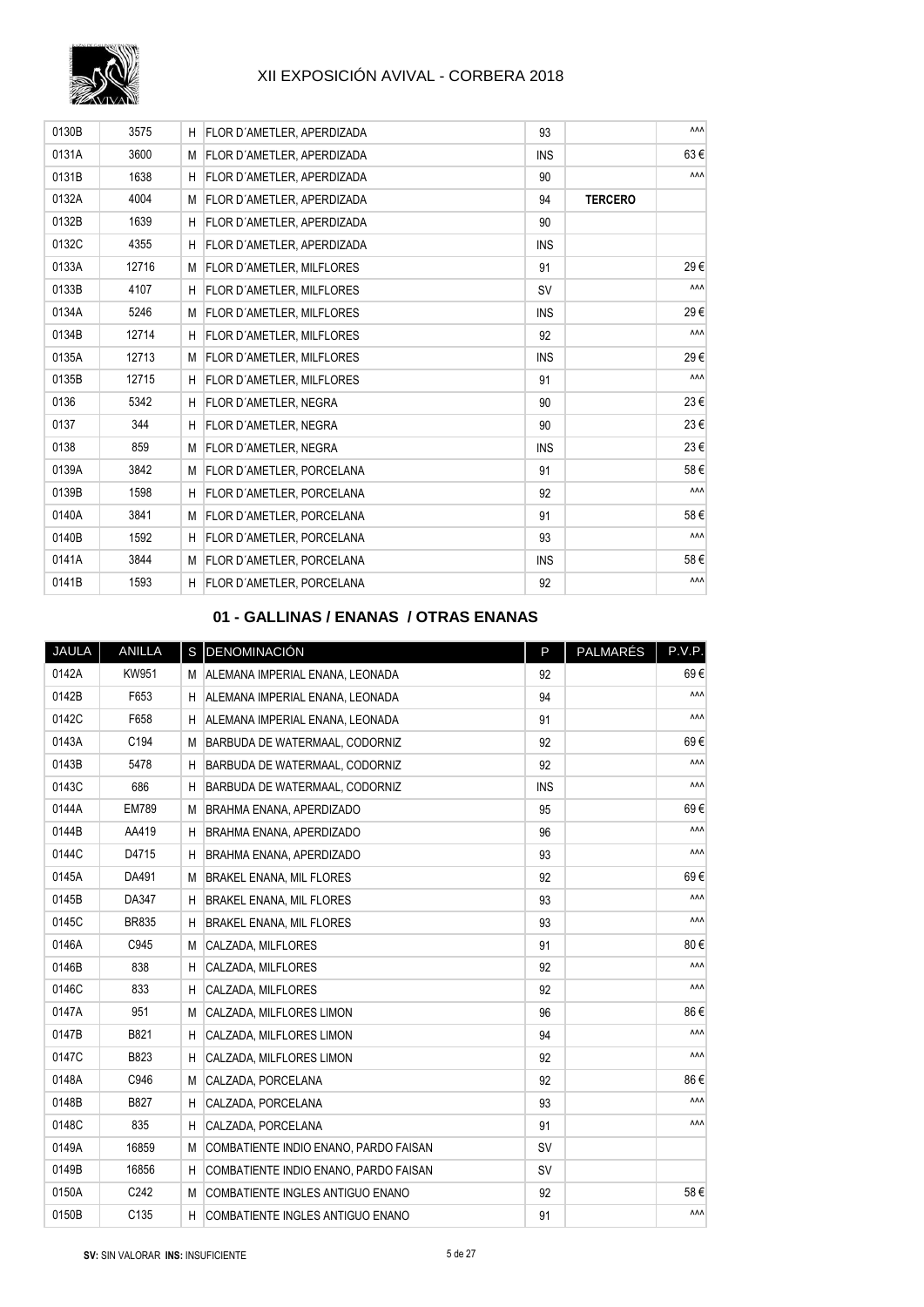

| 0151A | C132             | М  | COMBATIENTE INGLES ANTIGUO ENANO                | 93        |                | 46€         |
|-------|------------------|----|-------------------------------------------------|-----------|----------------|-------------|
| 0151B | C127             | H  | COMBATIENTE INGLES ANTIGUO ENANO                | 91        |                | ۸ΛΛ         |
| 0152A | C <sub>151</sub> |    | M COMBATIENTE INGLES ANTIGUO ENANO, AZUL MESSE  | 95        |                | 83€         |
| 0152B | <b>B80</b>       |    | H COMBATIENTE INGLES ANTIGUO ENANO, AZUL MESSE  | 94        |                | ۸ΛΛ         |
| 0152C | C996             |    | H COMBATIENTE INGLES ANTIGUO ENANO, AZUL MESSE  | 92        |                | ۸ΛΛ         |
| 0153A | 160              |    | M COMBATIENTE INGLES ANTIGUO ENANO, NEGRO MESSE | 93        |                | 83€         |
| 0153B | 1935             |    | H COMBATIENTE INGLES ANTIGUO ENANO, NEGRO MESSE | 96        |                | ۸ΛΛ         |
| 0153C | 1944             |    | H COMBATIENTE INGLES ANTIGUO ENANO, NEGRO MESSE | 94        |                | ۸ΛΛ         |
| 0154A | JP671            | M  | FRISONA HOLANDESA ENANA, DORADA                 | SV        |                | 92€         |
| 0154B | JJ667            | H  | FRISONA HOLANDESA ENANA, DORADA                 | 94        |                | ۸ΛΛ         |
| 0154C | JJ742            | H  | FRISONA HOLANDESA ENANA, DORADA                 | SV        |                | ۸ΛΛ         |
| 0155A | KX396            | М  | HAMBRUGO ENANA, PLATA                           | 92        |                | 92€         |
| 0155B | JF99             | H  | HAMBRUGO ENANA, PLATA                           | 93        |                | ۸ΛΛ         |
| 0155C | G438             |    | H HAMBRUGO ENANA, PLATA                         | 93        |                | ۸ΛΛ         |
| 0156  | 4055             | H  | JAVA, AZUL RIBETEADA EN NEGRO                   | SV        |                | 29€         |
| 0157A | 2935             | M  | KO-SHAMO                                        | 94        |                |             |
| 0157B | 2934             | н  | KO-SHAMO                                        | 92        |                |             |
| 0158  | 338              | H  | KO-SHAMO, -AZUL                                 | 91        |                | 32€         |
| 0159  | 3864             | M  | KO-SHAMO, TRIGUEÑO                              | 95        |                | 32€         |
| 0160  | 165              |    | H KO-SHAMO, TRIGUEÑO                            | 92        |                | 32€         |
| 0166A | 2944             | M  | KO-SHAMO, TRIGUEÑO                              | <b>SV</b> |                |             |
| 0166B | 3532             | H  | KO-SHAMO, TRIGUEÑO                              | 92        |                |             |
| 0161  | 3865             | M  | KO-SHAMO, TRIGUEÑO AZUL                         | 93        |                | 32€         |
| 0162  | 1035             |    | H KO-SHAMO, TRIGUEÑO AZUL                       | 95        |                | 32€         |
| 0163  | 3862             |    | H KO-SHAMO, TRIGUEÑO AZUL                       | 94        |                | 32€         |
| 0165A | 2936             |    | M KO-SHAMO, TRIGUEÑO AZUL                       | 94        |                |             |
| 0165B | 2941             |    | H KO-SHAMO, TRIGUEÑO AZUL                       | 94        |                |             |
| 0164A | 2933             |    | M KO-SHAMO, TRIGUEÑO SPLACH                     | 92        |                |             |
| 0164B | 2924             | H  | KO-SHAMO, TRIGUEÑO SPLACH                       | 92        |                |             |
| 0167A | 4507             | M  | <b>NEY HAMPSHIRE ENANA</b>                      | 95        |                | 86€         |
| 0167B | 4486             | H  | <b>NEY HAMPSHIRE ENANA</b>                      | 93        |                | ۸۸۸         |
| 0167C | 4485             |    |                                                 |           |                | ۸۸۸         |
| 0168A | 4487             | Н. | NEY HAMPSHIRE ENANA<br>NEY HAMPSHIRE ENANA      | 93        |                | 86 €        |
|       |                  | M  |                                                 | 93        |                | ۸ΛΛ         |
| 0168B | 4483             | H  | NEY HAMPSHIRE ENANA                             | 97        | <b>SEGUNDO</b> | ۸ΛΛ         |
| 0168C | 4509             | H  | <b>NEY HAMPSHIRE ENANA</b>                      | 94        |                |             |
| 0169A | 11528            | M  | <b>NEY HAMPSHIRE ENANA</b>                      | SV        |                | 46 €<br>۸ΛΛ |
| 0169B | 3602             | H  | <b>NEY HAMPSHIRE ENANA</b>                      | 90        |                |             |
| 0170A | 3603             | M  | NEY HAMPSHIRE ENANA                             | 94        |                | 46€<br>۸ΛΛ  |
| 0170B | 3612             | H  | <b>NEY HAMPSHIRE ENANA</b>                      | 93        |                |             |
| 0171A | <b>NE333</b>     | M  | OHIKI, -PLATA                                   | 93        |                | 69€         |
| 0171B | E26              | H  | OHIKI, -PLATA                                   | 92        |                | ۸۸۸         |
| 0173A | 289              | M  | ORLOFF ENANO, BLANCO                            | 91        |                | 86€         |
| 0173B | 3619             |    | H ORLOFF ENANO, BLANCO                          | 91        |                | ۸ΛΛ         |
| 0173C | 65301            | H  | ORLOFF ENANO, BLANCO                            | 92        |                | ۸۸۸         |
| 0174A | 318              |    | M ORLOFF ENANO, BLANCO                          | 96        |                | 86€         |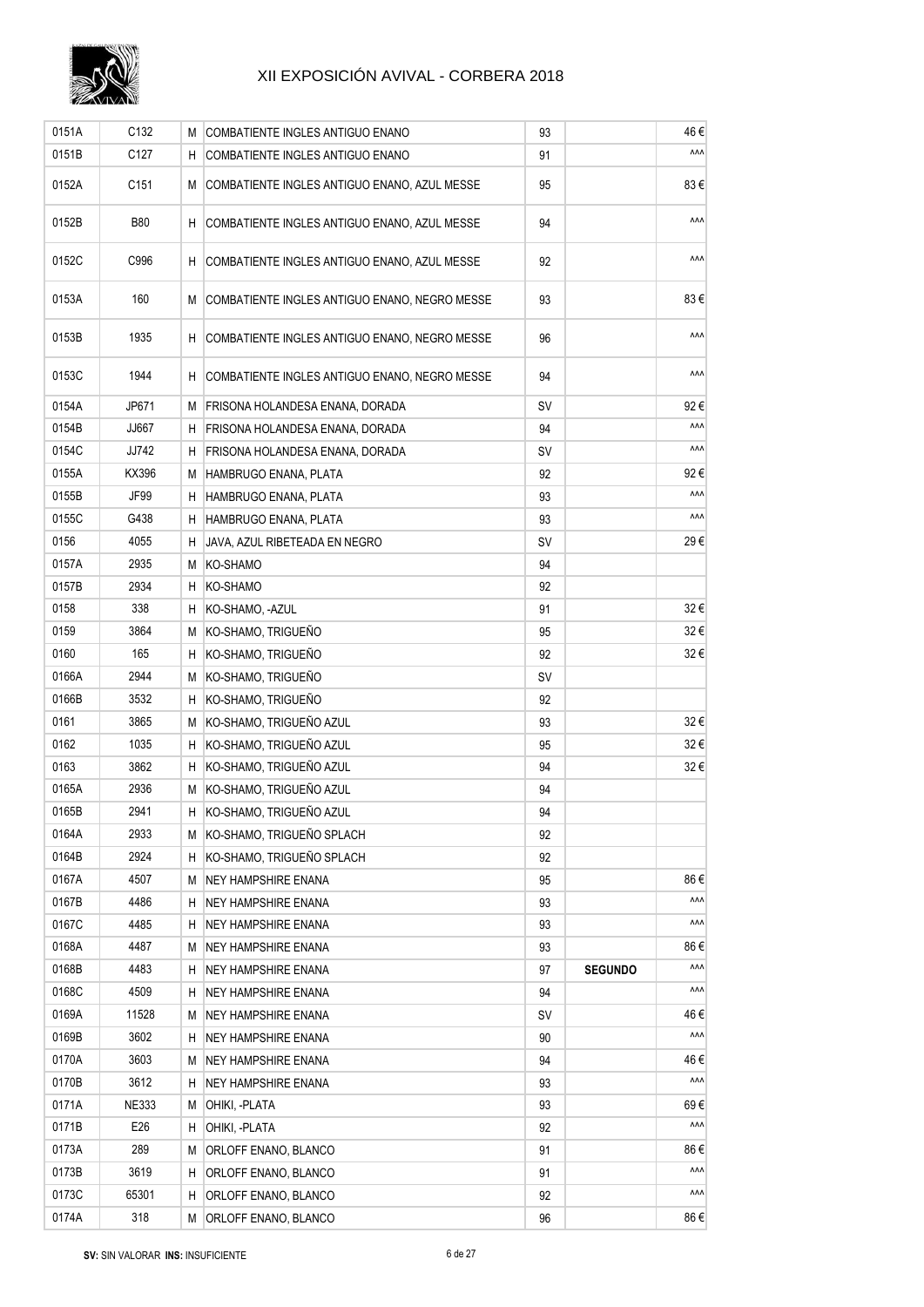

| 0174B | 3618            | H. | ORLOFF ENANO, BLANCO                      | 93         |                | ۸ΛΛ |
|-------|-----------------|----|-------------------------------------------|------------|----------------|-----|
| 0174C | 3614            | H. | ORLOFF ENANO, BLANCO                      | 93         |                | ۸ΛΛ |
| 0172A | <b>BB321</b>    | М  | ORLOFF ENANO, -BLANCO                     | 95         |                | 80€ |
| 0172B | F61             | H  | ORLOFF ENANO, -BLANCO                     | 90         |                | ۸ΛΛ |
| 0172C | F <sub>56</sub> | н  | ORLOFF ENANO, -BLANCO                     | 95         |                | ۸ΛΛ |
| 0175  | 4328            | М  | SEBRIGHT, DORADA                          | <b>INS</b> |                | 23€ |
| 0176  | DC797           | М  | SEBRIGHT, DORADA                          | 96         |                | 34€ |
| 0177  | AX389           | H  | SEBRIGHT, DORADA                          | 97         | <b>TERCERO</b> | 34€ |
| 0178A | DC780           | М  | SEBRIGHT, DORADA                          | 94         |                | 92€ |
| 0178B | <b>BM595</b>    | н  | SEBRIGHT, DORADA                          | 95         |                | ۸ΛΛ |
| 0178C | CM117           | н  | SEBRIGHT, DORADA                          | 94         |                | ۸ΛΛ |
| 0179  | DC784           | М  | SEBRIGHT, PLATA                           | 95         |                | 34€ |
| 0180  | CM121           | н  | SEBRIGHT, PLATA                           | 96         |                | 34€ |
| 0181A | 2997            | М  | <b>SEBRIGHT, PLATA</b>                    | 91         |                |     |
| 0181B | 2994            | Н  | SEBRIGHT, PLATA                           | 92         |                |     |
| 0181C | 2995            | н  | SEBRIGHT, PLATA                           | 94         |                |     |
| 0182A | 5455            | М  | SEBRIGHT, PLATA                           | 91         |                | 46€ |
| 0182B | 5202            | н  | SEBRIGHT, PLATA                           | 91         |                | ۸ΛΛ |
| 0183  | 269             | М  | SEDOSA ENANA, PLATA                       | 94         |                | 20€ |
| 0184  | C711            | H  | SUMATRA ENANO, NEGRA                      | 91         |                | 34€ |
| 0185A | LN886           | М  | SUMATRA ENANO, NEGRO                      | 94         |                | 92€ |
| 0185B | LN897           | н  | SUMATRA ENANO, NEGRO                      | 93         |                | ۸ΛΛ |
| 0185C | LX447           | н  | SUMATRA ENANO, NEGRO                      | 96         |                | ۸ΛΛ |
| 0186  | 2911            | М  | WYANDOTTE ENANO, BARRADA                  | INS        |                | 34€ |
| 0187A | 4043            | М  | WYANDOTTE ENANO, BARRADA                  | INS        |                | 69€ |
| 0187B | 1161            | H  | WYANDOTTE ENANO, BARRADA                  | 90         |                | ۸۸۸ |
| 0188A | 1918            | M  | WYANDOTTE ENANO, BLANCA ARMIÑADA EN AZUL  | 95         |                | 62€ |
| 0188B | 1919            | н  | WYANDOTTE ENANO, BLANCA ARMIÑADA EN AZUL  | 94         |                | ۸ΛΛ |
| 0189A | 1920            | М  | WYANDOTTE ENANO, BLANCA ARMIÑADA EN AZUL  | 97         | <b>PRIMERO</b> | 62€ |
| 0189B | 1914            | н  | WYANDOTTE ENANO, BLANCA ARMIÑADA EN AZUL  | 92         |                | ۸ΛΛ |
| 0190A | 1165            | M  | WYANDOTTE ENANO, DORADO RIBETEADO DE AZUL | 92         |                | 69€ |
| 0190B | 4044            | H. | WYANDOTTE ENANO, DORADO RIBETEADO DE AZUL | 93         |                | ۸ΛΛ |
| 0191  | 1908            | Н  | WYANDOTTE ENANO, MIL FLORES               | 93         |                | 31€ |
| 0192A | 1910            | М  | WYANDOTTE ENANO, MIL FLORES               | 90         |                | 62€ |
| 0192B | 4318            | H. | WYANDOTTE ENANO, MIL FLORES               | 92         |                | ۸ΛΛ |
|       |                 |    |                                           |            |                |     |

## **01 - GALLINAS / GRANDES / 01.- BRAHMA**

| JAULA | <b>ANILLA</b> |   | S DENOMINACIÓN                     | P  | <b>PALMARÉS</b> | P.V.P. |
|-------|---------------|---|------------------------------------|----|-----------------|--------|
| 0193  | 847           | M | <b>BRAHMA</b>                      | 91 |                 |        |
| 0194  | 643           | M | BRAHMA, APERDIZADO DORADO          | 93 |                 | 46€    |
| 0195  | 528           | Н | BRAHMA, APERDIZADO DORADO          | 94 |                 | 49€    |
| 0196  | 1662          | H | BRAHMA, APERDIZADO DORADO EN AZUL  | 91 |                 | 34 €   |
| 0197  | 3330          | H | BRAHMA, APERDIZADO DORADO EN AZUL  | 91 |                 | 34€    |
| 0198  | 1595          | н | BRAHMA, APERDIZADO DORADO EN AZUL  | 92 |                 | 69€    |
| 0199  | E /2018       | M | BRAHMA, APERDIZADO DORADO EN NEGRO | 92 |                 |        |
| 0200  | 1667          | H | <b>BRAHMA, APERDIZADO PLATEADO</b> | 93 |                 | 46€    |
| 0201  | 1283          | H | <b>BRAHMA, APERDIZADO PLATEADO</b> | 95 |                 | 49€    |
| 0202  | 246           | H | <b>BRAHMA, AZUL</b>                | 95 |                 | 49€    |
| 0203  | 985           | H | <b>BRAHMA, AZUL</b>                | 93 |                 | 49€    |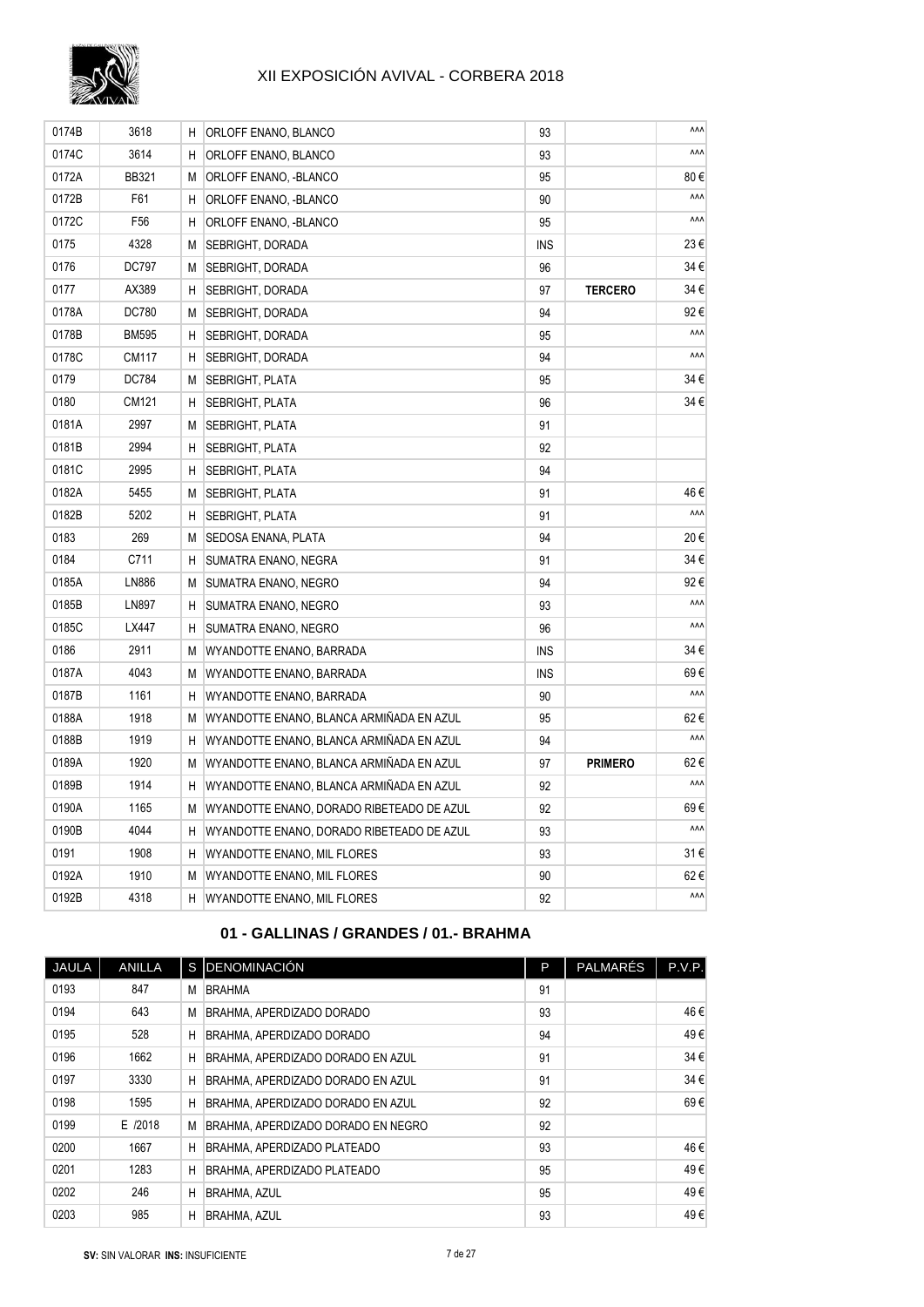

| 0204  | 225  | н  | BRAHMA, AZUL                      | 97         | <b>PRIMERO</b> | 49€  |
|-------|------|----|-----------------------------------|------------|----------------|------|
| 0205  | 231  | н  | <b>BRAHMA, AZUL</b>               | 94         |                | 49€  |
| 0206  | 247  | Η  | BRAHMA, AZUL                      | 93         |                | 49€  |
| 0207  | 109  | н  | <b>BRAHMA, AZUL</b>               | 96         | <b>SEGUNDO</b> | 49€  |
| 0208  | 233  | Η  | BRAHMA, AZUL                      | 94         |                | 49€  |
| 0209  | 3337 | Η  | BRAHMA, BLANCA ARMIÑADA           | 95         | <b>TERCERO</b> | 115€ |
| 0210  | 1572 | M  | BRAHMA, BLANCO ARMIÑADO EN NEGRO  | 93         |                | 46€  |
| 0211  | 1569 | M  | BRAHMA, BLANCO ARMIÑADO EN NEGRO  | 94         |                | 46€  |
| 0212  | 1565 | M  | BRAHMA, BLANCO ARMIÑADO EN NEGRO  | 92         |                | 46€  |
| 0213  | 2162 | M  | BRAHMA. BLANCO ARMIÑADO EN NEGRO  | 90         |                | 46€  |
| 0214A | 1342 | M  | BRAHMA. DORADO ARMIÑADO EN NEGRO  | 92         |                | 138€ |
| 0214B | 1962 | H  | BRAHMA, DORADO ARMIÑADO EN NEGRO  | 92         |                | ۸۸Λ  |
| 0214C | 2169 | н  | BRAHMA, DORADO ARMIÑADO EN NEGRO  | 95         |                | ۸ΛΛ  |
| 0215A | 1577 | М  | BRAHMA, DORADO ARMIÑADO EN NEGRO  | 91         |                | 138€ |
| 0215B | 1968 | н  | BRAHMA. DORADO ARMIÑADO EN NEGRO  | 93         |                | ۸۸Λ  |
| 0215C | 2165 | н  | BRAHMA. DORADO ARMIÑADO EN NEGRO  | 94         |                | ۸۸۸  |
| 0216  | 1316 | М  | BRAHMA. LEONADA ARMIÑADA EN NEGRO | 94         |                | 115€ |
| 0217A | 2163 | М  | BRAHMA. LEONADA ARMIÑADA EN NEGRO | 94         |                | 138€ |
| 0217B | 614  | н  | BRAHMA, LEONADA ARMIÑADA EN NEGRO | <b>INS</b> |                | ٨٨٨  |
| 0217C | 551  | н  | BRAHMA, LEONADA ARMIÑADA EN NEGRO | <b>INS</b> |                | ۸ΛΛ  |
| 0218A | 391  | M  | BRAHMA, LEONADA ARMIÑADA EN NEGRO | 90         |                | 80€  |
| 0218B | 1623 | н  | BRAHMA, LEONADA ARMIÑADA EN NEGRO | 91         |                | ۸ΛΛ  |
| 0219A | 1301 | М  | BRAHMA, LEONADA ARMIÑADA EN NEGRO | 93         |                | 92€  |
| 0219B | 1680 | н  | BRAHMA, LEONADA ARMIÑADA EN NEGRO | 92         |                | ۸ΛΛ  |
| 0220  | 3340 | н  | BRAHMA, LEONADO ARMIÑADO EN AZUL  | 94         |                | 115€ |
| 0221  | 246  | н  | <b>BRAHMA, NEGRO</b>              | 93         |                | 49€  |
| 0222A | 1310 | М  | <b>BRAHMA, NEGRO</b>              | 94         |                | 92€  |
| 0222B | 1678 | н  | <b>BRAHMA, NEGRO</b>              | 94         |                | ۸۸Λ  |
| 0223  | 664  | H  | <b>BRAHMA, SILLA ROJA</b>         | <b>INS</b> |                | 40€  |
| 0224  | 1671 | H. | <b>BRAHMA, SILLA ROJA</b>         | <b>INS</b> |                | 40€  |

## **01 - GALLINAS / GRANDES / 02.- ALICANTINA**

| JAULA | ANILLA |    | S DENOMINACIÓN            | P          | PALMARÉS | P.V.P.     |
|-------|--------|----|---------------------------|------------|----------|------------|
| 0230  | 25691  | М  | ALICANTINA, BLANCA        | 93         |          |            |
| 0231  | 933    | H. | ALICANTINA, BLANCA        | SV         |          |            |
| 0232  | 0696   | М  | ALICANTINA, BLANCA        | <b>INS</b> |          |            |
| 0233  | 10990  | H  | ALICANTINA, BLANCA        | 91         |          |            |
| 0234A | 28100  | M  | ALICANTINA, BLANCA        | <b>SV</b>  |          | 34€        |
| 0234B | 28114  | H  | ALICANTINA, BLANCA        | <b>SV</b>  |          | <b>AAA</b> |
| 0236  | 15577  | M  | ALICANTINA, MEGRO MOTEADO | 91         |          |            |
| 0237  | 18680  | н  | ALICANTINA, MEGRO MOTEADO | 90         |          |            |
| 0238  | 15102  | H  | ALICANTINA, MIL FLORES    | <b>SV</b>  |          |            |
| 0239  | 8645   | H  | ALICANTINA, MIL FLORES    | <b>SV</b>  |          |            |
| 0240A | 17114  | M  | ALICANTINA, MILFLORES     | <b>SV</b>  |          |            |
| 0240B | 18804  | н  | ALICANTINA, MILFLORES     | 90         |          |            |
| 0240C | 28036  | н  | ALICANTINA, MILFLORES     | <b>SV</b>  |          |            |
| 0225  | 9710   | M  | ALICANTINA, -MILFLORES    | 90         |          |            |
| 0226  | 16876  | H  | ALICANTINA, -MILFLORES    | 94         |          |            |
| 0227  | 16871  | H. | ALICANTINA, -MILFLORES    | 92         |          |            |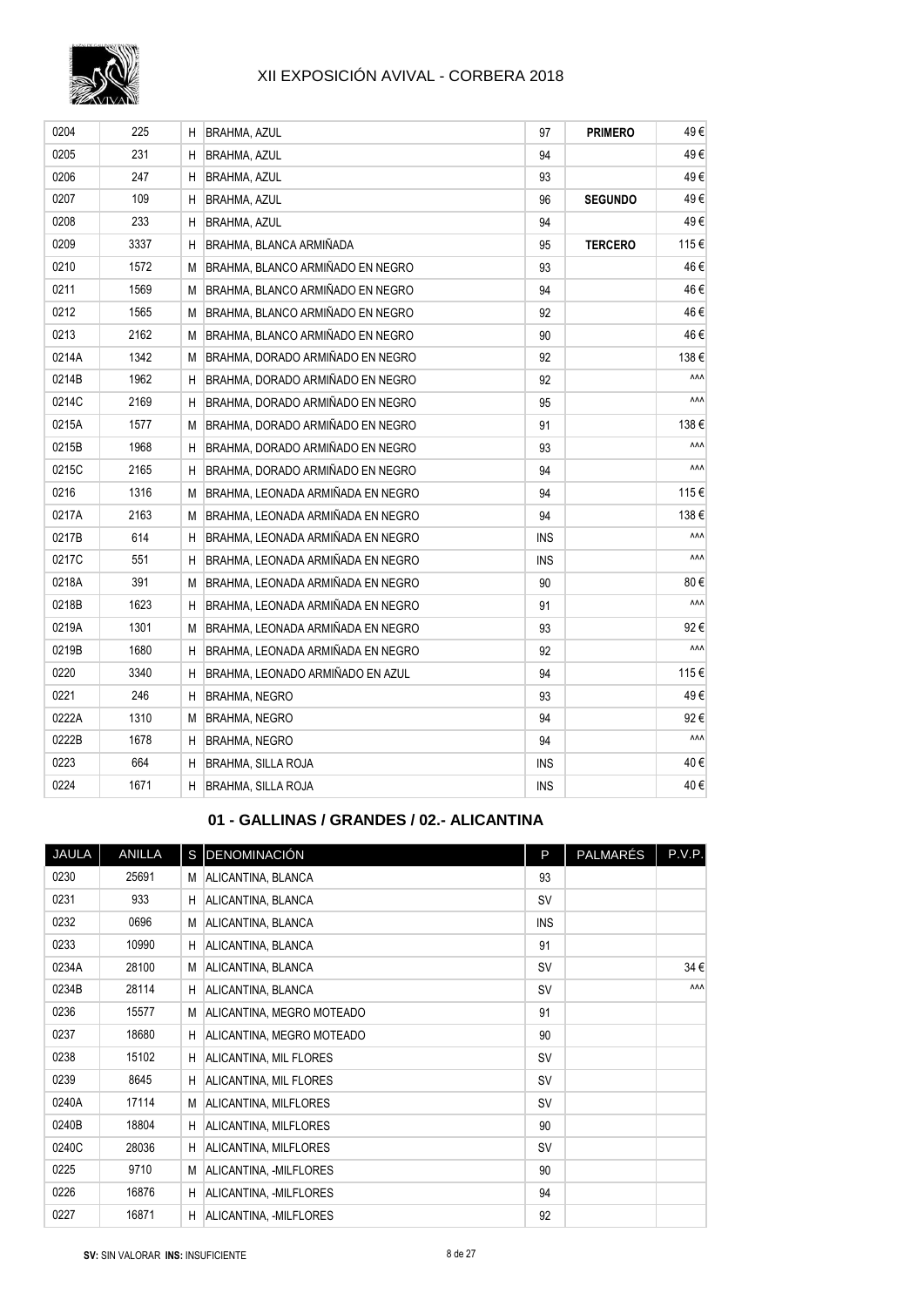

| 0228  | 16865             | Н. | ALICANTINA, -MILFLORES LIMON | 92         |                |          |
|-------|-------------------|----|------------------------------|------------|----------------|----------|
| 0229  | 19010             | М  | ALICANTINA, -MILFLORES LIMON | <b>INS</b> |                |          |
| 0241  | 11349             | Н. | ALICANTINA, MILFORES         | 93         |                |          |
| 0242  | 11348             | H. | ALICANTINA, MILFORES         | 90         |                |          |
| 0243A | 18946             | M  | ALICANTINA, MILFORES         | 91         |                |          |
| 0243B | 11345             | H  | ALICANTINA, MILFORES         | 94         |                |          |
| 0244A | 18910             | М  | ALICANTINA, MILFORES         | 92         |                |          |
| 0244B | <b>SIN ANILLA</b> | Н. | ALICANTINA, MILFORES         | SV         |                |          |
| 0245A | 18914             | M  | ALICANTINA, MILFORES         | 92         |                |          |
| 0245B | 11340             | H. | ALICANTINA, MILFORES         | SV         |                |          |
| 0235A | 12318             | M  | ALICANTINA, MOTEADO          | 93         |                | 34€      |
| 0235B | 28140             | H  | ALICANTINA, MOTEADO          | SV         |                | ۸ΛΛ      |
| 0246  | 8744              | M  | ALICANTINA, NEGRO MOTEADO    | 93         |                |          |
| 0247  | 8729              | М  | ALICANTINA, NEGRO MOTEADO    | 94         |                | 30€      |
| 0248  | 8750              | M  | ALICANTINA, NEGRO MOTEADO    | 94         |                | $30 \in$ |
| 0249  | 8753              | M  | ALICANTINA, NEGRO MOTEADO    | 93         |                | 34 €     |
| 0250  | 20954             | M  | ALICANTINA, NEGRO MOTEADO    | 96         | <b>PRIMERO</b> |          |
| 0251  | 12315             | M  | ALICANTINA, NEGRO MOTEADO    | 92         |                |          |
| 0252  | 11754             | H  | ALICANTINA, NEGRO MOTEADO    | 92         |                |          |
| 0253  | 20952             | Н. | ALICANTINA, NEGRO MOTEADO    | 91         |                |          |
| 0254  | 20935             | H. | ALICANTINA, NEGRO MOTEADO    | 92         |                |          |
| 0255  | 14877             | Н. | ALICANTINA, NEGRO MOTEADO    | 90         |                | 29€      |
| 0256  | 14872             | H  | ALICANTINA, NEGRO MOTEADO    | 92         |                | 29€      |
| 0257  | 14870             | H  | ALICANTINA, NEGRO MOTEADO    | <b>INS</b> |                | 29€      |
| 0258  | 18672             | H  | ALICANTINA, NEGRO MOTEADO    | 90         |                | 29€      |
| 0259  | 15573             | H  | ALICANTINA, NEGRO MOTEADO    | <b>INS</b> |                |          |
| 0260  | 15579             | H  | ALICANTINA, NEGRO MOTEADO    | SV         |                |          |
| 0261  | 25683             | M  | ALICANTINA, NEGRO MOTEADO    | <b>INS</b> |                |          |
| 0262  | 18381             | Н. | ALICANTINA, NEGRO MOTEADO    | 95         | <b>TERCERO</b> |          |
| 0263  | 22967             | H. | ALICANTINA, NEGRO MOTEADO    | <b>INS</b> |                |          |
| 0264  | 22969             | H  | ALICANTINA, NEGRO MOTEADO    | <b>INS</b> |                |          |
| 0265  | 14869             | H. | ALICANTINA, NEGRO MOTEADO    | <b>INS</b> |                |          |
| 0266  | 25668             | H  | ALICANTINA, NEGRO MOTEADO    | 92         |                |          |
| 0267A | 5799              | М  | ALICANTINA, NEGRO MOTEADO    | 93         |                | 69€      |
| 0267B | 18312             | H. | ALICANTINA, NEGRO MOTEADO    | 94         |                | ۸ΛΛ      |
| 0268A | 1884              | М  | ALICANTINA, NEGRO MOTEADO    | 93         |                | 69€      |
| 0268B | 2739              | H  | ALICANTINA, NEGRO MOTEADO    | <b>SV</b>  |                | ۸ΛΛ      |
| 0269A | 17069             | М  | ALICANTINA, NEGRO MOTEADO    | SV         |                | 34 €     |
| 0269B | 28135             | H  | ALICANTINA, NEGRO MOTEADO    | 91         |                | ۸ΛΛ      |
| 0270A | 17116             | М  | ALICANTINA, NEGRO MOTEADO    | SV         |                | 34 €     |
| 0270B | 17150             | H  | ALICANTINA, NEGRO MOTEADO    | SV         |                | ۸ΛΛ      |
| 0271  | 25729             | М  | ALICANTINA, PINTO            | <b>INS</b> |                |          |
| 0272  | 3736              | Н  | ALICANTINA, PINTO            | 95         | <b>SEGUNDO</b> |          |
| 0273  | 3734              | Н  | ALICANTINA, PINTO            | 92         |                | 30€      |
| 0274  | 3716              | H  | ALICANTINA, PINTO            | <b>INS</b> |                | $30 \in$ |
| 0275  | 3720              | H  | ALICANTINA, PINTO            | 93         |                | 34 €     |
| 0276  | 15104             | М  | ALICANTINA, PINTO            | 92         |                | 29€      |
| 0277  | 18669             | H. | ALICANTINA, PINTO            | 93         |                |          |
| 0278  | 4865              | H. | ALICANTINA, PINTO            | 90         |                |          |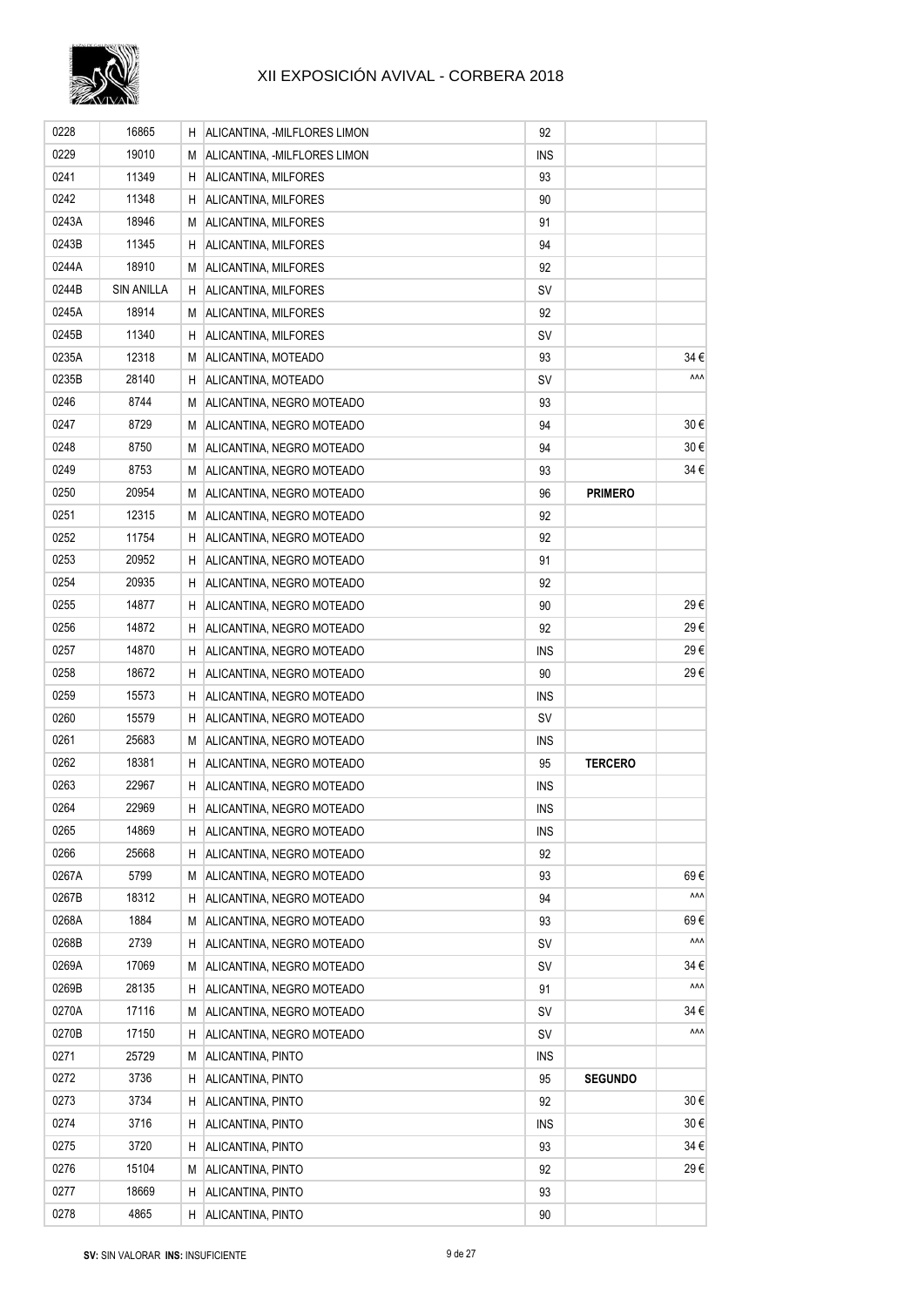

| 0279  | 15101 | M | <b>ALICANTINA, PINTO</b> | 93 |  |
|-------|-------|---|--------------------------|----|--|
| 0280  | 15572 | M | ALICANTINA, PINTO        | 94 |  |
| 0281A | 10969 | M | ALICANTINA, PINTO        | 92 |  |
| 0281B | 11176 | H | ALICANTINA, PINTO        | 94 |  |

## **01 - GALLINAS / GRANDES / 03.- ORPINGTON**

| JAULA | <b>ANILLA</b> |   | S DENOMINACIÓN               | P          | PALMARÉS       | P.V.P.     |
|-------|---------------|---|------------------------------|------------|----------------|------------|
| 0282  | 2033          | M | <b>ORPINGTON</b>             | 92         |                |            |
| 0283  | 15900         | M | <b>ORPINGTON</b>             | 93         |                |            |
| 0285  | 4925          | н | ORPINGTON, CHOCOLATE MOTEADO | <b>INS</b> |                | 63€        |
| 0286A | 4935          | M | ORPINGTON, CHOCOLATE MOTEADO | <b>INS</b> |                | 126€       |
| 0286B | 8757          | H | ORPINGTON, CHOCOLATE MOTEADO | <b>INS</b> |                | ۸ΛΛ        |
| 0287  | 8720          | H | ORPINGTON, LEONADA           | 93         |                | 51€        |
| 0288  | 8680          | H | ORPINGTON, LEONADA           | 94         |                |            |
| 0289  | 841           | М | ORPINGTON, LEONADA           | 91         |                |            |
| 0290  | 9600          | н | ORPINGTON, LEONADA           | 94         | <b>TERCERO</b> |            |
| 0291  | 9598          | н | ORPINGTON, LEONADA           | 93         |                |            |
| 0292A | 4917          | M | ORPINGTON, LEONADA           | 95         | <b>SEGUNDO</b> | 92€        |
| 0292B | 8722          | н | ORPINGTON, LEONADA           | 94         |                | <b>AAA</b> |
| 0293A | 4059          | M | ORPINGTON, LEONADA           | 91         |                |            |
| 0293B | 18295         | н | ORPINGTON, LEONADA           | 93         |                |            |
| 0293C | 4056          | н | ORPINGTON, LEONADA           | 92         |                |            |
| 0294A | 756           | М | <b>ORPINGTON, NEGRA</b>      | 93         |                | 104€       |
| 0294B | 9480          | н | ORPINGTON, NEGRA             | 92         |                | ۸ΛΛ        |
| 0295  | 4926          | M | ORPINGTON, NEGRA MOTEADA     | 93         |                |            |
| 0296  | 8775          | H | ORPINGTON, NEGRA MOTEADA     | 96         | <b>PRIMERO</b> |            |
| 0297  | 8760          | н | ORPINGTON, NEGRA MOTEADA     | 93         |                | 52€        |
| 0299A | 4923          | M | ORPINGTON, NEGRA MOTEADA     | 91         |                | 104€       |
| 0299B | 8756          | H | ORPINGTON, NEGRA MOTEADA     | 93         |                | ۸ΛΛ        |
|       |               |   |                              |            |                |            |

#### **01 - GALLINAS / GRANDES / 04.- ARAUCANA**

| JAULA | ANILLA |   | S DENOMINACIÓN       | P  | PALMARÉS       | P.V.P.     |
|-------|--------|---|----------------------|----|----------------|------------|
| 0300  | 12329  | M | ARAUCANA, , AZUL     | 94 |                | 23€        |
| 0301  | 5744   | H | ARAUCANA, APERDIZADA | 96 | <b>PRIMERO</b> | 80€        |
| 0302  | 149    | H | ARAUCANA, APERDIZADA | 95 |                | 80€        |
| 0303  | 5754   | H | ARAUCANA, APERDIZADA | 93 |                | 61€        |
| 0304  | 132    | H | ARAUCANA, APERDIZADA | 94 |                | 61€        |
| 0305  | 014    | M | ARAUCANA, APERDIZADA | 95 |                | 40€        |
| 0306  | 117    | H | ARAUCANA, APERDIZADA | 95 |                | 61€        |
| 0307  | 073    | M | ARAUCANA, APERDIZADA | 96 |                | 40€        |
| 0308  | 106    | H | ARAUCANA, APERDIZADA | 95 |                | 61€        |
| 0309  | 309    | M | ARAUCANA, APERDIZADA | 95 |                | 52€        |
| 0310  | 1351   | H | ARAUCANA, APERDIZADA | 91 |                | 52€        |
| 0318  | 5073   | H | ARAUCANA, APERDIZADA | 91 |                |            |
| 0311  | 3462   | H | ARAUCANA, APERDIZADA | 92 |                | 58€        |
| 0312  | 12327  | M | ARAUCANA, APERDIZADA | 91 |                | 23€        |
| 0313A | 11731  | M | ARAUCANA, APERDIZADA | 93 |                | 58€        |
| 0313B | 13439  | H | ARAUCANA, APERDIZADA | 92 |                | <b>AAA</b> |
| 0314  | 1241   | M | ARAUCANA, AZUL       | 96 | <b>SEGUNDO</b> |            |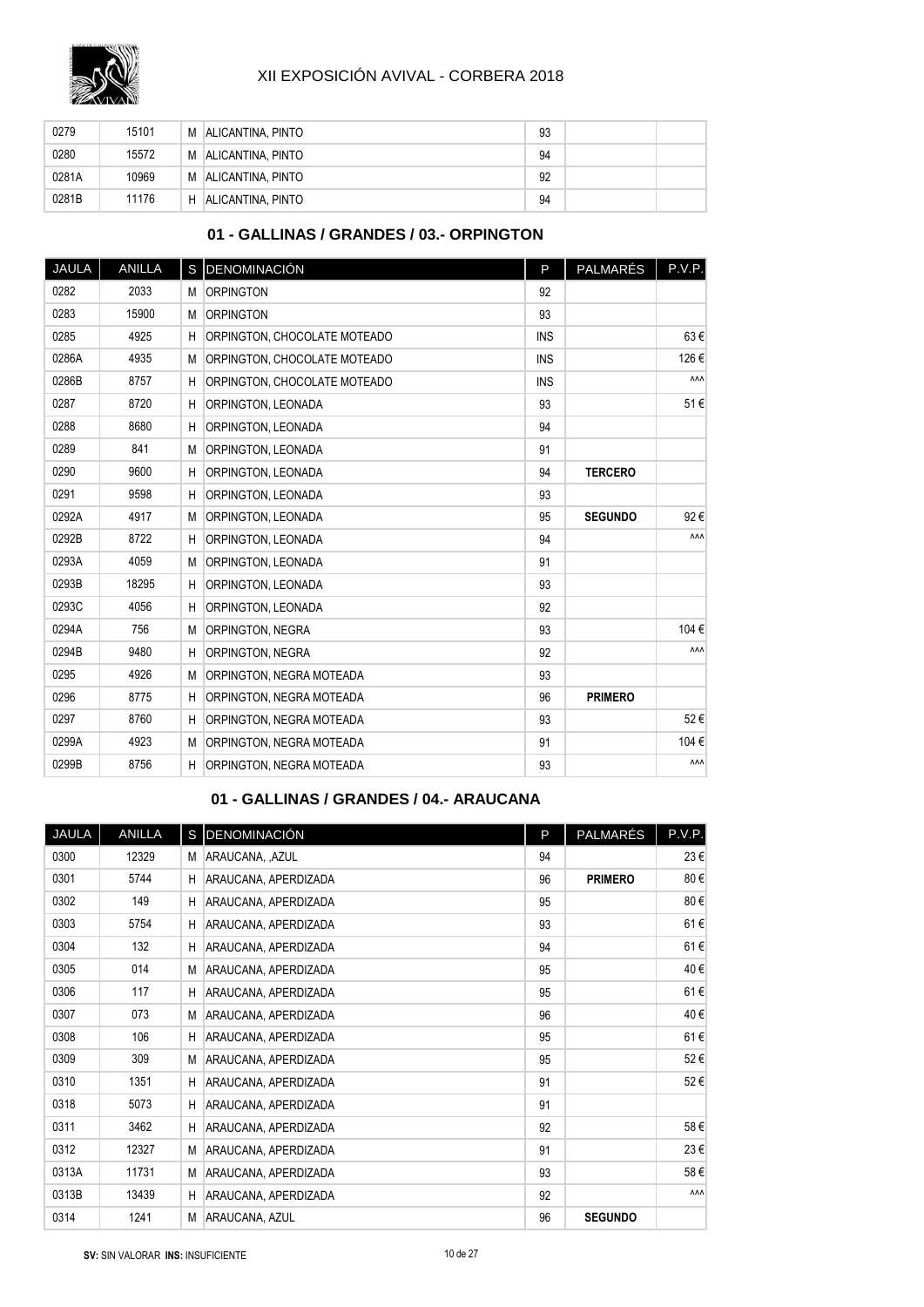

| 0315  | 1575  | н  | ARAUCANA, AZUL         | 93         |                | 52€  |
|-------|-------|----|------------------------|------------|----------------|------|
| 0316  | 1567  | н  | ARAUCANA, AZUL         | 94         |                | 52€  |
| 0317  | 3777  | М  | ARAUCANA, BLANCA       | 93         |                | 92€  |
| 0319  | 13779 | М  | ARAUCANA, BLANCA       | 91         |                |      |
| 0320  | 3807  | М  | ARAUCANA, BLANCA       | 90         |                |      |
| 0321  | 1145  | М  | ARAUCANA, CUCU         | 94         |                | 52€  |
| 0322  | 1601  | Н  | ARAUCANA, CUCU         | 95         |                | 52€  |
| 0323  | 1604  | Η  | ARAUCANA, CUCU         | 93         |                | 52€  |
| 0324  | 3606  | н  | ARAUCANA, DORADA       | 94         |                |      |
| 0325  | 3605  | H  | ARAUCANA, DORADA       | 95         |                |      |
| 0326  | 3612  | Н  | ARAUCANA, DORADA       | 96         |                | 104€ |
| 0327  | 3753  | М  | ARAUCANA, DORADO       | 94         |                | 67€  |
| 0328A | 22272 | М  | ARAUCANA, LAVANDER     | <b>INS</b> |                | 58€  |
| 0328B | 12114 | Н  | ARAUCANA, LAVANDER     | <b>INS</b> |                | ۸۸Λ  |
| 0329  | 83    | M  | ARAUCANA, MAPUCHE      | <b>SV</b>  |                | 23€  |
| 0330  | 7997  | М  | ARAUCANA, SALVAJE      | 94         |                | 67€  |
| 0331  | 7999  | М  | ARAUCANA, SALVAJE      | 94         |                | 67€  |
| 0332  | 3774  | М  | ARAUCANA, SALVAJE      | 95         |                | 67€  |
| 0333  | 130   | н  | ARAUCANA, SALVAJE      | 94         |                | 61€  |
| 0334  | 23251 | М  | ARAUCANA, SALVAJE      | 94         |                | 29€  |
| 0335A | 11717 | М  | ARAUCANA, SALVAJE      | 95         |                | 58€  |
| 0335B | 13432 | Н  | ARAUCANA, SALVAJE      | 92         |                | ۸۸۸  |
| 0336  | 067   | Н  | ARAUCANA, SILVER PLATA | 95         |                | 85€  |
| 0337  | 128   | н  | ARAUCANA, SILVER PLATA | 96         | <b>TERCERO</b> | 85€  |
| 0338  | 050   | н  | ARAUCANA, SILVER PLATA | 94         |                | 85€  |
| 0339  | 1196  | M  | ARAUCANA, SILVER PLATA | 94         |                | 69€  |
| 0340  | 1176  | М  | ARAUCANA, SILVER PLATA | 96         |                |      |
| 0341  | 114   | Н  | ARAUCANA, TRIGUEÑA     | 92         |                | 61€  |
| 0342  | 5748  | н  | ARAUCANA, TRIGUEÑA     | 92         |                | 61€  |
| 0343  | 118   | н  | ARAUCANA, TRIGUEÑA     | 93         |                | 61€  |
| 0344  | 15356 | М  | ARAUCANA, TRIGUEÑA     | 93         |                | 52€  |
| 0345  | 15335 | H  | ARAUCANA, TRIGUEÑA     | 95         |                | 52€  |
| 0346  | 3485  | H. | ARAUCANA, TRIGUEÑA     | 92         |                | 52€  |

## **01 - GALLINAS / GRANDES / 05.- COMBATIENTE ESPAÑOL**

| <b>JAULA</b> | ANILLA |   | S DENOMINACIÓN                     | P          | <b>PALMARÉS</b> | P.V.P. |
|--------------|--------|---|------------------------------------|------------|-----------------|--------|
| 0347         | 5187   | H | COMBATIENTE ESPAÑOL                | <b>INS</b> |                 | 52€    |
| 0348         | 11730  | M | COMBATIENTE ESPAÑOL                | 94         |                 | 69€    |
| 0351         | 3691   | H | COMBATIENTE ESPAÑOL, AMARILLA      | 93         |                 | 69€    |
| 0352         | 3700   | H | COMBATIENTE ESPAÑOL, AMARILLA      | 92         |                 | 69€    |
| 0353         | 11458  | M | COMBATIENTE ESPAÑOL, AMARILLO      | <b>INS</b> |                 | 115€   |
| 0354         | 11448  | M | COMBATIENTE ESPAÑOL, AMARILLO      | <b>INS</b> |                 | 115€   |
| 0355         | 11455  | M | COMBATIENTE ESPAÑOL, AMARILLO      | 94         |                 | 115€   |
| 0356         | C447   | H | COMBATIENTE ESPAÑOL, ANARANJADA    | 96         | <b>TERCERO</b>  | 23€    |
| 0357         | 11441  | H | COMBATIENTE ESPAÑOL, BLANCA MELADA | 92         |                 | 69€    |
| 0358         | 11450  | M | COMBATIENTE ESPAÑOL, CENIZO        | 94         |                 | 115€   |
| 0359         | 3695   | H | COMBATIENTE ESPAÑOL, CENIZA        | 91         |                 | 69€    |
| 0360         | 3698   | H | COMBATIENTE ESPAÑOL, CENIZA        | 93         |                 | 69€    |
| 0361         | 3696   | H | COMBATIENTE ESPAÑOL, CENIZA        | 95         |                 | 69€    |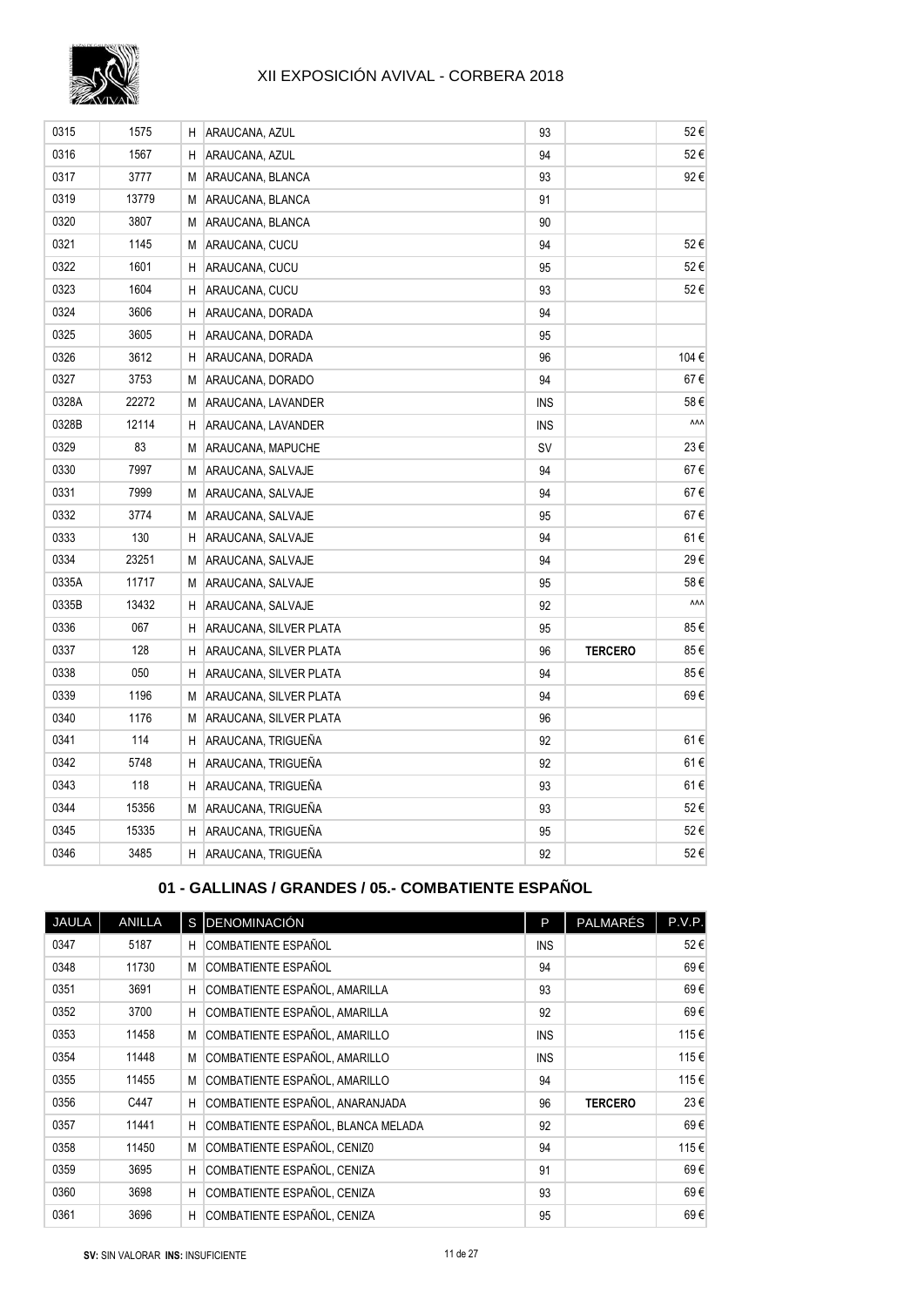

| 0362 | 3699           | H  | COMBATIENTE ESPAÑOL, CENIZA         | 94         |                | 69€  |
|------|----------------|----|-------------------------------------|------------|----------------|------|
| 0349 | D18            | M  | COMBATIENTE ESPAÑOL, -CENIZO        | 92         |                | 58€  |
| 0350 | D <sub>3</sub> | M  | COMBATIENTE ESPAÑOL, -CENIZO        | 94         |                | 58€  |
| 0363 | 11460          | M  | COMBATIENTE ESPAÑOL, CHOCOLATE      | 94         |                | 115€ |
| 0364 | 3693           | H  | COMBATIENTE ESPAÑOL, CHOCOLATE      | 92         |                | 69€  |
| 0365 | 3692           | H  | COMBATIENTE ESPAÑOL, COLORADA       | 96         | <b>PRIMERO</b> | 69€  |
| 0366 | 11449          | H  | COMBATIENTE ESPAÑOL, COLORADA       | 93         |                | 69€  |
| 0367 | 3694           | H  | COMBATIENTE ESPAÑOL, COLORADA       | <b>INS</b> |                | 69€  |
| 0372 | 3690           | H. | COMBATIENTE ESPAÑOL, COLORADA       | 91         |                | 69€  |
| 0368 | 11456          | M  | COMBATIENTE ESPAÑOL, COLORADO       | 95         |                | 115€ |
| 0369 | 11443          | M  | COMBATIENTE ESPAÑOL, GALLINO CENIZO | <b>INS</b> |                | 92€  |
| 0370 | 11444          | M  | COMBATIENTE ESPAÑOL, GALLINO CENIZO | 93         |                | 92€  |
| 0371 | 11447          | М  | COMBATIENTE ESPAÑOL, GALLINO CENIZO | 92         |                | 92€  |
| 0373 | 3689           | H  | COMBATIENTE ESPAÑOL, GIRA CENIZA    | 92         |                | 69€  |
| 0374 | 11446          | H  | COMBATIENTE ESPAÑOL, GIRA CENIZA    | 94         |                | 69€  |
| 0375 | 11445          | H. | COMBATIENTE ESPAÑOL, GIRA CENIZA    | 95         |                | 69€  |
| 0376 | 11452          | M  | COMBATIENTE ESPAÑOL, NARANJO CENIZO | 96         | <b>SEGUNDO</b> | 115€ |
| 0377 | 11453          | M  | COMBATIENTE ESPAÑOL, NARANJO CENIZO | 94         |                | 115€ |
| 0378 | 11451          | M  | COMBATIENTE ESPAÑOL, NARANJO CENIZO | 95         |                | 115€ |
| 0379 | B856           | H. | COMBATIENTE ESPAÑOL, NEGRA          | 91         |                | 23€  |

## **01 - GALLINAS / GRANDES / 06.- SERRANA DE TERUEL**

| JAULA | ANILLA |    | S DENOMINACIÓN                        | P          | PALMARÉS       | P.V.P. |
|-------|--------|----|---------------------------------------|------------|----------------|--------|
| 0380  | 8676   |    | M SERRANA DE TERUEL. AZUL COBRE       | <b>SV</b>  |                |        |
| 0381  | 8740   |    | M SERRANA DE TERUEL, AZUL COBRE       | SV         |                | 30€    |
| 0382  | 25557  | Н. | SERRANA DE TERUEL, AZUL COBRE         | <b>SV</b>  |                |        |
| 0383  | 3732   |    | H SERRANA DE TERUEL, AZUL COBRE       | <b>SV</b>  |                |        |
| 0384  | 11830  |    | H SERRANA DE TERUEL, AZUL COBRE       | <b>SV</b>  |                | 29€    |
| 0385  | 20980  |    | M SERRANA DE TERUEL, AZUL COBRE       | <b>SV</b>  |                | 29€    |
| 0386A | 20802  |    | M SERRANA DE TERUEL, BARRADA          | <b>INS</b> |                |        |
| 0386B | 20801  | H. | SERRANA DE TERUEL, BARRADA            | <b>INS</b> |                |        |
| 0387  | 20930  |    | M SERRANA DE TERUEL, BARRADA MARRON   | 95         | <b>PRIMERO</b> |        |
| 0388  | 10512  | Н. | SERRANA DE TERUEL, BARRADA MARRON     | 92         |                |        |
| 0389  | 10232  | Н. | SERRANA DE TERUEL. BARRADA MARRON     | 94         | <b>SEGUNDO</b> |        |
| 0390  | 10306  |    | M SERRANA DE TERUEL, BARRADA MARRON   | 94         |                |        |
| 0391  | 10234  | Н. | SERRANA DE TERUEL, BARRADA MARRON     | 92         |                |        |
| 0392  | 10516  | Н. | SERRANA DE TERUEL, BARRADA MARRON     | 93         |                |        |
| 0393  | 19894  |    | M SERRANA DE TERUEL, BLANCA           | 92         |                |        |
| 0394  | 19896  |    | M SERRANA DE TERUEL, BLANCA           | <b>INS</b> |                |        |
| 0395  | 10319  |    | H SERRANA DE TERUEL, BLANCA           | 91         |                |        |
| 0396  | 10337  |    | H SERRANA DE TERUEL. BLANCA           | 94         | <b>TERCERO</b> |        |
| 0397  | 10310  | H. | SERRANA DE TERUEL, BLANCA             | 92         |                |        |
| 0398  | 19902  |    | M SERRANA DE TERUEL, FRANCISCANA      | 90         |                |        |
| 0399  | 10330  |    | M SERRANA DE TERUEL, FRANCISCANA      | 90         |                |        |
| 0400  | 10306  | H. | SERRANA DE TERUEL, FRANCISCANA        | 90         |                |        |
| 0401  | 10326  | Н. | <b>SERRANA DE TERUEL, FRANCISCANA</b> | 92         |                |        |
| 0402  | 10321  | H  | SERRANA DE TERUEL, NEGRA              | <b>INS</b> |                |        |
| 0403  | 10332  |    | H SERRANA DE TERUEL, NEGRA            | 91         |                |        |
| 0404  | 10314  |    | H SERRANA DE TERUEL, NEGRA            | 93         |                |        |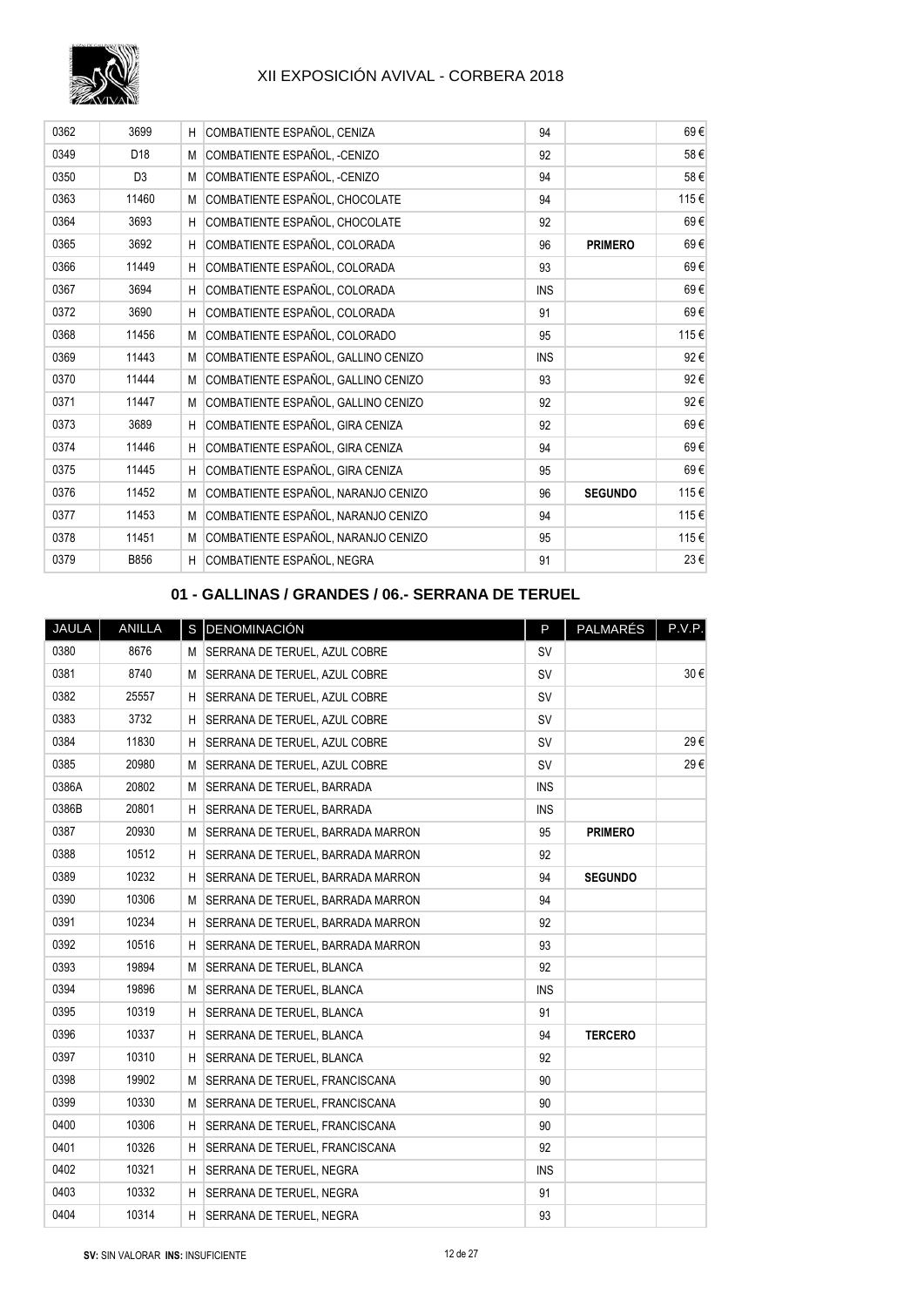

| 0405 | 0322 | ⊣ | . NEGRA<br><b>SERRANA DE TERUEL, I</b> | $\sim$<br>ႸĴ |  |
|------|------|---|----------------------------------------|--------------|--|
| 0406 | 0320 | ⊣ | SERRANA DE TERUEL, NEGRO               | 94           |  |

## **01 - GALLINAS / GRANDES / 07.- SEDOSAS**

| JAULA | ANILLA |   | S DENOMINACIÓN     | P          | PALMARÉS       | P.V.P. |
|-------|--------|---|--------------------|------------|----------------|--------|
| 0843  | 11415  | H | SEDOSA, BLANCO     | 94         |                | 34€    |
| 0844  | 14823  | Η | SEDOSA, BLANCO     | 95         | <b>SEGUNDO</b> | 34€    |
| 0408A | 11544  | M | SEDOSA, BLANCO     | 91         |                | 69€    |
| 0408B | 11548  | н | SEDOSA, BLANCO     | 93         |                | ۸ΛΛ    |
| 0408C | 11541  | H | SEDOSA, BLANCO     | 94         |                | ۸ΛΛ    |
| 0409A | 11539  | M | SEDOSA, BLANCO     | 90         |                | 69€    |
| 0409B | 11547  | н | SEDOSA, BLANCO     | <b>SV</b>  |                | ۸ΛΛ    |
| 0409C | 13903  | H | SEDOSA, BLANCO     | 91         |                | ۸ΛΛ    |
| 0410A | 5456   | M | SEDOSA, GRIS       | 90         |                | 34€    |
| 0410B | 17078  | Η | SEDOSA, GRIS       | 96         | <b>PRIMERO</b> | ۸ΛΛ    |
| 0411A | 17066  | M | SEDOSA, GRIS       | 90         |                | 34€    |
| 0411B | 17069  | H | SEDOSA, GRIS       | 94         |                | ۸ΛΛ    |
| 0413  | 11404  | H | SEDOSA, NEGRO      | 93         |                | 46€    |
| 0414  | 11416  | H | SEDOSA, NEGRO      | 93         |                | 52€    |
| 0415  | 10060  | H | SEDOSA, NEGRO      | <b>INS</b> |                |        |
| 0416A | 11418  | M | SEDOSA, NEGRO      | <b>INS</b> |                |        |
| 0416B | 11434  | H | SEDOSA, NEGRO      | 94         |                |        |
| 0417A | 11420  | M | SEDOSA, NEGRO      | 93         |                | 115€   |
| 0417B | 11417  | H | SEDOSA, NEGRO      | 94         |                | ۸ΛΛ    |
| 0418A | 28103  | M | SEDOSA, NEGRO      | 94         |                | 34€    |
| 0418B | 17143  | H | SEDOSA, NEGRO      | <b>SV</b>  |                | ۸ΛΛ    |
| 0419A | 17120  | M | SEDOSA, NEGRO      | 91         |                | 34€    |
| 0419B | 17149  | H | SEDOSA, NEGRO      | 95         | <b>TERCERO</b> | ۸ΛΛ    |
| 0420A | 723    | M | SEDOSA, ROJO CAOBA | 91         |                |        |
| 0420B | 768    | H | SEDOSA, ROJO CAOBA | 93         |                |        |

## **01 - GALLINAS / GRANDES / 08.- WYANDOTTE**

| <b>JAULA</b> | ANILLA |   | S DENOMINACIÓN                       | P          | PALMARÉS       | P.V.P.     |
|--------------|--------|---|--------------------------------------|------------|----------------|------------|
| 0421         | 11113  | М | <b>WYANDOTTE</b>                     | 91         |                | 46 €       |
| 0423         | 3711   | H | WYANDOTTE, DORADA RIBETEADA EN AZUL  | 93         |                | 34€        |
| 0424         | 0818   | M | WYANDOTTE, DORADA RIBETEADA EN AZUL  | 92         |                | 52€        |
| 0425A        | 8718   | M | WYANDOTTE, DORADA RIBETEADA EN AZUL  | 93         |                | 69€        |
| 0425B        | 8761   | Н | WYANDOTTE, DORADA RIBETEADA EN AZUL  | 94         |                | ۸ΛΛ        |
| 0426A        | 8713   | M | WYANDOTTE, DORADA RIBETEADA EN AZUL  | 94         |                | 69€        |
| 0426B        | 3710   | H | WYANDOTTE, DORADA RIBETEADA EN AZUL  | 95         |                | <b>AAA</b> |
| 0427A        | 8636   | M | WYANDOTTE, DORADA RIBETEADA EN AZUL  | 91         |                | 69€        |
| 0427B        | 3659   | H | WYANDOTTE, DORADA RIBETEADA EN AZUL  | 94         |                | <b>AAA</b> |
| 0428A        | 8635   | M | WYANDOTTE, DORADA RIBETEADA EN AZUL  | 93         |                | 69€        |
| 0428B        | 3657   | н | WYANDOTTE, DORADA RIBETEADA EN AZUL  | 94         |                | ۸ΛΛ        |
| 0429         | 3748   | M | WYANDOTTE, DORADA RIBETEADA EN NEGRO | 93         |                | 34 €       |
| 0430         | 3730   | H | WYANDOTTE, DORADA RIBETEADA EN NEGRO | 93         |                | 34€        |
| 0431A        | 16296  | M | WYANDOTTE, DORADA RIBETEADA EN NEGRO | 95         | <b>SEGUNDO</b> | 69€        |
| 0431B        | 3729   | H | WYANDOTTE, DORADA RIBETEADA EN NEGRO | <b>INS</b> |                | <b>AAA</b> |
| 0432A        | 3727   | M | WYANDOTTE, DORADA RIBETEADA EN NEGRO | 95         | <b>TERCERO</b> | 69€        |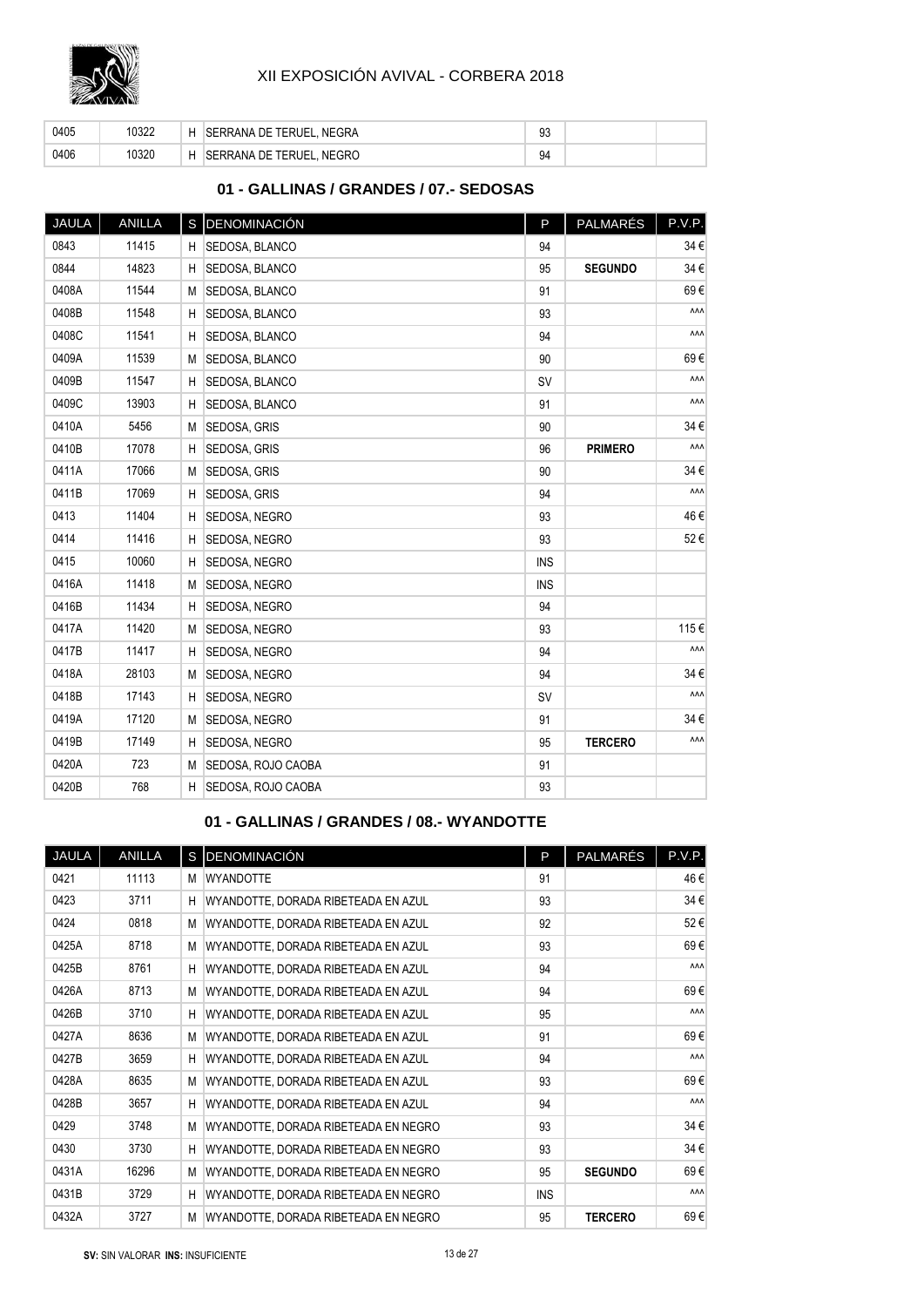

| 0432B | 3728         | H | WYANDOTTE, DORADA RIBETEADA EN NEGRO | 96         | <b>PRIMERO</b> | <b>AAA</b> |
|-------|--------------|---|--------------------------------------|------------|----------------|------------|
| 0433A | 8711         | М | WYANDOTTE, DORADA RIBETEADA EN NEGRO | 92         |                | 69€        |
| 0433B | 8717         | H | WYANDOTTE, DORADA RIBETEADA EN NEGRO | 93         |                | <b>AAA</b> |
| 0434A | 8659         | М | WYANDOTTE, DORADA RIBETEADA EN NEGRO | 93         |                | 69€        |
| 0434B | 3658         | н | WYANDOTTE, DORADA RIBETEADA EN NEGRO | 94         |                | <b>AAA</b> |
| 0435A | 8639         | М | WYANDOTTE, DORADA RIBETEADA EN NEGRO | 94         |                | 69€        |
| 0435B | 3654         | H | WYANDOTTE, DORADA RIBETEADA EN NEGRO | 93         |                | <b>AAA</b> |
| 0437A | AW667        | М | <b>WYANDOTTE, NEGRO</b>              | 94         |                | 60€        |
| 0437B | <b>BG235</b> | н | WYANDOTTE, NEGRO                     | 93         |                | <b>AAA</b> |
| 0438A | 8660         | М | WYANDOTTE, PLATA RIBETEADA EN NEGRO  | 95         |                | 69€        |
| 0438B | 11379        | H | WYANDOTTE, PLATA RIBETEADA EN NEGRO  | 92         |                | <b>AAA</b> |
| 0439A | 8637         | М | WYANDOTTE, PLATA RIBETEADA EN NEGRO  | 94         |                | 69€        |
| 0439B | 3650         | H | WYANDOTTE, PLATA RIBETEADA EN NEGRO  | <b>INS</b> |                | <b>AAA</b> |

## **01 - GALLINAS / GRANDES / OTRAS GRANDES**

| <b>JAULA</b> | <b>ANILLA</b> |   | S DENOMINACIÓN                               | P          | PALMARÉS       | P.V.P. |
|--------------|---------------|---|----------------------------------------------|------------|----------------|--------|
| 0449A        | 17119         | М | ANDALUZA AZUL, AZUL                          | 92         |                | 46€    |
| 0449B        | 17086         | н | ANDALUZA AZUL, AZUL                          | <b>INS</b> |                | ۸ΛΛ    |
| 0450A        | 18214         | М | APPENZELLER, BLANCA LENTEJUELEADA EN NEGRO   | 94         |                |        |
| 0450B        | 18211         | H | APPENZELLER, BLANCA LENTEJUELEADA EN NEGRO   | 96         | <b>SEGUNDO</b> |        |
| 0450C        | 18213         | Η | APPENZELLER, BLANCA LENTEJUELEADA EN NEGRO   | 93         |                |        |
| 0451         | 21270         | н | <b>AUSTRALORP, NEGRA</b>                     | 95         |                |        |
| 0452A        | 9750          | M | <b>AUSTRALORP, NEGRA</b>                     | 94         |                |        |
| 0452B        | 21267         | Н | <b>AUSTRALORP, NEGRA</b>                     | 96         | <b>TERCERO</b> |        |
| 0453A        | 21265         | M | <b>AUSTRALORP, NEGRA</b>                     | 95         |                |        |
| 0453B        | 9744          | Η | <b>AUSTRALORP, NEGRA</b>                     | 92         |                |        |
| 0454A        | 12394         | M | <b>AUSTRALORP, NEGRA</b>                     | 93         |                | 138€   |
| 0454B        | 20888         | Η | AUSTRALORP, NEGRA                            | 93         |                | ۸ΛΛ    |
| 0454C        | 21759         | Η | <b>AUSTRALORP, NEGRA</b>                     | <b>INS</b> |                | ۸ΛΛ    |
| 0455A        | 12400         | М | <b>AUSTRALORP, NEGRA</b>                     | 92         |                | 138€   |
| 0455B        | 21747         | Η | <b>AUSTRALORP, NEGRA</b>                     | <b>INS</b> |                | ۸ΛΛ    |
| 0455C        | 20885         | Η | <b>AUSTRALORP, NEGRA</b>                     | 93         |                | ۸ΛΛ    |
| 0456A        | 20884         | M | <b>AUSTRALORP, NEGRA</b>                     | 94         |                | 138€   |
| 0456B        | 21743         | Η | <b>AUSTRALORP, NEGRA</b>                     | <b>INS</b> |                | ۸ΛΛ    |
| 0456C        | 21734         | Н | AUSTRALORP, NEGRA                            | <b>INS</b> |                | ۸ΛΛ    |
| 0457A        | 236           | М | AUSTRALORP, NEGRA                            | 94         |                | 126€   |
| 0457B        | 37            | H | <b>AUSTRALORP, NEGRA</b>                     | 93         |                | ۸ΛΛ    |
| 0457C        | 39            | H | AUSTRALORP, NEGRA                            | 94         |                | ۸ΛΛ    |
| 0458         | E 1037/2018   | M | AYAN CENAMI, NEGRO                           | INS        |                |        |
| 0459A        | 428           | М | BARNEVELDER, DORADO DOBLE RIBETEADO EN NEGRO | <b>INS</b> |                | 52€    |
| 0459B        | 607           | H | BARNEVELDER, DORADO DOBLE RIBETEADO EN NEGRO | 91         |                | ۸ΛΛ    |
| 0460         | 2311          | М | CASTELLANA NEGRA, NEGRA                      | 95         |                |        |
| 0461         | 1814          | н | CASTELLANA NEGRA, NEGRA                      | <b>INS</b> |                |        |
| 0462         | 13376         | М | CATALANA DEL PRAT, LEONADO                   | 93         |                | 17€    |
| 0463         | 1383          | M | CATALANA DEL PRAT, LEONADO                   | 94         |                | 17€    |
| 0464         | 278           | M | COMBATIENTE INGLES ANTIGUO, -ALA PATO        | 93         |                | 32€    |
| 0465         | 22208         | M | COMBATIENTE INGLES ANTIGUO, -ALA PATO        | 94         |                | 32€    |
| 0466         | 22218         | н | COMBATIENTE INGLES ANTIGUO, -DORADO          | 91         |                | 37€    |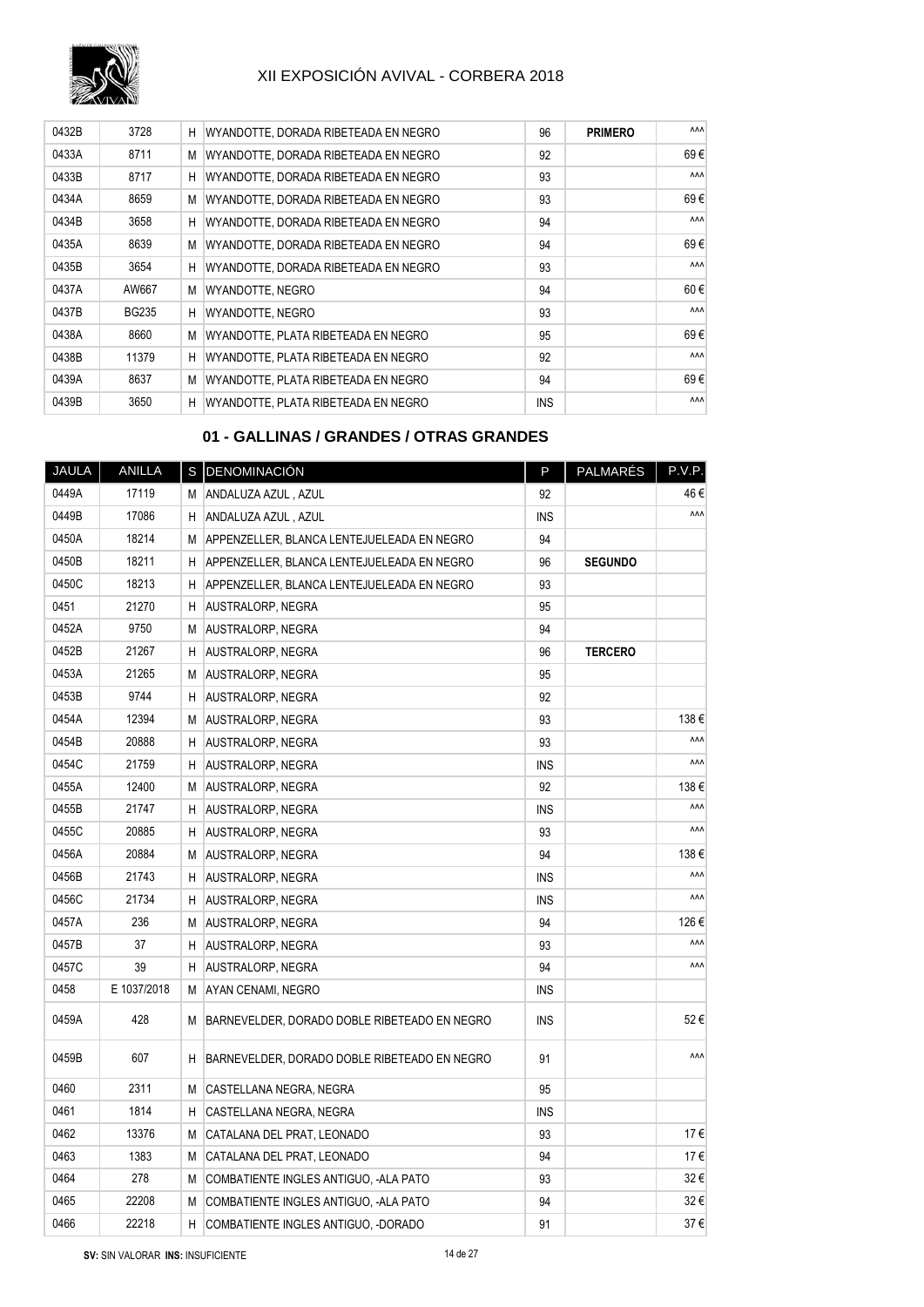

| 0468  | 1128         | H  | COMBATIENTE INGLES ANTIGUO, NEGRO    | 94         |                | 41€        |
|-------|--------------|----|--------------------------------------|------------|----------------|------------|
| 0467  | 1418         | H. | COMBATIENTE INGLES ANTIGUO, -PLATA   | <b>INS</b> |                | 37 €       |
| 0469  | 1125         | н  | COMBATIENTE INGLES ANTIGUO, TRIGUEÑA | 95         |                | 37€        |
| 0470  | 850          | M  | COMBATIENTE MALAYO, NEGRO            | <b>INS</b> |                |            |
| 0471  | 563          | М  | CONCHINCHINA, NEGRO MOTEADO          | <b>SV</b>  |                | 46 €       |
| 0472A | 15586        | М  | ESPAÑOLA CARABLANCA                  | 91         |                | 121€       |
| 0472B | 14862        | H  | ESPAÑOLA CARABLANCA                  | 93         |                | ۸ΛΛ        |
| 0472C | 10935        | н  | ESPAÑOLA CARABLANCA                  | 91         |                | ۸ΛΛ        |
| 0473  | 631          | М  | <b>FAVEROLLES, CLARA</b>             | 91         |                | 40€        |
| 0474  | 928          | М  | <b>FAVEROLLES, CLARA</b>             | 90         |                | 40 €       |
| 0475  | 6447         | М  | <b>FAVEROLLES, OSCURA</b>            | 93         |                | 40 €       |
| 0476A | 13811        | М  | HOLANDESA MOÑUDA, FRANCISCANA        | <b>INS</b> |                | 92€        |
| 0476B | 13815        | н  | HOLANDESA MOÑUDA, FRANCISCANA        | INS        |                | ۸۸۸        |
| 0477A | 13396        | М  | ITALIANA, APERDIZADA DORADA          | 94         |                |            |
| 0477B | 13930        | н  | ITALIANA, APERDIZADA DORADA          | 91         |                |            |
| 0478  | 13397        | H  | ITALIANA, AZUL DORADA                | 92         |                | 23€        |
| 0479A | 7297         | M  | ITALIANA, ISABELLA                   | 93         |                |            |
| 0479B | 13937        | H  | <b>ITALIANA, ISABELLA</b>            | <b>INS</b> |                |            |
| 0480A | 20631        | М  | <b>ITALIANA, MILFLORES</b>           | <b>INS</b> |                | 69€        |
| 0480B | 12634        | н  | <b>ITALIANA, MILFLORES</b>           | <b>INS</b> |                | ۸ΛΛ        |
| 0481A | 10487        | M  | <b>ITALIANA, MILFLORES</b>           | <b>INS</b> |                | 69€        |
| 0481B | 12636        | н  | ITALIANA, MILFLORES                  | 94         |                | ۸ΛΛ        |
| 0482A | 20646        | M  | <b>ITALIANA, MILFLORES</b>           | <b>INS</b> |                |            |
| 0482B | 20459        | н  | ITALIANA, MILFLORES                  | <b>INS</b> |                |            |
| 0486  | 774          | М  | MARANS, NEGRO COBRE                  | 94         |                |            |
| 0487  | 1247         | н  | MARANS, NEGRO COBRE                  | 92         |                |            |
| 0488  | 16077        | н  | MARANS, NEGRO COBRE                  | 91         |                | 23 €       |
| 0489  | 16080        | H  | MARANS, NEGRO COBRE                  | 92         |                | 23 €       |
| 0490  | 16090        | H  | MARANS, NEGRO COBRE                  | 93         |                | 23€        |
| 0491A | 10699        | M  | <b>MURCIANA</b>                      | 92         |                | 92€        |
| 0491B | 3198         | н  | <b>MURCIANA</b>                      | 90         |                | ۸ΛΛ        |
| 0491C | 8614         | H  | <b>MURCIANA</b>                      | 90         |                | ۸ΛΛ        |
| 0492  | 3795         | Η  | MURCIANA, SALMON                     | 93         |                |            |
| 0493  | 11759        | M  | MURCIANA, SALMON                     | SV         |                | 29€        |
| 0494  | 17155        | H  | MURCIANA, SALMON                     | <b>SV</b>  |                |            |
| 0498A | <b>JD977</b> | M  | NEW HAMPSHIRE, MARRÓN/ROJIZO         | 95         |                | 90€        |
| 0498B | G274         | Η  | NEW HAMPSHIRE, MARRÓN/ROJIZO         | 92         |                | ۸۸۸        |
| 0496A | 4816         | M  | NEW HAMPSHIRE, MARRÓN-ROJIZO         | 93         |                | 69€        |
| 0496B | 12383        | Η  | NEW HAMPSHIRE, MARRÓN-ROJIZO         | 93         |                | ۸ΛΛ        |
| 0497A | 4830         | M  | NEW HAMPSHIRE, MARRÓN-ROJIZO         | 93         |                | 69€        |
| 0497B | 8559         | н  | NEW HAMPSHIRE, MARRÓN-ROJIZO         | 92         |                | ۸ΛΛ        |
| 0499A | 12396        | M  | RHODE ISLAND, CAOBA                  | 94         |                | 58€        |
| 0499B | 2734         | H  | RHODE ISLAND, CAOBA                  | 94         |                | ۸ΛΛ        |
| 0500A | 4840         | M  | RHODE ISLAND, ROJA                   | 95         |                | 69€        |
| 0500B | 4832         | Η  | RHODE ISLAND, ROJA                   | 93         |                | ۸ΛΛ        |
| 0501A | 4835         | M  | RHODE ISLAND, ROJA                   | 93         |                | 69€        |
| 0501B | 8551         | Н  | RHODE ISLAND, ROJA                   | <b>INS</b> |                | ۸ΛΛ        |
| 0502A | 8548         | M  | RHODE ISLAND, ROJA                   | 97         | <b>PRIMERO</b> | 69€        |
| 0502B | 8554         | H  | RHODE ISLAND, ROJA                   | 95         |                | <b>AAA</b> |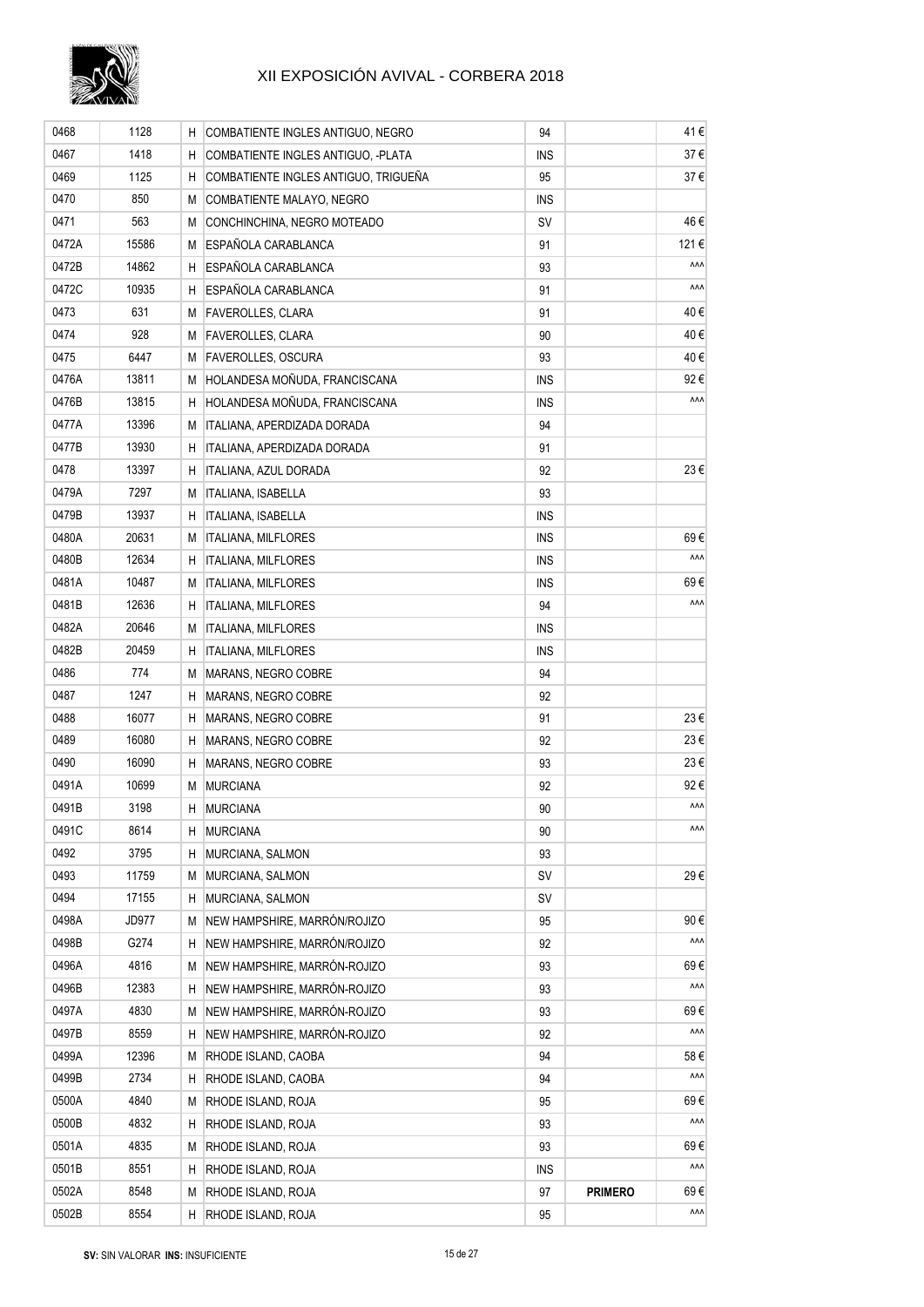

| 0503A | 11289 |    | M SUSSEX, BLANCO ARMIÑADO EN NEGRO   | 93         |      |
|-------|-------|----|--------------------------------------|------------|------|
| 0503B | 18962 |    | H SUSSEX, BLANCO ARMIÑADO EN NEGRO   | ins        |      |
| 0504A | 2322  | М  | SUSSEX, BLANCO ARMIÑADO EN NEGRO     | 93         | 69€  |
| 0504B | 2736  | H  | SUSSEX, BLANCO ARMIÑADO EN NEGRO     | 93         | ۸ΛΛ  |
| 0505  | 8694  | H  | <b>SUSSEX, TRICOLOR</b>              | 93         |      |
| 0506  | 8693  | H. | <b>SUSSEX, TRICOLOR</b>              | <b>INS</b> |      |
| 0507  | 8696  | H. | <b>SUSSEX, TRICOLOR</b>              | 94         |      |
| 0509A | 25694 | M  | SUSSEX, TRICOLOR                     | 93         | 115€ |
| 0509B | 25700 | H  | <b>SUSSEX, TRICOLOR</b>              | <b>INS</b> | ۸۸۸  |
| 0510A | 7204  | М  | TUZO, NEGRO                          | 92         |      |
| 0510B | 1854  |    | H TUZO, NEGRO                        | 94         |      |
| 0511  | 11728 |    | H VALENCIANA DE CHULILLA, NEGRO GIRO | 91         |      |
| 0512  | 11833 | М  | VALENCIANA DE CHULILLA, NEGRO GIRO   | 92         |      |
| 0513  | 3845  |    | M VALENCIANA DE CHULILLA, NEGRO GIRO | INS        |      |
| 0514  | 3822  |    | M VALENCIANA DE CHULILLA, NEGRO GIRO | INS        |      |
| 0515  | 3657  | М  | VALENCIANA DE CHULILLA, NEGRO GIRO   | 95         |      |
| 0516  | 3650  | H. | VALENCIANA DE CHULILLA, NEGRO GIRO   | 93         |      |
| 0517  | 3825  | М  | VALENCIANA DE CHULILLA, NEGRO GIRO   | 92         |      |
| 0518  | 3847  |    | M VALENCIANA DE CHULILLA, NEGRO GIRO | 94         |      |
| 0519  | 3648  | Н. | VALENCIANA DE CHULILLA, NEGRO GIRO   | 94         |      |
| 0520  | 3644  | Н. | VALENCIANA DE CHULILLA, NEGRO GIRO   | 90         |      |
| 0521  | 3855  | М  | VALENCIANA DE CHULILLA, NEGRO GIRO   | 94         |      |
| 0522  | 3647  | н  | VALENCIANA DE CHULILLA, NEGRO GIRO   | 90         |      |
| 0523  | 9307  | М  | VALENCIANA DE CHULILLA, NEGRO GIRO   | 93         |      |
| 0524  | 3854  | М  | VALENCIANA DE CHULILLA, NEGRO GIRO   | 94         |      |
| 0525  | 3856  |    | M VALENCIANA DE CHULILLA, NEGRO GIRO | 94         |      |
| 0526A | 13552 |    | M VALENCIANA DE CHULILLA, NEGRO GIRO | 93         | 69€  |
| 0526B | 14053 | H  | VALENCIANA DE CHULILLA, NEGRO GIRO   | 90         | ۸۸۸  |
| 0527A | 13554 |    | M VALENCIANA DE CHULILLA, NEGRO GIRO | 91         | 69€  |
| 0527B | 14058 | H. | VALENCIANA DE CHULILLA, NEGRO GIRO   | 93         | ۸۸۸  |
| 0528A | 27930 |    | M VORWERKS                           | 94         | 97 € |
| 0528B | 27933 | H. | <b>VORWERKS</b>                      | 92         | ۸۸۸  |
| 0528C | 16918 | H. | <b>VORWERKS</b>                      | 92         | ۸۸۸  |
| 0529  | 18321 | H  | <b>WELSUMER</b>                      | 94         | 34 € |
| 0530  | 2750  | H  | <b>WELSUMER</b>                      | 95         | 34 € |
| 0531  | 5797  |    | M WELSUMER                           | 93         |      |

## **02 - PALOMAS / ACORBATADAS / TODOS**

| JAULA | <b>ANILLA</b> |   | S DENOMINACIÓN                   | P  | PALMARÉS       | P.V.P.     |
|-------|---------------|---|----------------------------------|----|----------------|------------|
| 0533A | 98            | M | ACORBATADA ALEMANA, AZUL DILUIDO | 91 |                | 46€        |
| 0533B | 3080          | H | ACORBATADA ALEMANA, AZUL DILUIDO | 95 | <b>TERCERO</b> | <b>AAA</b> |
| 0534A | 81            | М | ACORBATADA ALEMANA, ROJO         | 91 |                | 46€        |
| 0534B | 7534          | H | ACORBATADA ALEMANA, ROJO         | 94 |                | <b>AAA</b> |
| 0535A | 5240          | M | ACORBATADA ALEMANA, ROJO DILUIDO | 94 |                | 46€        |
| 0535B | 3121          | н | ACORBATADA ALEMANA. ROJO DILUIDO | 93 |                | <b>AAA</b> |
| 0536A | 771           | М | <b>ESMERLE DE FLANDES, NEGRO</b> | 91 |                | 46€        |
| 0536B | 5183          | H | <b>ESMERLE DE FLANDES, NEGRO</b> | 93 |                | <b>AAA</b> |
| 0537A | 7086          | М | <b>ESMERLE DE FLANDES, ROJO</b>  | 91 |                | 46€        |
| 0538A | 3114          | M | <b>ESMERLE DE FLANDES, ROJO</b>  | 91 |                | 46€        |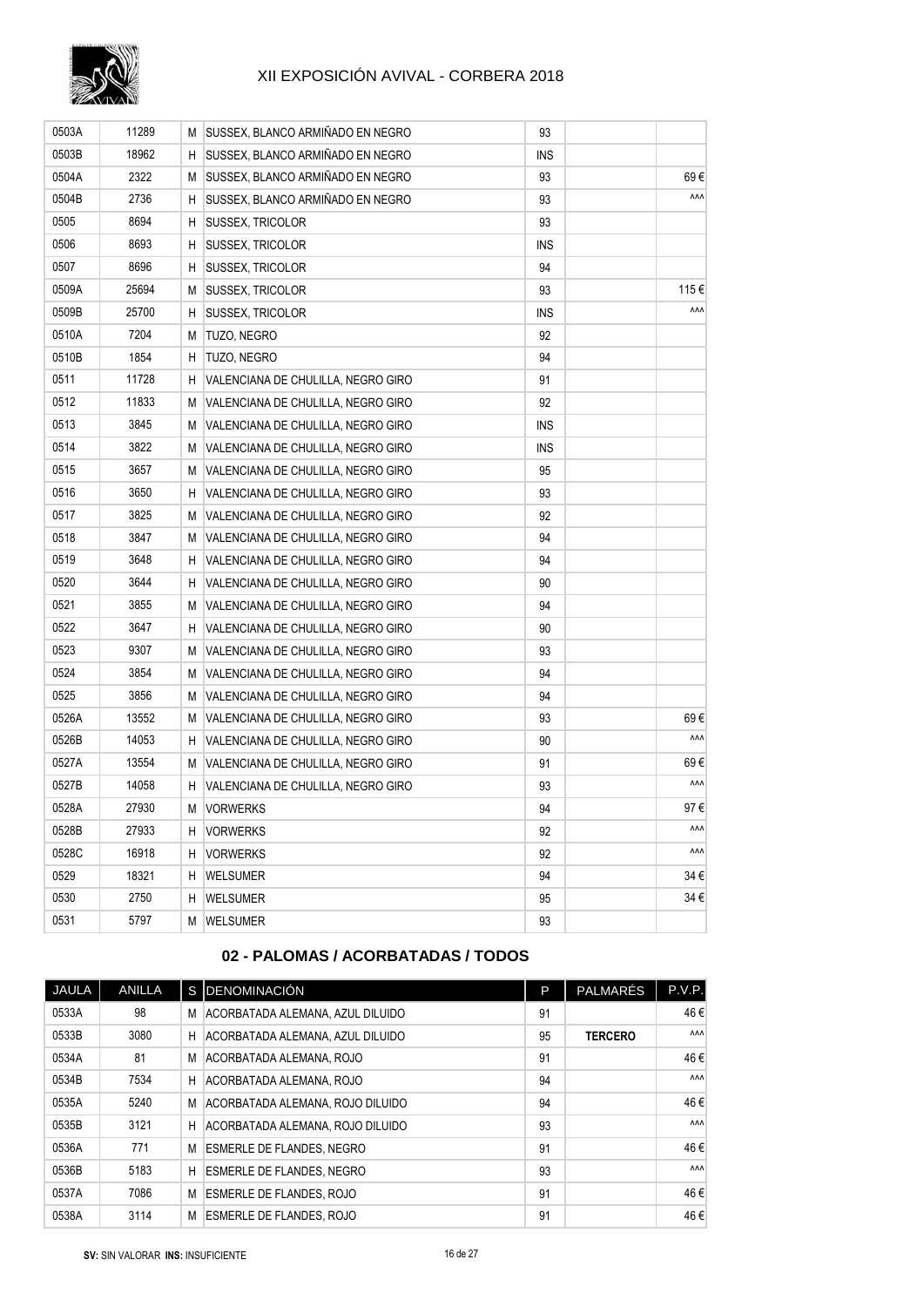

| 0538B | 85   | н | <b>ESMERLE DE FLANDES, ROJO</b>             | 93         |                | ۸۸۸        |
|-------|------|---|---------------------------------------------|------------|----------------|------------|
| 0539  | 5060 | H | <b>FIGURITA VALENCIANA, AZUL</b>            | 92         |                |            |
| 0540  | 6005 | H | FIGURITA VALENCIANA, AZUL                   | 95         |                |            |
| 0541A | 0476 | M | <b>FIGURITA VALENCIANA, AZUL CON BARRAS</b> | 93         |                | 46€        |
| 0541B | 0460 | H | FIGURITA VALENCIANA, AZUL CON BARRAS        | 92         |                | <b>AAA</b> |
| 0542  | 5036 | H | FIGURITA VALENCIANA, BLANCO                 | 93         |                |            |
| 0543  | 5059 | M | <b>FIGURITA VALENCIANA, BLANCO</b>          | 95         |                |            |
| 0544A | 0409 | M | <b>FIGURITA VALENCIANA, BLANCO</b>          | 93         |                | 46€        |
| 0544B | 0439 | H | FIGURITA VALENCIANA, BLANCO                 | 93         |                | ΛΛΛ        |
| 0545A | 5932 | M | FIGURITA VALENCIANA. EMPEDRADO              | 93         |                | 46€        |
| 0545B | 2363 | H | <b>FIGURITA VALENCIANA, EMPEDRADO</b>       | 93         |                | ۸ΛΛ        |
| 0546  | 5997 | M | FIGURITA VALENCIANA, GAVINO                 | <b>INS</b> |                |            |
| 0547  | 2010 | M | <b>FIGURITA VALENCIANA, NEGRO</b>           | 95         |                |            |
| 0548  | 5991 | H | <b>FIGURITA VALENCIANA, NEGRO</b>           | 93         |                |            |
| 0549  | 6001 | M | <b>FIGURITA VALENCIANA, NEGRO</b>           | 97         | <b>SEGUNDO</b> |            |
| 0550  | 5043 | M | <b>FIGURITA VALENCIANA, NEGRO</b>           | 97         | <b>PRIMERO</b> |            |
| 0551  | 5018 | H | <b>FIGURITA VALENCIANA, NEGRO</b>           | 94         |                |            |
| 0552  | 5053 | M | FIGURITA VALENCIANA, NEGRO                  | 93         |                |            |
| 0553  | 5055 | H | <b>FIGURITA VALENCIANA, NEGRO</b>           | 93         |                |            |
| 0554  | 5012 | M | FIGURITA VALENCIANA, NEGRO                  | 93         |                |            |
| 0555A | 0474 | М | <b>FIGURITA VALENCIANA, ROJO DILUIDO</b>    | 94         |                | 46€        |
| 0555B | 3494 | H | <b>FIGURITA VALENCIANA, ROJO DILUIDO</b>    | 94         |                | ΛΛΛ        |

## **02 - PALOMAS / BUCHONES / 1.- BUCHÓN VALENCIANO**

| JAULA | ANILLA   |   | S DENOMINACIÓN                  | P  | PALMARÉS       | P.V.P. |
|-------|----------|---|---------------------------------|----|----------------|--------|
| 0556  | 8680     | M | <b>BUCHÓN VALENCIANO</b>        | 91 |                |        |
| 0557  | 11092    | M | <b>BUCHÓN VALENCIANO</b>        | 91 |                |        |
| 0558  | 8704     | M | <b>BUCHÓN VALENCIANO</b>        | 90 |                |        |
| 0559  | 4871     | H | <b>BUCHÓN VALENCIANO</b>        | 90 |                |        |
| 0563  | ax863511 | H | BUCHÓN VALENCIANO, AHUMADA      | 90 |                |        |
| 0564  | ax863509 | M | BUCHÓN VALENCIANO, AHUMADO      | 91 |                |        |
| 0565  | 10952    | M | BUCHÓN VALENCIANO, AZUL         | 90 |                | 46€    |
| 0566  | 9298     | M | BUCHÓN VALENCIANO, AZUL         | 92 |                | 46€    |
| 0567  | 10951    | M | BUCHÓN VALENCIANO, AZUL         | 91 |                | 46€    |
| 0568  | 4853     | M | BUCHÓN VALENCIANO, AZUL         | 90 |                | 46€    |
| 0569  | ax863502 | M | BUCHÓN VALENCIANO, AZUL         | 94 |                |        |
| 0570  | ax821091 | H | BUCHÓN VALENCIANO, BLANCO       | 93 |                |        |
| 0571  | ax863504 | M | BUCHÓN VALENCIANO, BLANCO       | 93 |                |        |
| 0572  | ax791819 | H | BUCHÓN VALENCIANO, GAVINO       | 95 | <b>TERCERO</b> |        |
| 0578  | E91119   | M | BUCHÓN VALENCIANO, GAVINO       | 95 |                |        |
| 0575  | ax821090 | H | BUCHÓN VALENCIANO, GAVINO       | 94 |                |        |
| 0576  | ax863531 | M | BUCHÓN VALENCIANO, GAVINO NEGRO | 93 |                |        |
| 0577  | ax863505 | H | BUCHÓN VALENCIANO, GAVINO ROJO  | 94 |                |        |
| 0574  | ax855559 | M | BUCHÓN VALENCIANO, NEGRO        | 93 |                |        |
| 0579  | E91030   | M | BUCHÓN VALENCIANO, NEGRO        | 97 | <b>PRIMERO</b> |        |
| 0580  | ax740234 | M | BUCHÓN VALENCIANO, NEGRO        | 94 |                |        |
| 0581  | ax821044 | H | BUCHÓN VALENCIANO, NEGRO        | 93 |                |        |
| 0562  | ax821057 | H | BUCHÓN VALENCIANO, NEGRO        | 90 |                |        |
| 0582  | ax863512 | М | BUCHÓN VALENCIANO, NEGRO        | 93 |                |        |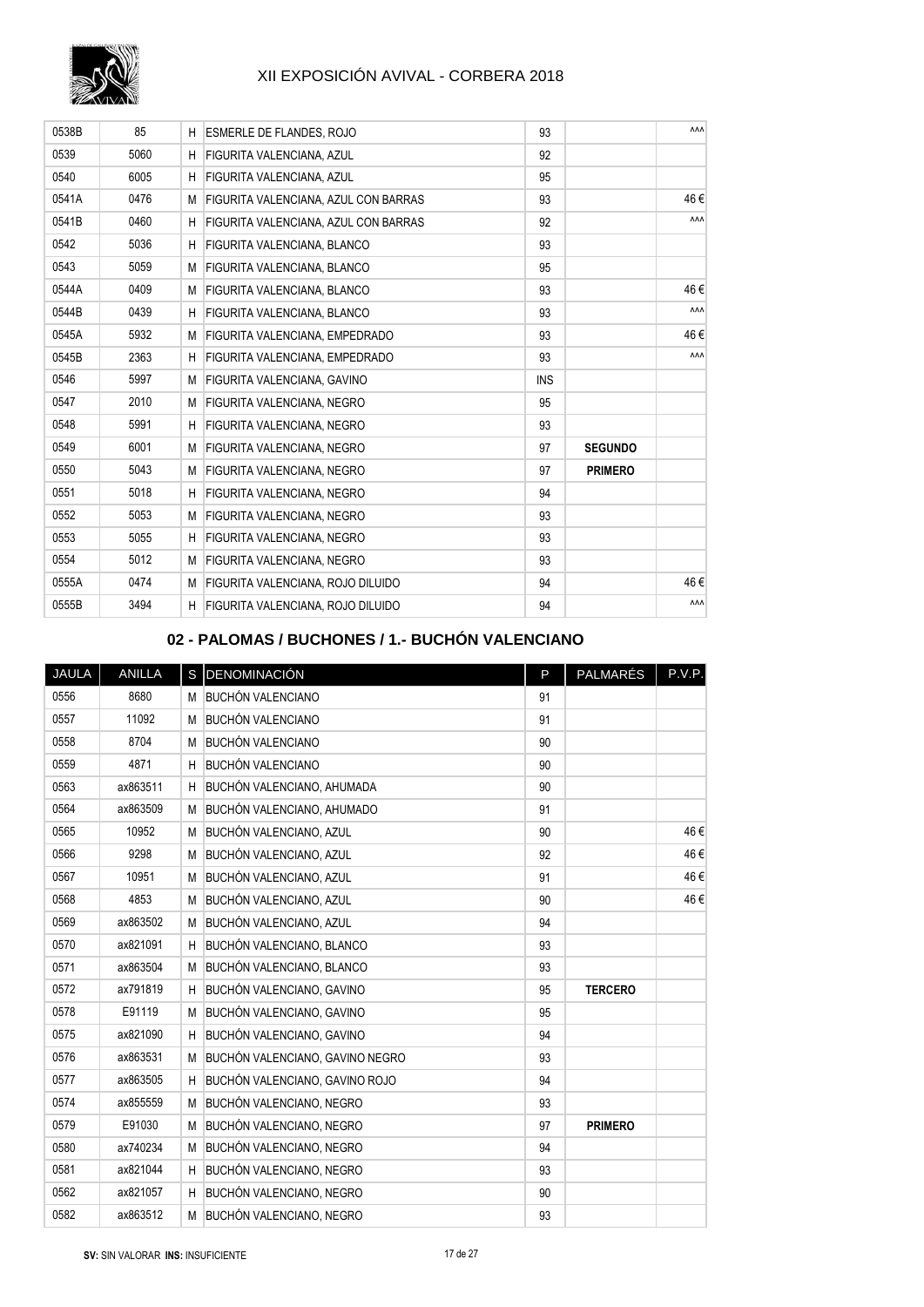

| 0583 | ax863517 | M | <b>BUCHÓN VALENCIANO, NEGRO</b> | 93 |                |  |
|------|----------|---|---------------------------------|----|----------------|--|
| 0584 | ax863527 | M | <b>BUCHÓN VALENCIANO, NEGRO</b> | 93 |                |  |
| 0585 | ax740099 | M | BUCHÓN VALENCIANO, PINTO        | 96 | <b>SEGUNDO</b> |  |
| 0586 | 7699-E9  | M | <b>BUCHÓN VALENCIANO, PLATA</b> | 93 |                |  |
| 0573 | 892-E9   | H | BUCHÓN VALENCIANO, ROJO         | 93 |                |  |
| 0587 | ax804697 | H | BUCHÓN VALENCIANO, ROJO         | 94 |                |  |
| 0588 | ax863514 | M | BUCHÓN VALENCIANO, ROJO         | 93 |                |  |
| 0589 | 821101   | M | BUCHÓN VALENCIANO, TOSCADO      | 94 |                |  |
| 0590 | E9-1705  | H | BUCHÓN VALENCIANO, TOSTADO      | 93 |                |  |

#### **02 - PALOMAS / BUCHONES / OTRAS BUCHONES**

| JAULA | <b>ANILLA</b> |   | S DENOMINACIÓN                    | P         | <b>PALMARÉS</b> | P.V.P.     |
|-------|---------------|---|-----------------------------------|-----------|-----------------|------------|
| 0592  | 707           | M | <b>BUCHÓN POMERANIA, AMARILLO</b> | <b>SV</b> |                 |            |
| 0593A | 497           | M | BUCHÓN POMERANIA, BLANCO          | 94        |                 | 150€       |
| 0593B | 719           | H | <b>BUCHÓN POMERANIA, BLANCO</b>   | 91        |                 | <b>AAA</b> |
| 0594A | 713           | M | BUCHÓN POMERANIA, ROJA            | 94        | <b>TERCERO</b>  | 172€       |
| 0594B | 704           | H | <b>BUCHÓN POMERANIA, ROJA</b>     | 91        |                 | <b>AAA</b> |
| 0595  | 11082         | н | MORRILLERO ALICANTINO             | 94        |                 |            |
| 0596  | 11083         | Н | MORRILLERO ALICANTINO             | 95        | <b>SEGUNDO</b>  |            |
| 0597  | 4872          | M | MORRILLERO ALICANTINO             | 96        | <b>PRIMERO</b>  |            |

## **02 - PALOMAS / COLOR / TODOS**

| JAULA | ANILLA |   | S DENOMINACIÓN                  | P  | <b>PALMARÉS</b> | P.V.P.     |
|-------|--------|---|---------------------------------|----|-----------------|------------|
| 0598A | 3129   | M | ARCÁNGEL, BRONCE ALAS NEGRAS    | 91 |                 | 46 €       |
| 0599A | 0414   | M | ARCÁNGEL, COBRE ALAS EMPEDRADAS | 91 |                 | 46€        |
| 0599B | 90     | н | ARCÁNGEL, COBRE ALAS EMPEDRADAS | 91 |                 | <b>AAA</b> |
| 0600A | 6844   | M | ARCÁNGEL, COBRE ALAS NEGRAS     | 93 |                 | 46€        |
| 0600B | 3137   | H | ARCÁNGEL, COBRE ALAS NEGRAS     | 92 |                 | <b>AAA</b> |
| 0601A | 4811   | M | ARCÁNGEL, COBRE ALAS NEGRAS     | 91 |                 | 46€        |
| 0601B | 3067   | H | ARCÁNGEL, COBRE ALAS NEGRAS     | 92 |                 | <b>AAA</b> |
| 0602A | 5035   | M | ARCÁNGEL, DORADA ALAS BLANCAS   | 95 | <b>SEGUNDO</b>  | 46€        |
| 0602B | 5233   | H | ARCÁNGEL, DORADA ALAS BLANCAS   | 94 |                 | ۸ΛΛ        |
| 0603A | 7580   | M | ARCÁNGEL, DORADAS ALAS BLANCAS  | 95 | <b>TERCERO</b>  | 46€        |
| 0603B | 5244   | H | ARCÁNGEL, DORADAS ALAS BLANCAS  | 96 | <b>PRIMERO</b>  | <b>AAA</b> |
| 0604A | 0427   | M | ARCÁNGEL, DORADAS ALAS GRISES   | 94 |                 |            |
| 0604B | 3148   | H | ARCÁNGEL, DORADAS ALAS GRISES   | 93 |                 |            |

## **02 - PALOMAS / ESTRUCTURA / TODOS**

| <b>JAULA</b> | <b>ANILLA</b> | <sub>S</sub> | DENOMINACIÓN                | P  | <b>PALMARÉS</b> | P.V.P.     |
|--------------|---------------|--------------|-----------------------------|----|-----------------|------------|
| 0605         | 7472          | M            | CAPUCHINA, BLANCO           | 93 |                 | 17€        |
| 0606         | 7473          | M            | CAPUCHINA, BLANCO CHOCOLATE | 94 |                 | 17€        |
| 0607         | 5928          | M            | CHORRERA, NEGRO             | 94 |                 | 26€        |
| 0608         | 3943          | H            | CHORRERA, NEGRO             | 95 | <b>SEGUNDO</b>  | 26€        |
| 0609A        | 950           | M            | COLIPAVA, ALMENDRA          | 94 |                 |            |
| 0609B        | 222           | Н            | COLIPAVA, ALMENDRA          | 97 | <b>PRIMERO</b>  |            |
| 0610         | 3542          | M            | COLIPAVA, AMARILLO          | 91 |                 | 29€        |
| 0611         | 3531          | M            | COLIPAVA, AMARILLO          | 92 |                 | 29€        |
| 0612A        | 3684          | M            | COLIPAVA, AMARILLO          | 93 |                 | 58€        |
| 0612B        | 5513          | H            | COLIPAVA, AMARILLO          | 93 |                 | <b>AAA</b> |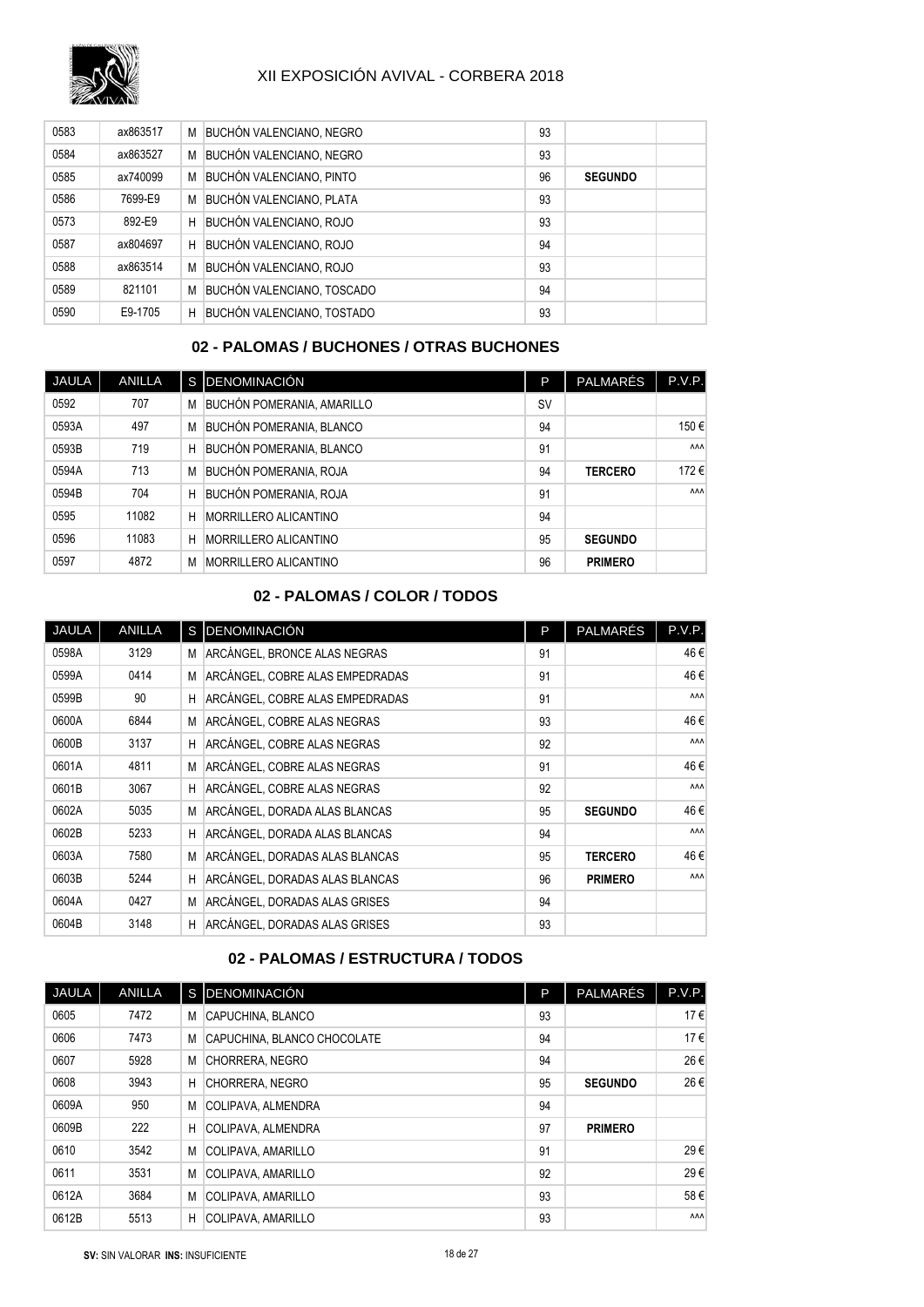

| 0613  | 5064  | М  | COLIPAVA, AZUL                     | 93         |                | 29€        |
|-------|-------|----|------------------------------------|------------|----------------|------------|
| 0614  | 3692  | М  | COLIPAVA, AZUL                     | 94         |                | 29€        |
| 0615  | 2706  | М  | COLIPAVA, AZUL ANDALUZ             | 95         |                | 29€        |
| 0616  | 01760 |    | M COLIPAVA, AZUL ANDALUZ           | 93         |                | 29€        |
| 0617  | 2211  |    | M COLIPAVA, AZUL ANDALUZ           | 95         |                | 86€        |
| 0618  | 01204 | М  | COLIPAVA, AZUL ANDALUZ HOMCIGOTICO | 93         |                | 29€        |
| 0619  | 7469  | М  | COLIPAVA, MARRÓN CLARO             | 90         |                | 17€        |
| 0620  | 1397  | H  | <b>COLIPAVA, MILKY</b>             | <b>INS</b> |                | 86€        |
| 0621A | 4181  | М  | COLIPAVA, NEGRO                    | 95         | <b>TERCERO</b> | 172€       |
| 0621B | 8305  | H. | COLIPAVA, NEGRO                    | 94         |                | ٨٨٨        |
| 0622  | 8315  | н  | COLIPAVA, ROJO                     | 94         |                |            |
| 0624  | 6086  | H  | <b>COLIPAVA INDIA</b>              | 90         |                | 17€        |
| 0625  | 2757  | H  | <b>COLIPAVA INDIA</b>              | 91         |                | 17€        |
| 0626  | 4169  | М  | <b>COLIPAVA INDIA</b>              | <b>INS</b> |                | 17€        |
| 0627  | 1320  | M. | <b>COLIPAVA INDIA</b>              | 90         |                | 17€        |
| 0628A | 3119  | М  | COLIPAVA INDIA, -NEGRO             | 91         |                | 69€        |
| 0628B | 3257  | H  | COLIPAVA INDIA, -NEGRO             | 94         |                | <b>AAA</b> |

### **02 - PALOMAS / FORMA / 01.- PETER**

| <b>JAULA</b> | ANILLA |   | I S IDENOMINACIÓN | D  | <b>PALMARES</b> | P.V.P. |
|--------------|--------|---|-------------------|----|-----------------|--------|
| 0629         | 4439   | M | PETER, ROJO       | 91 | <b>SEGUNDO</b>  |        |
| 0630         | 4438   | M | PETER, ROJO       | 92 | <b>PRIMERO</b>  |        |

#### **02 - PALOMAS / FORMA / 02.- MENSAJERA VALENCIANA MAGAÑ**

| <b>JAULA</b> | <b>ANILLA</b> |   | S DENOMINACIÓN                     | P  | <b>PALMARÉS</b> | P.V.P. |
|--------------|---------------|---|------------------------------------|----|-----------------|--------|
| 0631         | 4041          | M | MENSAJERA VALENCIANA MAGAÑ, NEGRO  | 93 |                 |        |
| 0632         | 7299          | M | MENSAJERA VALENCIANA MAGAÑ, NEGRO  | 95 | <b>PRIMERO</b>  |        |
| 0633         | 7192          | H | MENSAJERA VALENCIANA MAGAÑ. NEGRO  | 93 |                 |        |
| 0634         | 6524          | Н | MENSAJERA VALENCIANA MAGAÑ, NEGRO  | 94 | <b>TERCERO</b>  |        |
| 0636         | 6530          | M | MENSAJERA VALENCIANA MAGAÑ, TABACO | 94 | <b>SEGUNDO</b>  |        |
| 0637         | 7907          | M | MENSAJERA VALENCIANA MAGAÑ, TABACO | 93 |                 |        |
| 0638         | 7910          | Н | MENSAJERA VALENCIANA MAGAÑ, TABACO | 93 |                 |        |

### **02 - PALOMAS / FORMA / OTRAS FORMA**

| <b>JAULA</b> | <b>ANILLA</b> |   | S DENOMINACIÓN                 | P  | PALMARÉS       | P.V.P.   |
|--------------|---------------|---|--------------------------------|----|----------------|----------|
| 0639         | 2715          | М | BELLEZA ALEMANA, AMARILLO      | 97 | <b>PRIMERO</b> | $34 \in$ |
| 0640         | 00350         | H | BELLEZA ALEMANA, AZUL          | 91 |                | 34€      |
| 0641         | 5119          | H | BELLEZA ALEMANA, AZUL PRIETO   | 93 |                | 34 €     |
| 0642         | 00425         | M | BELLEZA ALEMANA, BLANCO        | 93 |                | 34€      |
| 0643         | 00326         | H | BELLEZA ALEMANA, BLANCO GAVINO | 91 |                | $34 \in$ |
| 0644         | 00340         | M | BELLEZA ALEMANA, GAVINO        | 95 | <b>TERCERO</b> | 34€      |
| 0645         | 5103          | M | BELLEZA ALEMANA, GAVINO        | 93 |                | $34 \in$ |
| 0646         | 00349         | M | BELLEZA ALEMANA, GAVINO        | 92 |                | 34€      |
| 0647         | 5093          | H | BELLEZA ALEMANA, NEGRO         | 93 |                | $34 \in$ |
| 0648         | 00330         | M | BELLEZA ALEMANA, ROJO          | 96 | <b>SEGUNDO</b> | 34€      |
| 0649         | 3869          | H | BELLEZA ALEMANA, ROJO          | 94 |                | $34 \in$ |
| 0650         | 3855          | H | BELLEZA ALEMANA, ROJO          | 93 |                | 34€      |
| 0651         | 00331         | M | BELLEZA ALEMANA, ROJO CENIZO   | 93 |                | $34 \in$ |
| 0652         | 00856         | M | BELLEZA ALEMANA, ROJO CENIZO   | 93 |                | 34€      |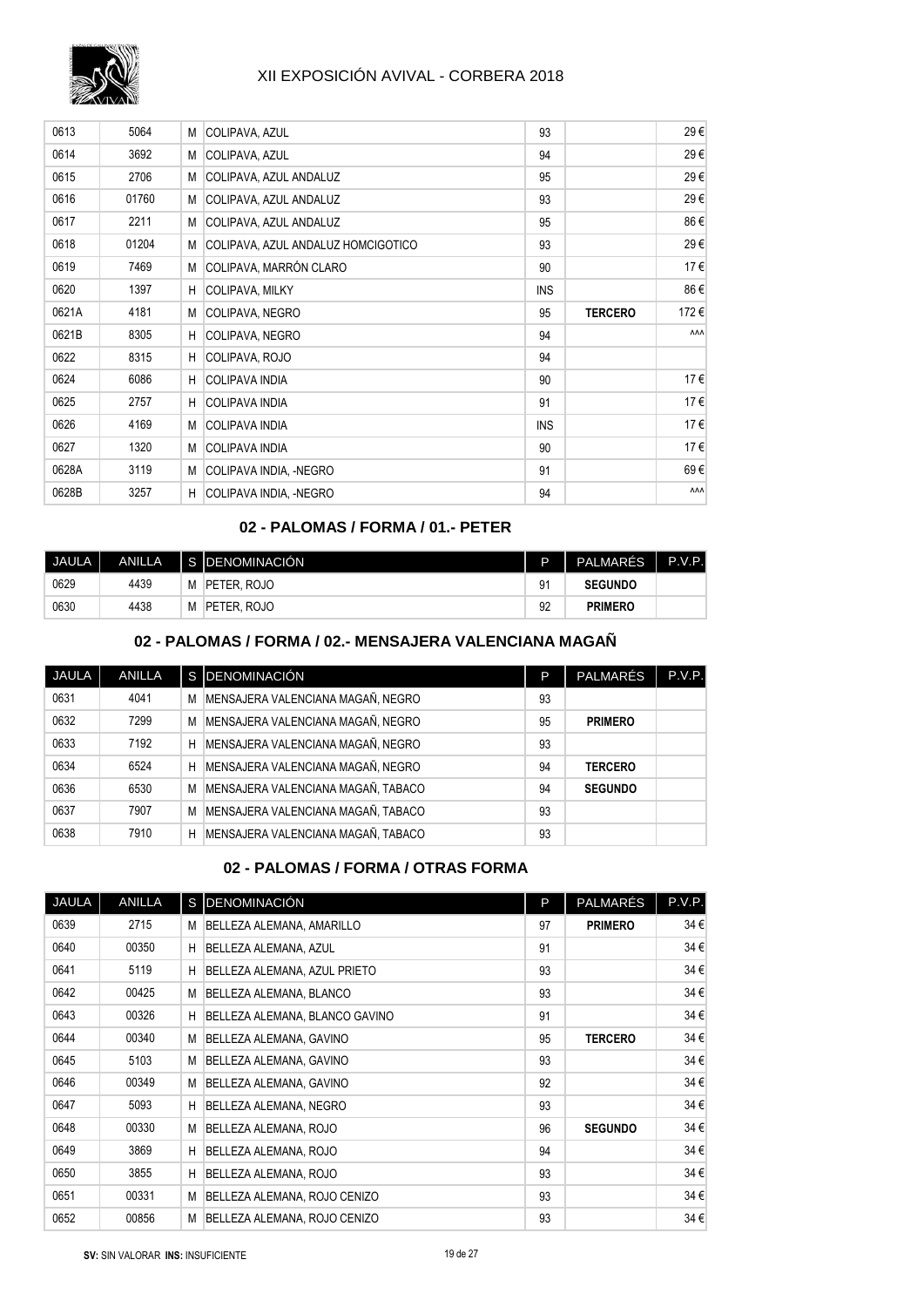

| 0653A | 7725 | М | <b>DAMASCENA</b>                  | 94         | 58€        |
|-------|------|---|-----------------------------------|------------|------------|
| 0653B | 3610 | н | <b>DAMASCENA</b>                  | 94         | <b>AAA</b> |
| 0654A | 8456 | M | MENSAJERA BELGA, AMARILLO         | <b>INS</b> | 46€        |
| 0654B | 4527 | H | MENSAJERA BELGA, AMARILLO         | <b>INS</b> | <b>AAA</b> |
| 0655A | 4528 | M | MENSAJERA BELGA, AMARILLO         | <b>INS</b> | 46€        |
| 0655B | 2518 | H | MENSAJERA BELGA, AMARILLO         | <b>INS</b> | <b>AAA</b> |
| 0656A | 4540 | М | MENSAJERA BELGA, NEGRO            | <b>INS</b> | 46€        |
| 0656B | 9256 | H | MENSAJERA BELGA, NEGRO            | <b>INS</b> | <b>AAA</b> |
| 0657A | 3078 | M | MONJITA ALEMANA CON CONCHA, NEGRO | 91         | 46€        |
| 0657B | 3528 | H | MONJITA ALEMANA CON CONCHA, NEGRO | 91         | <b>AAA</b> |
| 0658A | 3141 | M | MONJITA ALEMANA CON CONCHA, NEGRO | 93         | 46€        |
| 0658B | 3098 | H | MONJITA ALEMANA CON CONCHA, NEGRO | 91         | <b>AAA</b> |
| 0659  | 1531 | н | STRASSER, AMARILLO                | 94         | 34€        |

## **02 - PALOMAS / TIPO GALLINA / TODOS**

| <b>JAULA</b> | <b>ANILLA</b> |   | S IDENOMINACIÓN          | P  | <b>PALMARÉS</b> | P.V.P.     |
|--------------|---------------|---|--------------------------|----|-----------------|------------|
| 0660A        | 278           | M | KING, ROJO RECESIVO      | 95 | <b>PRIMERO</b>  | 58€        |
| 0660B        | 179           | Н | KING. ROJO RECESIVO      | 91 |                 | <b>AAA</b> |
| 0661A        | 62            | M | KING, ROJO RECESIVO      | 94 |                 | 58€        |
| 0662A        | 0399          | M | MALTESA. BLANCA          | 95 | <b>SEGUNDO</b>  | 69€        |
| 0662B        | 00854         | H | MALTESA, BLANCA          | 94 |                 | <b>AAA</b> |
| 0663         | AM811         | M | MUNDANA, AZUL CON BARRAS | 95 | <b>TERCERO</b>  |            |

#### **02 - PALOMAS / VUELO - VOLTEADORAS / OTRAS VUELO - VOLTEADORAS**

| JAULA | <b>ANILLA</b> |   | S DENOMINACIÓN                                   | P         | PALMARÉS       | P.V.P.     |
|-------|---------------|---|--------------------------------------------------|-----------|----------------|------------|
| 0664A | EE/E7/15/3373 | M | BENKALII, BLANCA ESPALDA NEGRA                   | 94        |                |            |
| 0664B | EE/E7/15/3383 | H | BENKALII. BLANCA ESPALDA NEGRA                   | 93        |                |            |
| 0665A | EE/E7/18/3820 | M | BENKALII, BLANCA ESPALDA NEGRA                   | 95        | <b>SEGUNDO</b> |            |
| 0665B | EE/E7/18/3825 | H | BENKALII, BLANCA ESPALDA NEGRA                   | 92        |                |            |
| 0666A | <b>AUS</b>    | M | BENKALII. BLANCA ESPALDA NEGRA                   | <b>SV</b> |                | 63€        |
| 0666B | EE/E7/18/3819 | H | BENKALII, BLANCA ESPALDA NEGRA                   | 92        |                | ۸ΛΛ        |
| 0667A | EE/E7/18/3818 | M | BENKALII, BLANCA ESPALDA NEGRA                   | 92        |                | 115€       |
| 0667B | EE/E7/18/3815 | н | BENKALII, BLANCA ESPALDA NEGRA                   | 92        |                | <b>AAA</b> |
| 0668A | EE/E7/18/3824 | M | BENKALII, BLANCA ESPALDA NEGRA                   | 96        | <b>PRIMERO</b> | 115€       |
| 0668B | EE/E7/18/3827 | H | BENKALII. BLANCA ESPALDA NEGRA                   | 92        |                | <b>AAA</b> |
| 0669A | 5321          | M | CAMBALHOTA PORTUGUESA, NEGRO MOTEADO             | 95        |                | 46€        |
| 0669B | 5234          | н | CAMBALHOTA PORTUGUESA, NEGRO MOTEADO             | 94        |                | <b>AAA</b> |
| 0671A | 7708          | M | VOLT DE SCHELDUCK, AMARILLO (SIN RECONICIMIENTO) | <b>SV</b> |                |            |
| 0671B | 9278          | H | VOLT DE SCHELDUCK, AMARILLO (SIN RECONICIMIENTO) | <b>SV</b> |                |            |
| 0670A | 0921          | M | VOLT DE SCHELDUCK, -PLATA                        | <b>SV</b> |                | 58€        |
| 0670B | 6194          | H | VOLT DE SCHELDUCK, -PLATA                        | <b>SV</b> |                | <b>AAA</b> |
| 0672  | 5772          | M | VOLTEADORA DE KOMARON, BLANCO                    | 90        |                |            |
| 0673  | 5195          | M | VOLTEADORA DE KOMARON, BLANCO                    | 90        |                |            |
| 0674  | 5768          | M | VOLTEADORA DE KOMARON, BLANCO                    | 90        |                |            |
| 0675  | 5770          | н | VOLTEADORA DE KOMARON, BLANCO                    | 91        |                |            |
| 0676  | 5765          | H | VOLTEADORA DE KOMARON, BLANCO                    | 91        |                |            |
| 0677A | 3759          | М | VOTEADORA DE VIENA, AZUL                         | 95        | <b>TERCERO</b> | 46€        |
| 0677B | 3752          | H | VOTEADORA DE VIENA, AZUL                         | 93        |                | ٨٨٨        |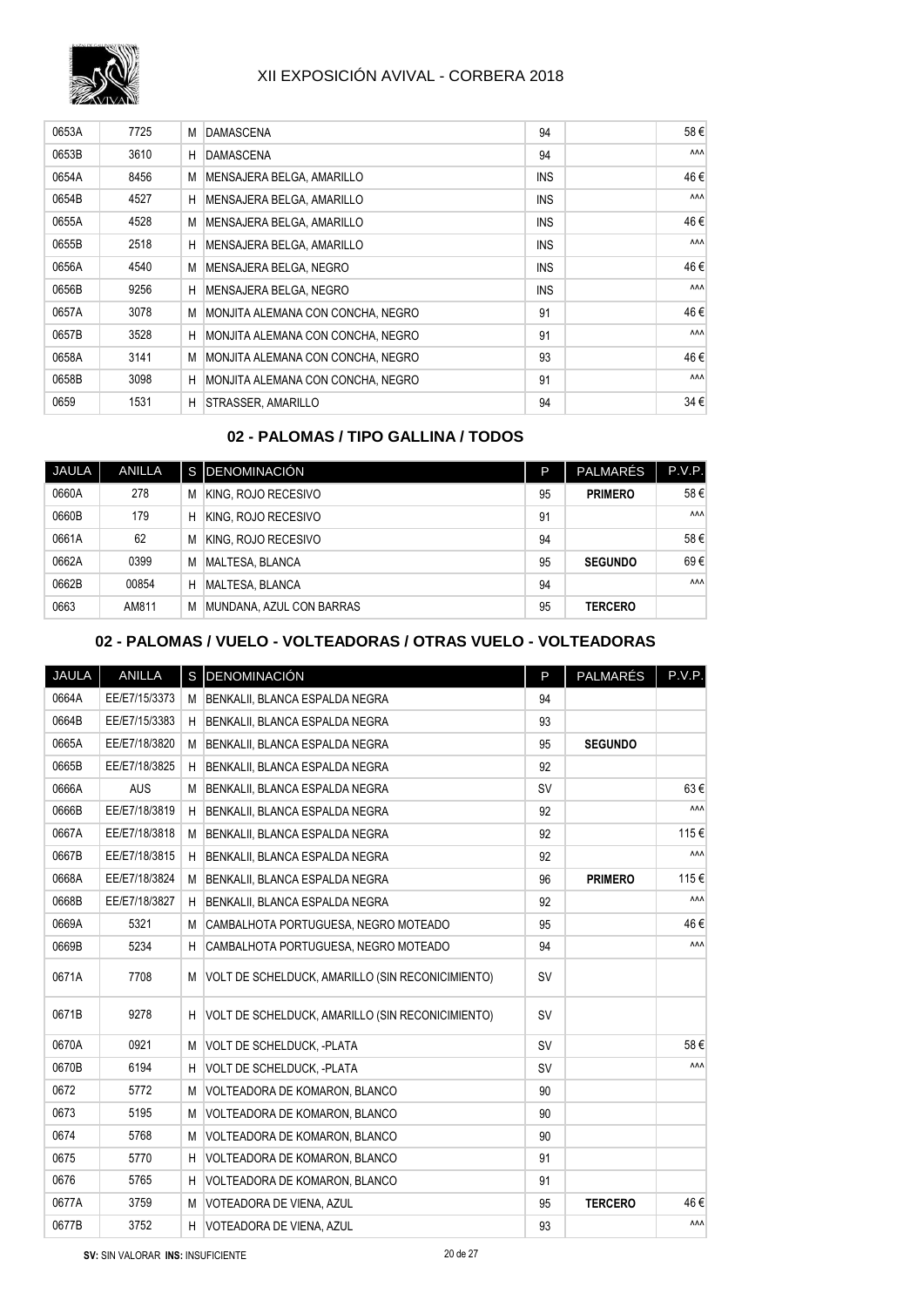

| 0678A | 3753 | M | VOTEADORA DE VIENA. NEGRO | 94       | 46 €       |
|-------|------|---|---------------------------|----------|------------|
| 0678B | 3751 |   | VOTEADORA DE VIENA. NEGRO | ۵G<br>ےت | <b>AAA</b> |

## **03 - ANÁTIDAS SILVESTRES / GANSOS / TODOS**

| <b>JAULA</b> | <b>ANILLA</b> |   | S DENOMINACIÓN             | P  | <b>PALMARÉS</b> | P.V.P.     |
|--------------|---------------|---|----------------------------|----|-----------------|------------|
| 0680A        | 4444          | M | BARNACLA CUELLIROJA        | 95 | <b>SEGUNDO</b>  | 299€       |
| 0680B        | 9360          | Н | <b>BARNACLA CUELLIROJA</b> | 94 | <b>TERCERO</b>  | <b>AAA</b> |
| 0681A        | 23410         | M | <b>GANSO COMÚN</b>         | 92 |                 | 92€        |
| 0681B        | 23409         | H | <b>GANSO COMÚN</b>         | 90 |                 | <b>AAA</b> |
| 0682A        | 23441         | M | <b>GANSO COMÚN</b>         | 91 |                 | 92€        |
| 0682B        | 23411         | H | <b>GANSO COMÚN</b>         | 90 |                 | <b>AAA</b> |
| 0683A        | <b>BL472</b>  | M | GANSO DE MAGALLANES        | 94 |                 | 276€       |
| 0683B        | 9235          | н | GANSO DE MAGALLANES        | 97 | <b>PRIMERO</b>  | <b>AAA</b> |

## **03 - ANÁTIDAS SILVESTRES / PATOS SILVESTRES / TODOS**

| JAULA | <b>ANILLA</b> | s l | DENOMINACIÓN                 | P          | PALMARÉS | P.V.P. |
|-------|---------------|-----|------------------------------|------------|----------|--------|
| 0684  | 2541          | М   | ANADE REAL, ANCESTRAL        | 91         |          | 26€    |
| 0685A | 4392          | M   | <b>ANADE REAL, ANCESTRAL</b> | 95         |          | 40€    |
| 0685B | 2694          | Η   | ANADE REAL, ANCESTRAL        | 91         |          | ۸ΛΛ    |
| 0686A | 4382          | M   | ANADE REAL, ANCESTRAL        | 95         |          | 40€    |
| 0686B | 4219          | Η   | ANADE REAL, ANCESTRAL        | 91         |          | ۸ΛΛ    |
| 0687A | 4381          | M   | <b>ANADE REAL, ANCESTRAL</b> | 94         |          | 40€    |
| 0687B | 4400          | Η   | ANADE REAL, ANCESTRAL        | 96         |          | ۸۸۸    |
| 0688A | 4399          | M   | ANADE REAL, ANCESTRAL        | 91         |          | 40€    |
| 0688B | 2699          | H   | ANADE REAL, ANCESTRAL        | 94         |          | ۸ΛΛ    |
| 0689A | 6444          | M   | <b>CAIRINA MOSCHATA</b>      | <b>INS</b> |          | 115€   |
| 0689B | 2419          | Η   | CAIRINA MOSCHATA             | <b>INS</b> |          | ۸ΛΛ    |
| 0690A | 6460          | M   | CAIRINA MOSCHATA             | <b>INS</b> |          | 115€   |
| 0690B | 3133          | H   | CAIRINA MOSCHATA             | <b>INS</b> |          | ۸ΛΛ    |
| 0691A | 7709          | M   | CERCETA BAYKAL, ANCESTRAL    | 96         |          | 129€   |
| 0691B | 7879          | Η   | CERCETA BAYKAL, ANCESTRAL    | 93         |          | ۸ΛΛ    |
| 0692A | 5115          | M   | CERCETA BAYKAL, OPAL         | 95         |          | 224€   |
| 0692B | 518           | Η   | CERCETA BAYKAL, OPAL         | 94         |          | ۸ΛΛ    |
| 0693A | 6200          | M   | CERCETA CASTAÑA              | 95         |          | 64€    |
| 0693B | 6180          | Η   | CERCETA CASTAÑA              | 95         |          | ۸ΛΛ    |
| 0694A | 296           | M   | CERCETA COMÚN, AZUL          | 95         |          | 150€   |
| 0694B | 220           | Η   | CERCETA COMÚN, AZUL          | 94         |          | ۸ΛΛ    |
| 0695A | 105           | M   | CERCETA COMÚN, BLANCO        | 95         |          | 172€   |
| 0695B | 2445          | Η   | CERCETA COMÚN, BLANCO        | 94         |          | ۸ΛΛ    |
| 0696A | 6330          | M   | CERCETA COMÚN, PLATA         | 94         |          | 207€   |
| 0696B | 283           | H   | CERCETA COMÚN, PLATA         | 91         |          | ۸ΛΛ    |
| 0697A | 356           | M   | CERCETA COMÚN, SALMON        | 93         |          | 207€   |
| 0697B | 6442          | H   | CERCETA COMÚN, SALMON        | 94         |          | ۸ΛΛ    |
| 0698A | 1440          | M   | CERCETA DE COLLAR, ISABELA   | 93         |          | 115€   |
| 0698B | 373           | Н   | CERCETA DE COLLAR, ISABELA   | 91         |          | ۸ΛΛ    |
| 0699A | 131           | M   | <b>CUCHARA EUROPEO</b>       | 95         |          | 138€   |
| 0699B | 129           | Η   | <b>CUCHARA EUROPEO</b>       | 94         |          | ۸ΛΛ    |
| 0700  | 4228          | M   | DENDROCINA BICOLOR, BLONDE   | 93         |          | 69€    |
| 0701A | 4225          | M   | DENDROCINA BICOLOR, BLONDE   | 93         |          | 138€   |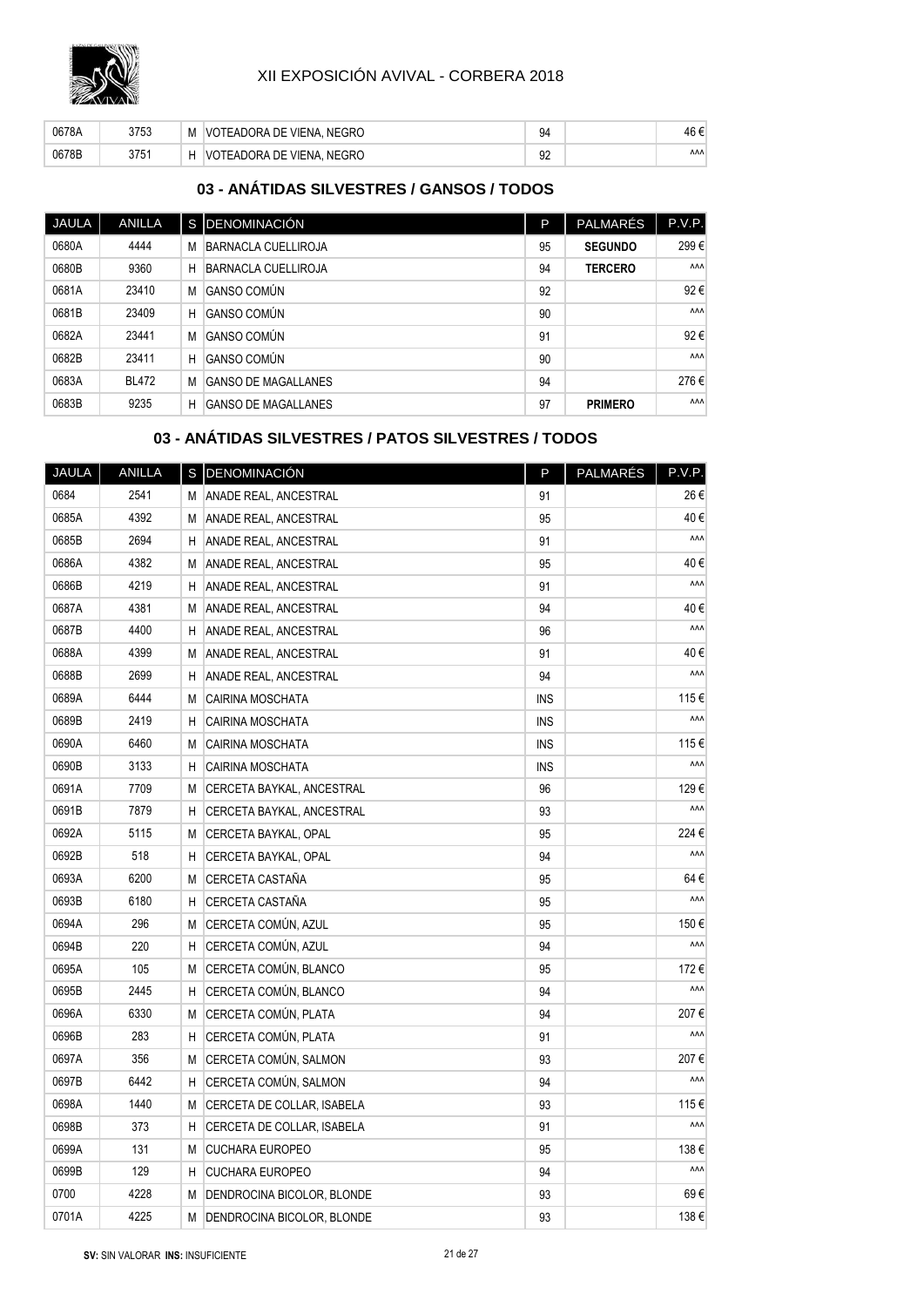

| 0701B | 4229  | H  | DENDROCINA BICOLOR, BLONDE   | 93         |                | ۸ΛΛ        |
|-------|-------|----|------------------------------|------------|----------------|------------|
| 0702A | 5844  | М  | DENDROCINA BICOLOR, ISABELA  | 94         |                | 131€       |
| 0702B | 4525  | Н  | DENDROCINA BICOLOR, ISABELA  | 91         |                | ۸ΛΛ        |
| 0703A | 7516  | M  | PATO CAROLINA. ANCESTRAL     | 91         |                | 92€        |
| 0703B | 7728  | н  | PATO CAROLINA, ANCESTRAL     | 94         |                | ۸ΛΛ        |
| 0704A | 4524  | М  | PATO CAROLINA, ANCESTRAL     | 96         |                | 92€        |
| 0704B | 4566  | н  | PATO CAROLINA, ANCESTRAL     | 94         |                | ۸ΛΛ        |
| 0705  | 3673  | М  | PATO COLORADO, ANCESTRAL     | 96         |                |            |
| 0706A | 3522  | M  | PATO COLORADO, ANCESTRAL     | 91         |                | 86€        |
| 0706B | 3526  | н  | PATO COLORADO, ANCESTRAL     | 93         |                | ۸ΛΛ        |
| 0707A | 9311  | M  | PATO MADARÍN, ANCESTRAL      | 91         |                | 80€        |
| 0707B | 9324  | н  | PATO MADARÍN, ANCESTRAL      | 93         |                | ۸ΛΛ        |
| 0708A | 9333  | M  | PATO MADARÍN, ANCESTRAL      | 91         |                | 80€        |
| 0708B | 9337  | н  | PATO MADARÍN, ANCESTRAL      | 91         |                | ۸ΛΛ        |
| 0709A | 9301  | M  | PATO MADARÍN, ANCESTRAL      | 91         |                | 80€        |
| 0709B | 9308  | н  | PATO MADARÍN, ANCESTRAL      | 92         |                | ۸ΛΛ        |
| 0710A | 8604  | М  | PATO MADARÍN, ANCESTRAL      | 95         |                | 92€        |
| 0710B | 4592  | H  | PATO MADARÍN, ANCESTRAL      | 94         |                | ۸ΛΛ        |
| 0711A | 6608  | M  | PATO MADARÍN. ANCESTRAL      | 93         |                | 104€       |
| 0711B | 694   | Н  | PATO MADARÍN, ANCESTRAL      | <b>INS</b> |                | ۸ΛΛ        |
| 0712A | 4556  | M  | PATO MADARÍN, BLANCO         | 91         |                | 115€       |
| 0712B | 4552  | Н  | PATO MADARÍN, BLANCO         | <b>INS</b> |                | ۸۸۸        |
| 0713  | 9341  | Η  | PATO MADARÍN, ISABELA        | 93         |                | 58€        |
| 0714A | 3999  | М  | PICO LIMON                   | 96         | <b>PRIMERO</b> | 115€       |
| 0714B | 4010  | Н  | PICO LIMON                   | 95         |                | ۸ΛΛ        |
| 0715A | 4000  | М  | PICO LIMON                   | 93         |                | 115€       |
| 0715B | 3989  | н  | PICO LIMON                   | <b>INS</b> |                | ۸ΛΛ        |
| 0716A | 3983  | M  | PICO PINTO                   | 94         |                | 115€       |
| 0716B | 3980  | H  | PICO PINTO                   | <b>INS</b> |                | ۸۸۸        |
| 0718A | 4382  | M  | PORRÓN OSCULADO, COMUN PLATA | 91         |                | 276€       |
| 0718B | 13096 | H  | PORRÓN OSCULADO, COMUN PLATA | 93         |                | <b>AAA</b> |
| 0717A | 3628  | Μ  | PORRÓN OSCULADO, MOÑUDO      | 91         |                | 115€       |
| 0717B | 2270  | н  | PORRÓN OSCULADO, MOÑUDO      | 94         |                | ۸ΛΛ        |
| 0719  | 7155  | н  | RABUDO BAHAMAS. - ANCESTRAL  | 91         |                | 46 €       |
| 0720A | 6515  | M  | RABUDO BAHAMAS, PLATA        | 96         | <b>SEGUNDO</b> | 115€       |
| 0720B | 6507  | H  | RABUDO BAHAMAS, PLATA        | 95         |                | ۸ΛΛ        |
| 0721A | 4085  | М  | RABUDO BAHAMAS, PLATA        | 95         |                | 102€       |
| 0721B | 2318  | H. | RABUDO BAHAMAS, PLATA        | 93         |                | ۸ΛΛ        |
| 0722A | 6274  | М  | SILBÓN DE CHILE              | 92         |                | 115€       |
| 0722B | 6273  | н  | SILBÓN DE CHILE              | 93         |                | ۸ΛΛ        |
| 0723A | 5089  | М  | SILBÓN DE CHILE              | 95         |                | 109€       |
| 0723B | 73    | Н  | SILBÓN DE CHILE              | 91         |                | ۸ΛΛ        |
| 0725A | 1680  | М  | SILBÓN EUROPEO, ANCESTRAL    | 94         |                | 121€       |
| 0725B | 60    | Н  | SILBÓN EUROPEO, ANCESTRAL    | 94         |                | ۸ΛΛ        |
| 0724A | 2445  | М  | SILBÓN EUROPEO, -ISABELA     | 95         |                | 207€       |
| 0724B | 255   | Н  | SILBÓN EUROPEO, -ISABELA     | 94         |                | ۸۸۸        |
| 0726A | M34   | М  | <b>TARRO CANELO</b>          | 94         |                | 115€       |
| 0726B | 132   | H. | <b>TARRO CANELO</b>          | 96         | <b>TERCERO</b> | <b>AAA</b> |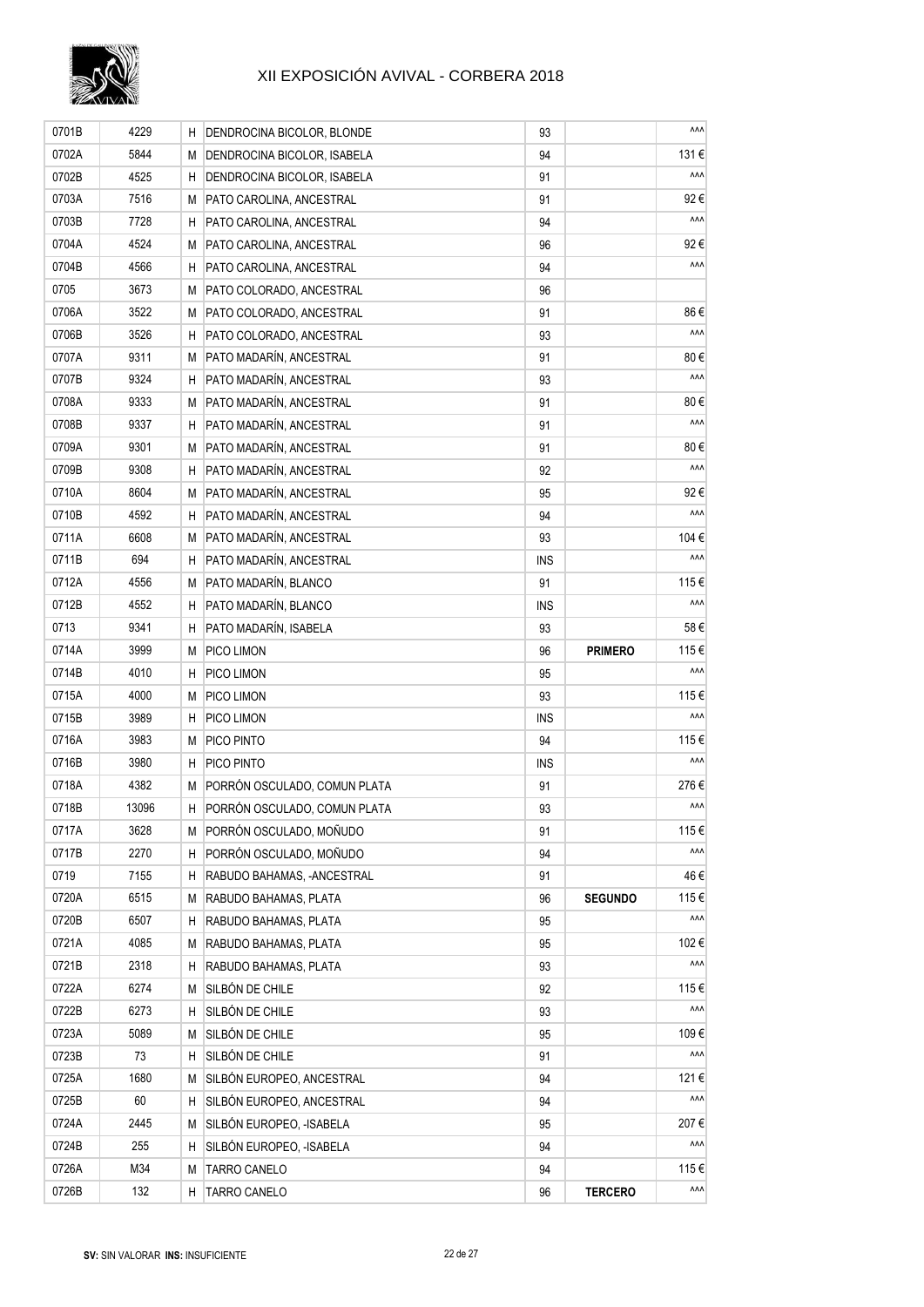

### **04 - FAISÁNIDOS / FAISANES / TODOS**

| JAULA | <b>ANILLA</b> |   | S DENOMINACIÓN             | P          | PALMARÉS       | P.V.P.     |
|-------|---------------|---|----------------------------|------------|----------------|------------|
| 0727A | 946           | М | <b>ELLIOT</b>              | 94         |                | 104€       |
| 0727B | 964           | H | <b>ELLIOT</b>              | 93         |                | <b>AAA</b> |
| 0728A | 4917          | М | <b>FAISÁN DORADO</b>       | 96         | <b>PRIMERO</b> | 80€        |
| 0728B | 5796          | H | <b>FAISÁN DORADO</b>       | <b>INS</b> |                | <b>AAA</b> |
| 0729  | 622           | H | <b>FAISÁN GIGI</b>         | 91         |                | 40€        |
| 0730A | 924           | M | <b>FAISÁN GIGI</b>         | 91         |                | 52€        |
| 0730B | 125           | н | <b>FAISÁN GIGI</b>         | 93         |                | <b>AAA</b> |
| 0731  | 7207          | М | <b>FAISÁN LADY AMHERST</b> | 94         |                | 51€        |
| 0732A | 1872          | M | <b>FAISÁN LADY AMHERST</b> | 91         |                | 52€        |
| 0732B | 1886          | H | <b>FAISÁN LADY AMHERST</b> | 94         | <b>TERCERO</b> | <b>AAA</b> |
| 0733  | 2919          | M | FAISÁN VENERADO            | 95         | <b>SEGUNDO</b> | 29€        |
| 0734A | 700           | M | <b>VERSICOLOR</b>          | <b>INS</b> |                | 58€        |
| 0734B | 536           | H | <b>VERSICOLOR</b>          | <b>INS</b> |                | ΛΛΛ        |

## **04 - FAISÁNIDOS / FRANCOLINES / TODOS**

| JAULA | <b>ANILLA</b> |   | S IDENOMINACIÓN       | P  | PALMARÉS       | P.V.P.     |
|-------|---------------|---|-----------------------|----|----------------|------------|
| 0735A | 6512          | M | FRANCOLÍN PECHO NEGRO | 96 | <b>SEGUNDO</b> | 80€        |
| 0735B | 6513          | н | FRANCOLÍN PECHO NEGRO | 97 | <b>PRIMERO</b> | <b>AAA</b> |
| 0736A | 7085          | M | FRANCOLÍN PECHO NEGRO | 94 |                | 63€        |
| 0736B | 7071          | н | FRANCOLÍN PECHO NEGRO | 95 | <b>TERCERO</b> | <b>AAA</b> |

## **04 - FAISÁNIDOS / GALLOS SILVESTRES / TODOS**

| JAULA | <b>ANILLA</b> |   | I S IDENOMINACIÓN                | P          | <b>PALMARÉS</b> | P.V.P.     |
|-------|---------------|---|----------------------------------|------------|-----------------|------------|
| 0737A | BE863         | M | GALLO BANKIVA                    | 97         | <b>PRIMERO</b>  | 138€       |
| 0737B | LL184         | Н | GALLO BANKIVA                    | 94         | <b>TERCERO</b>  | <b>AAA</b> |
| 0737C | LL179         | н | GALLO BANKIVA                    | 95         | <b>SEGUNDO</b>  | <b>AAA</b> |
| 0738A | 578           | M | GALLO SONERATI. ANCESTRAL        | 91         |                 | 104 €      |
| 0738B | 859           | Н | <b>GALLO SONERATI. ANCESTRAL</b> | <b>INS</b> |                 | <b>AAA</b> |

#### **04 - FAISÁNIDOS / PAVOS SILVESTRES / TODOS**

| <b>JAULA</b> I | ANILLA |   | I S IDENOMINACIÓN I | P  | PALMARÈS       | P.V.P.     |
|----------------|--------|---|---------------------|----|----------------|------------|
| 0739A          | 20690  | M | PAVO REAL. BLANCO   | 94 | <b>PRIMERO</b> | 230€       |
| 0739B          | 3298   | Н | PAVO REAL. BLANCO   | 93 | <b>SEGUNDO</b> | <b>AAA</b> |

## **04 - FAISÁNIDOS / PERDICES / TODOS**

| JAULA | <b>ANILLA</b> |   | S <b>IDENOMINACIÓN</b> | P  | <b>PALMARÉS</b> | P.V.P.     |
|-------|---------------|---|------------------------|----|-----------------|------------|
| 0740A | 960           | М | PERDIZ ASIATICA        | 95 | <b>PRIMERO</b>  | 69€        |
| 0740B | 964           | Н | PERDIZ ASIATICA        | 93 |                 | <b>AAA</b> |
| 0741A | 9371          | M | PERDIZ MORUNA          | 94 | <b>TERCERO</b>  | 46€        |
| 0741B | 9372          | Н | PERDIZ MORUNA          | 93 |                 | <b>AAA</b> |
| 0742  | 11098         | M | PERDIZ ROJA, ANCESTRAL | 92 |                 | 17€        |
| 0743  | 11096         | Н | PERDIZ ROJA, ANCESTRAL | 94 |                 | 17€        |
| 0744A | 800           | M | PERDIZ ROJA, PLATA     | 94 | <b>SEGUNDO</b>  | 69€        |
| 0744B | 2368          | H | PERDIZ ROJA, PLATA     | 94 |                 | <b>AAA</b> |

#### **05 - RESTO SILVESTRES / CHARADRIIDAE / TODOS**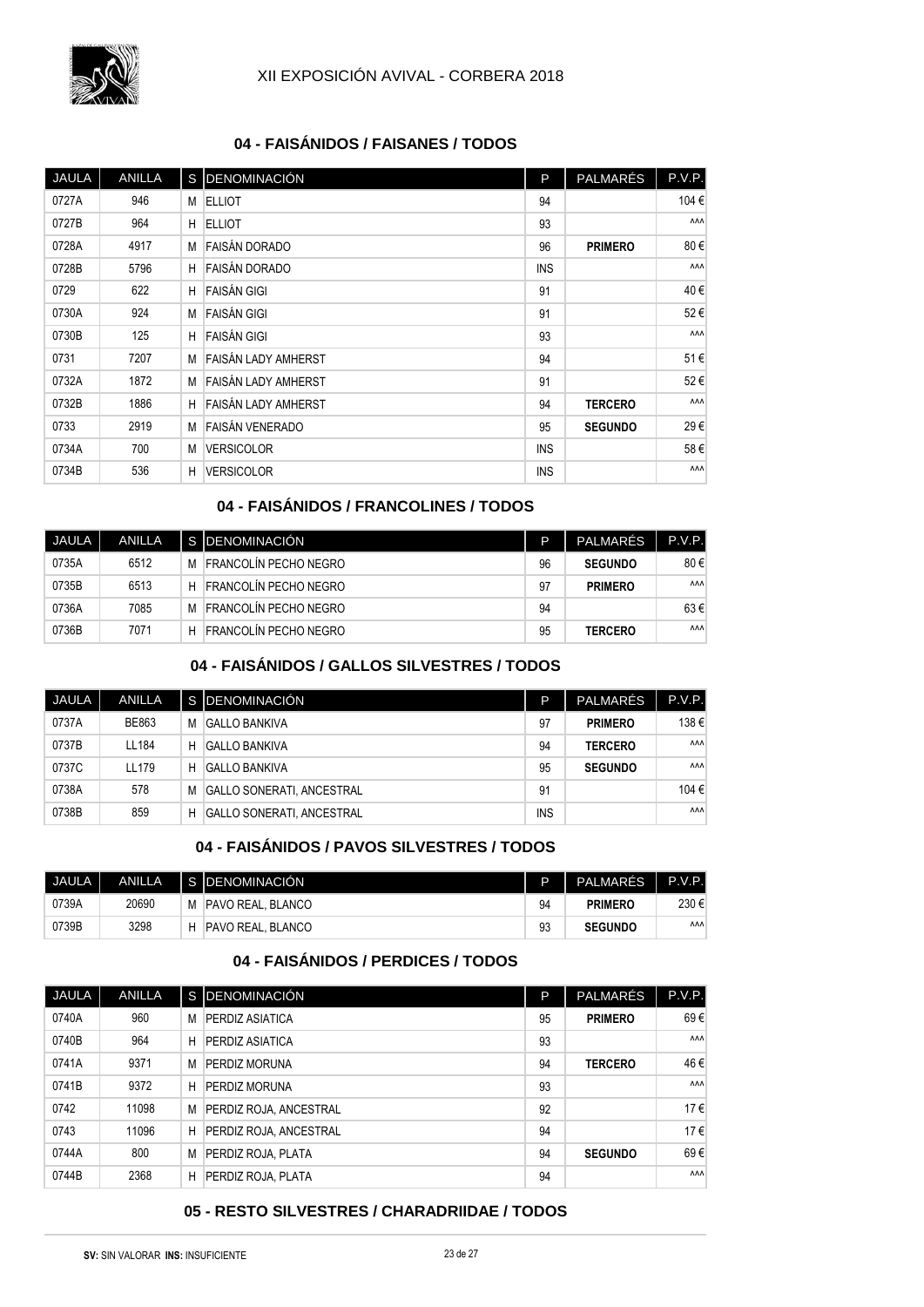

| <b>JAULA</b> I | <b>ANILLA</b> |   | S IDENOMINACIÓN | D         | PALMARÉS | P.V.P.     |
|----------------|---------------|---|-----------------|-----------|----------|------------|
| 0745           | 6416          | M | AVEFRÍA MILITAR | S٧        |          | 115€       |
| 0746A          | 6417          | M | AVEFRÍA MILITAR | <b>SV</b> |          | 253€       |
| 0746B          | 6418          | Н | AVEFRÍA MILITAR | <b>SV</b> |          | <b>AAA</b> |

## **05 - RESTO SILVESTRES / COLINES (ODONTOFÓRIDOS) / TODOS**

| JAULA. | <b>ANILLA</b> |   | S IDENOMINACIÓN     | D  | <b>PALMARÉS</b> | P.V.P.     |
|--------|---------------|---|---------------------|----|-----------------|------------|
| 0747A  | 973           | M | <b>COLIN GAMBEL</b> | 96 | <b>PRIMERO</b>  | 46 €       |
| 0747B  | 512           |   | <b>COLIN GAMBEL</b> | 95 | <b>SEGUNDO</b>  | <b>AAA</b> |

### **05 - RESTO SILVESTRES / PINTADAS / TODOS**

| JAULA | <b>ANILLA</b> |   | S DENOMINACIÓN            | P          | PALMARÉS       | P.V.P. |
|-------|---------------|---|---------------------------|------------|----------------|--------|
| 0748  | 7846          | M | <b>PINTADA, ANCESTRAL</b> | 91         |                | 29€    |
| 0749  | 11273         | Н | PINTADA, ANCESTRAL        | 91         |                | 29€    |
| 0750  | 7850          | M | PINTADA, BLANCA           | 93         | <b>TERCERO</b> | 29€    |
| 0751  | 7847          | H | PINTADA, BLANCA           | 93         |                | 29€    |
| 0752A | 12048         | M | PINTADA, CHAMOIS          | 90         |                | 104€   |
| 0752B | 8866          | H | PINTADA, CHAMOIS          | 91         |                | ΛΛΛ    |
| 0753A | 8878          | M | PINTADA, CHAMOIS          | <b>INS</b> |                | 104€   |
| 0753B | 15185         | H | PINTADA, CHAMOIS          | <b>INS</b> |                | ΛΛΛ    |
| 0754A | 8867          | M | PINTADA, CHAMOIS          | 90         |                | 104€   |
| 0754B | 8882          | H | PINTADA, CHAMOIS          | 92         |                | ΛΛΛ    |
| 0755A | 12030         | M | PINTADA, CHOCOLATE        | <b>INS</b> |                | 104€   |
| 0755B | 2425          | Н | PINTADA, CHOCOLATE        | <b>INS</b> |                | ΛΛΛ    |
| 0756A | 2398          | M | PINTADA, CHOCOLATE        | <b>INS</b> |                | 104€   |
| 0756B | 2394          | Η | PINTADA, CHOCOLATE        | <b>INS</b> |                | ΛΛΛ    |
| 0757A | 2424          | M | PINTADA, CHOCOLATE        | <b>INS</b> |                | 104€   |
| 0757B | 2392          | H | PINTADA, CHOCOLATE        | <b>INS</b> |                | ٨٨٨    |
| 0758A | 13919         | M | PINTADA, LAVANDA          | 95         | <b>PRIMERO</b> | 51€    |
| 0758B | 13915         | H | PINTADA, LAVANDA          | 92         |                | ٨٨٨    |
| 0759A | 13916         | M | PINTADA, LAVANDA          | 94         | <b>SEGUNDO</b> | 51€    |
| 0759B | 13918         | H | PINTADA, LAVANDA          | 93         |                | ΛΛΛ    |

#### **05 - RESTO SILVESTRES / TÓRTOLAS Y CULUMBIFORMES / TODOS**

| JAULA | <b>ANILLA</b> |   | S DENOMINACIÓN                      | P  | <b>PALMARÉS</b> | P.V.P.     |
|-------|---------------|---|-------------------------------------|----|-----------------|------------|
| 0760A | 1090          | М | TÓRTOLA DE COLLAR, COLLAR DE PERLAS | 95 | <b>TERCERO</b>  | 69€        |
| 0760B | 1085          | H | TÓRTOLA DE COLLAR, COLLAR DE PERLAS | 93 |                 | <b>AAA</b> |
| 0761A | 708           | M | TÓRTOLA DE COLLAR, COLLAR DE PERLAS | 95 |                 | 69€        |
| 0761B | 1080          | H | TÓRTOLA DE COLLAR, COLLAR DE PERLAS | 96 | <b>PRIMERO</b>  | <b>AAA</b> |
| 0762A | 708           | M | TÓRTOLA DE COLLAR, COLLAR DE PERLAS | 91 |                 | 69€        |
| 0762B | 1089          | H | TÓRTOLA DE COLLAR, COLLAR DE PERLAS | 93 |                 | <b>AAA</b> |
| 0763A | 514           | M | TÓRTOLA EUROPEA, HUMERALIS          | 93 |                 | 69€        |
| 0763B | 537           | H | TÓRTOLA EUROPEA, HUMERALIS          | 95 |                 | <b>AAA</b> |
| 0764A | 715           | M | TÓRTOLA REIDORA, ANCESTRAL          | 95 |                 | 20€        |
| 0764B | 712           | H | TÓRTOLA REIDORA, ANCESTRAL          | 93 |                 | <b>AAA</b> |
| 0765A | 709           | M | TÓRTOLA REIDORA, BLANCA             | 94 |                 | 23€        |
| 0765B | 711           | H | TÓRTOLA REIDORA, BLANCA             | 93 |                 | <b>AAA</b> |
| 0766A | 705           | M | TÓRTOLA REIDORA, PASTEL COLLAR AZUL | 93 |                 | 28€        |
| 0766B | 24            | H | TÓRTOLA REIDORA, PASTEL COLLAR AZUL | 96 | <b>SEGUNDO</b>  | <b>AAA</b> |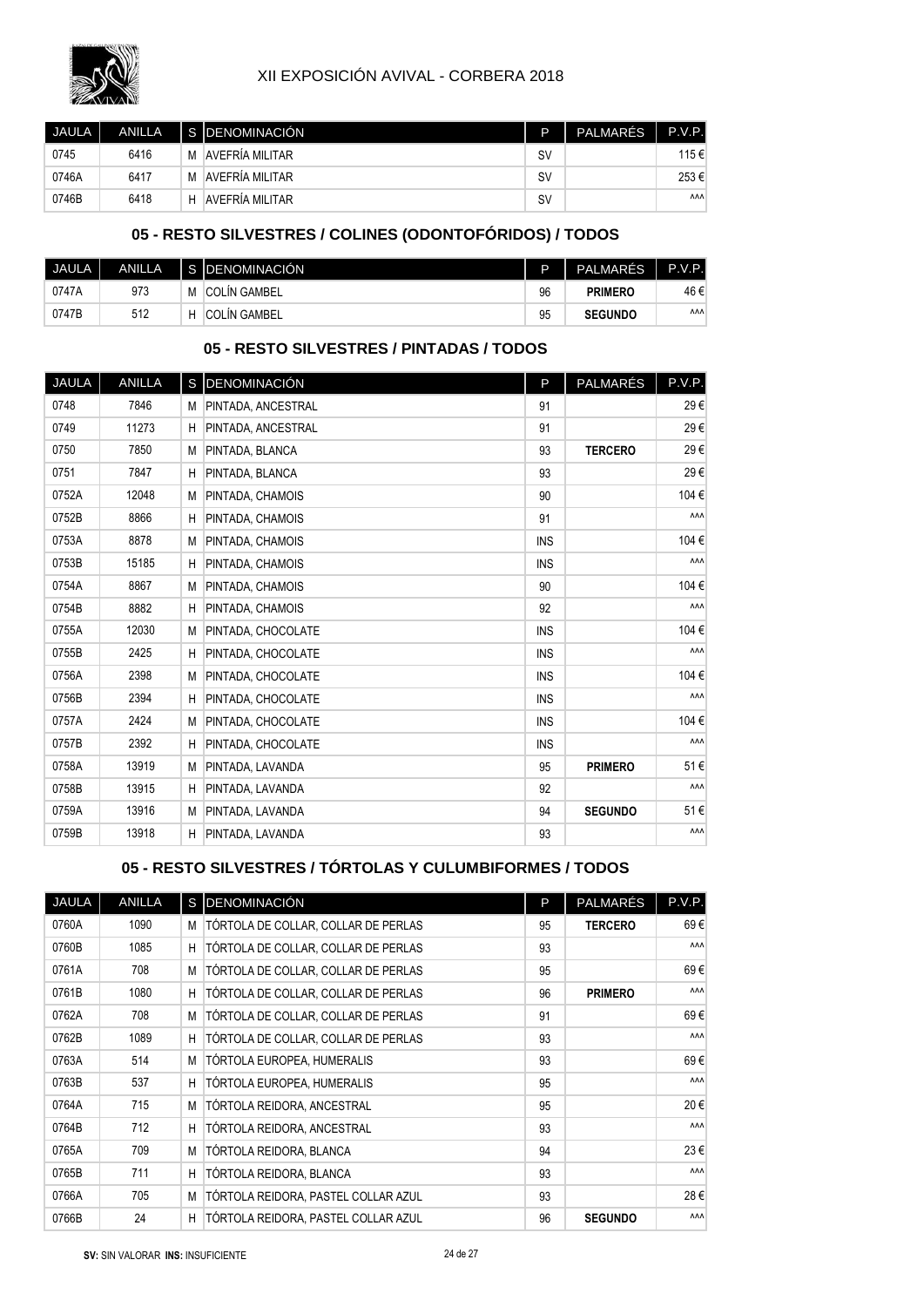

| 0767A | 740 | M | TÓRTOLA REIDORA. PASTEL COLLAR AZUL | 92 |            |
|-------|-----|---|-------------------------------------|----|------------|
| 0767B | 747 |   | TÓRTOLA REIDORA. PASTEL COLLAR AZUL | 93 | <b>AAA</b> |

## **06 - ANÁTIDAS DOMÉSTICAS / OCAS / TODOS**

| JAULA | ANILLA |   | S DENOMINACIÓN         | P          | PALMARÉS       | P.V.P. |
|-------|--------|---|------------------------|------------|----------------|--------|
| 0768A | 0509   | M | <b>AFRICANA</b>        | 90         |                | 230€   |
| 0768B | 0502   | H | AFRICANA               | 93         |                | ۸ΛΛ    |
| 0769A | 13335  | M | ANDALUSÍ, GRIS         | <b>INS</b> |                |        |
| 0769B | 22595  | H | ANDALUSÍ, GRIS         | <b>INS</b> |                |        |
| 0770A | 22600  | M | ANDALUSÍ, MARRÓN       | <b>INS</b> |                |        |
| 0770B | 22604  | H | ANDALUSÍ, MARRÓN       | <b>INS</b> |                |        |
| 0770C | 22586  | H | ANDALUSÍ, MARRÓN       | <b>INS</b> |                |        |
| 0771A | 588    | M | CHINA, AZUL            | <b>INS</b> |                | 145€   |
| 0771B | 604    | H | CHINA, AZUL            | <b>INS</b> |                | ۸۸Λ    |
| 0772A | 565    | M | CHINA, BLANCO MANCHADO | <b>INS</b> |                | 145€   |
| 0772B | 464    | H | CHINA, BLANCO MANCHADO | <b>INS</b> |                | ۸ΛΛ    |
| 0773A | 645    | M | CHINA, BLANCO MANCHADO | <b>INS</b> |                | 145€   |
| 0773B | 753    | H | CHINA, BLANCO MANCHADO | <b>INS</b> |                | ۸ΛΛ    |
| 0774  | 291    | M | <b>DEL EMPORDA</b>     | 95         |                |        |
| 0775  | 978    | H | <b>DEL EMPORDA</b>     | 97         | <b>PRIMERO</b> |        |
| 0776A | 980    | M | <b>KHOLMOGORY</b>      | <b>INS</b> |                |        |
| 0776B | 601    | H | KHOLMOGORY             | <b>INS</b> |                |        |
| 0776C | 609    | H | <b>KHOLMOGORY</b>      | <b>INS</b> |                |        |
| 0777A | 453    | M | <b>OCA CELLER</b>      | 95         |                | 345€   |
| 0777B | 469    | H | <b>OCA CELLER</b>      | 96         | <b>SEGUNDO</b> | ۸ΛΛ    |
| 0778A | 1228   | M | OCA DE POITOU, BLANCO  | 93         |                | 207€   |
| 0778B | 603    | H | OCA DE POITOU, BLANCO  | 94         |                | ۸ΛΛ    |
| 0779A | 72     | M | TOULOUSSE, GRIS        | <b>INS</b> |                | 172€   |
| 0779B | 69     | H | TOULOUSSE, GRIS        | <b>INS</b> |                | ۸ΛΛ    |
| 0780A | 615    | M | <b>TOULOUSSE, GRIS</b> | 93         |                | 310€   |
| 0780B | 664    | H | <b>TOULOUSSE, GRIS</b> | 94         | <b>TERCERO</b> | ۸ΛΛ    |

## **06 - ANÁTIDAS DOMÉSTICAS / PATOS / TODOS**

| <b>JAULA</b> | <b>ANILLA</b> |   | S DENOMINACIÓN               | P  | PALMARÉS | P.V.P.     |
|--------------|---------------|---|------------------------------|----|----------|------------|
| 0781A        | 2382          | М | CAMPBELL, KHAKI              | 93 |          | 69€        |
| 0781B        | 2383          | H | CAMPBELL, KHAKI              | 91 |          | <b>AAA</b> |
| 0782A        | 723           | M | CORREDOR INDIO, AZUL PIZARRA | 93 |          | 92€        |
| 0782B        | 1485          | H | CORREDOR INDIO, AZUL PIZARRA | 90 |          | ۸ΛΛ        |
| 0783A        | 6177          | M | MIÑON O KWAKERS, BLANCO      | 92 |          | 64€        |
| 0783B        | 6182          | H | MIÑON O KWAKERS, BLANCO      | 93 |          | <b>AAA</b> |
| 0784A        | 6199          | M | MIÑON O KWAKERS, BLANCO      | 91 |          | 64€        |
| 0784B        | 6191          | H | MIÑON O KWAKERS, BLANCO      | 94 |          | <b>AAA</b> |
| 0785A        | 0116          | M | MIÑON O KWAKERS, NEGRO       | 94 |          | 115€       |
| 0785B        | 5000          | H | MIÑON O KWAKERS, NEGRO       | 92 |          | <b>AAA</b> |
| 0786A        | 13301         | M | MUDO, AZUL ANDALUZ           | 93 |          | 87€        |
| 0786B        | 3157          | H | MUDO, AZUL ANDALUZ           | 92 |          | ۸ΛΛ        |
| 0787A        | 14078         | M | MUDO, LAVANDA                | 92 |          | 75€        |
| 0787B        | 14072         | н | MUDO, LAVANDA                | 91 |          | <b>AAA</b> |
| 0788A        | 13327         | M | MUDO, LAVANDA                | 94 |          | 87€        |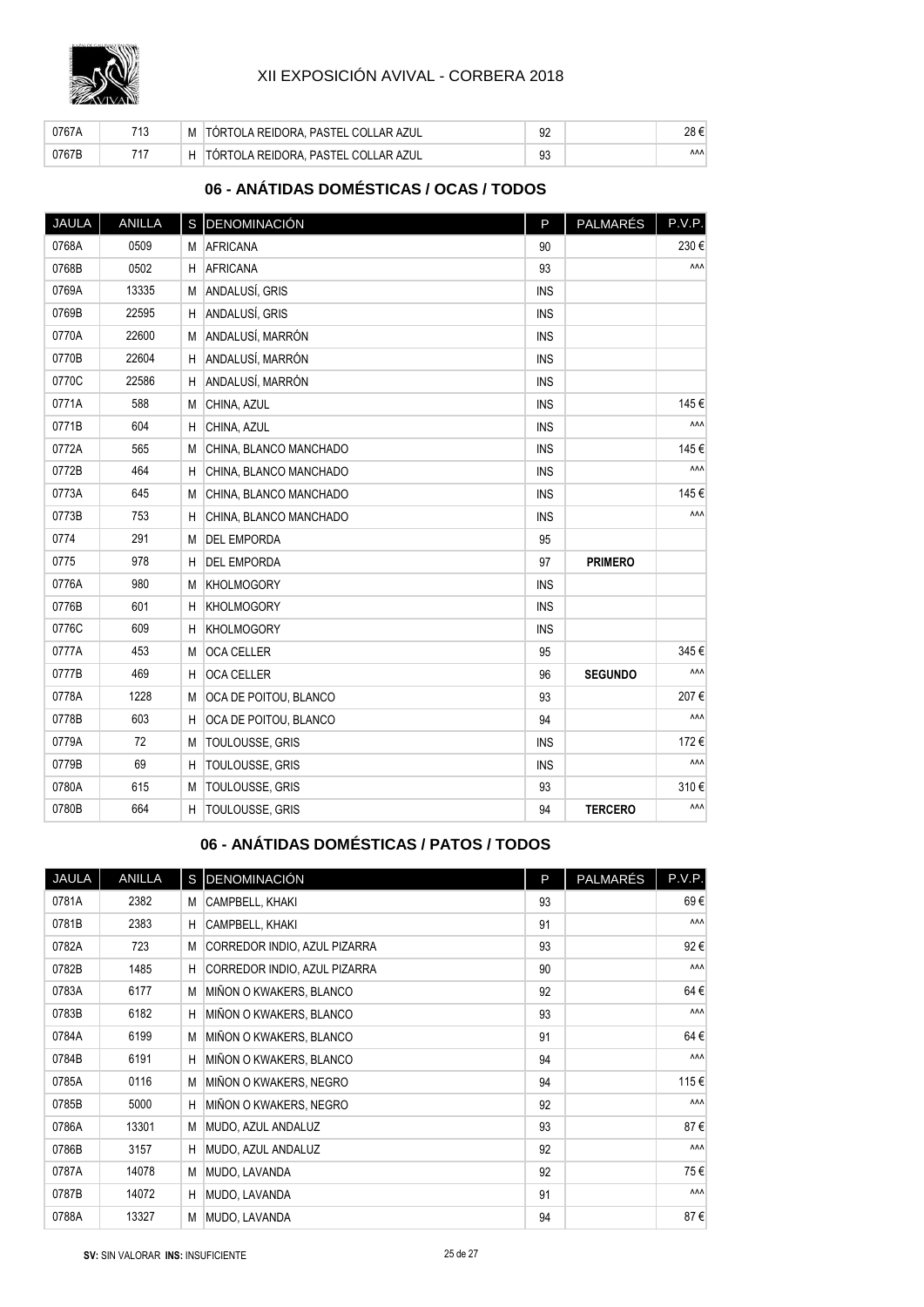

| 0788B | 3155  | Н | MUDO, LAVANDA                  | 95         | <b>PRIMERO</b> | <b>AAA</b> |
|-------|-------|---|--------------------------------|------------|----------------|------------|
| 0789A | 12545 | М | <b>ROUEN, CLAIR SILVESTRE</b>  | 93         |                | 92€        |
| 0789B | 12548 | H | <b>ROUEN, CLAIR SILVESTRE</b>  | 94         |                | <b>AAA</b> |
| 0790A | 2399  | М | <b>ROUEN, INGLES SILVESTRE</b> | 92         |                | 115€       |
| 0790B | 2389  | H | <b>ROUEN, INGLES SILVESTRE</b> | <b>INS</b> |                | <b>AAA</b> |
| 0791A | 12543 | M | <b>SAJONIA</b>                 | 93         |                | 92€        |
| 0791B | 12541 | H | <b>SAJONIA</b>                 | 91         |                | <b>AAA</b> |
| 0792A | 3144  | М | <b>SAJONIA</b>                 | 94         | <b>SEGUNDO</b> | 92€        |
| 0792B | 12520 | H | <b>SAJONIA</b>                 | 92         |                | <b>AAA</b> |
| 0793A | 13431 | М | <b>SAJONIA</b>                 | 90         |                |            |
| 0793B | 23602 | H | <b>SAJONIA</b>                 | 91         |                |            |
| 0794A | 182   | М | <b>STREICHER</b>               | 94         | <b>TERCERO</b> | 115€       |
| 0794B | 181   | H | <b>STREICHER</b>               | 92         |                | <b>AAA</b> |

## **07 - PAVOS DOMÉSTICOS / EXTRANJERAS / TODOS**

| <b>JAULA</b> | <b>ANILLA</b> |   | S DENOMINACIÓN        | P         | PALMARÉS       | P.V.P.     |
|--------------|---------------|---|-----------------------|-----------|----------------|------------|
| 0795A        | 560           |   | M ROJO BOURBON, ROJO  | 92        |                | 150€       |
| 0795B        | 654           | н | ROJO BOURBON, ROJO    | 92        |                | <b>AAA</b> |
| 0796A        | 556           | M | ROJO BOURBON, ROJO    | 93        | <b>SEGUNDO</b> | 150€       |
| 0796B        | 553           | H | ROJO BOURBON, ROJO    | 92        |                | <b>AAA</b> |
| 0797A        | <b>AUS</b>    | М | ROJO BOURBON, ROJO    | <b>SV</b> |                |            |
| 0797B        | 549           | H | ROJO BOURBON, ROJO    | 90        |                |            |
| 0798A        | 656           | M | ROJO BOURBON, ROJO    | 91        |                | 150€       |
| 0798B        | 650           | H | ROJO BOURBON, ROJO    | 92        |                | <b>AAA</b> |
| 0799A        | 557           | M | ROYAL PALM, -BL/NEGRO | 93        | <b>TERCERO</b> | 150€       |
| 0799B        | 648           | H | ROYAL PALM, -BL/NEGRO | 91        |                | <b>AAA</b> |
| 0800A        | 554           | М | ROYAL PALM, -BL/NEGRO | 93        |                | 150€       |
| 0800B        | 649           | н | ROYAL PALM, -BL/NEGRO | 94        | <b>PRIMERO</b> | <b>AAA</b> |
| 0801A        | 550           | M | ROYAL PALM, -BL/NEGRO | 91        |                | 150€       |
| 0801B        | 653           | H | ROYAL PALM, -BL/NEGRO | 91        |                | <b>AAA</b> |
| 0801C        | <b>AUS</b>    | H | ROYAL PALM, -BL/NEGRO | <b>SV</b> |                | ۸ΛΛ        |

## **08 - CONEJOS / ENANAS [< 2 KG] / TODOS**

| JAULA | <b>ANILLA</b>            |   | S DENOMINACIÓN               | P          | <b>PALMARÉS</b> | P.V.P. |
|-------|--------------------------|---|------------------------------|------------|-----------------|--------|
| 0845  | $\overline{\phantom{a}}$ | M | <b>BELIER ENANO</b>          | <b>INS</b> |                 | 23€    |
| 0802  | $\overline{\phantom{a}}$ | н | DE COLOR, HOLANDES           | <b>INS</b> |                 |        |
| 0803  | $\overline{\phantom{a}}$ | н | DE COLOR, HOLANDES           | <b>INS</b> |                 |        |
| 0846  | $\overline{\phantom{a}}$ | M | <b>DE COLOR, MARIPOSA</b>    | 94         | <b>TERCERO</b>  | 69€    |
| 0847  |                          | н | <b>DE COLOR, MARIPOSA</b>    | 94         | <b>SEGUNDO</b>  | 69€    |
| 0804  |                          | н | HERMELIN, BLANCO OJOS AZULES | <b>INS</b> |                 | 29€    |
| 0805  | $\overline{\phantom{a}}$ | Н | HERMELIN, BLANCO OJOS ROJOS  | <b>INS</b> |                 | 29€    |
| 0806  |                          | M | HERMELIN, OJOS AZULES        | 96         | <b>PRIMERO</b>  | 30€    |

#### **08 - CONEJOS / GIGANTES [> 5 KG] / TODOS**

| JAULA | ANILLA |   | I S IDENOMINACIÓN                | D          | PALMARÉS       | P.V.P. |
|-------|--------|---|----------------------------------|------------|----------------|--------|
| 0807  |        | M | GIGANTE DE FLANDES. PARDO        | <b>INS</b> |                | 58€    |
| 0808  |        | M | <b>GIGANTE DE FLANDES. PARDO</b> | 96         | <b>PRIMERO</b> | 58€    |
| 0809  |        | M | GIGANTE DE FLANDES. PARDO        | 95         |                | 58€    |
| 0810  |        | M | GIGANTE DE FLANDES. PARDO        | <b>INS</b> |                | 58€    |